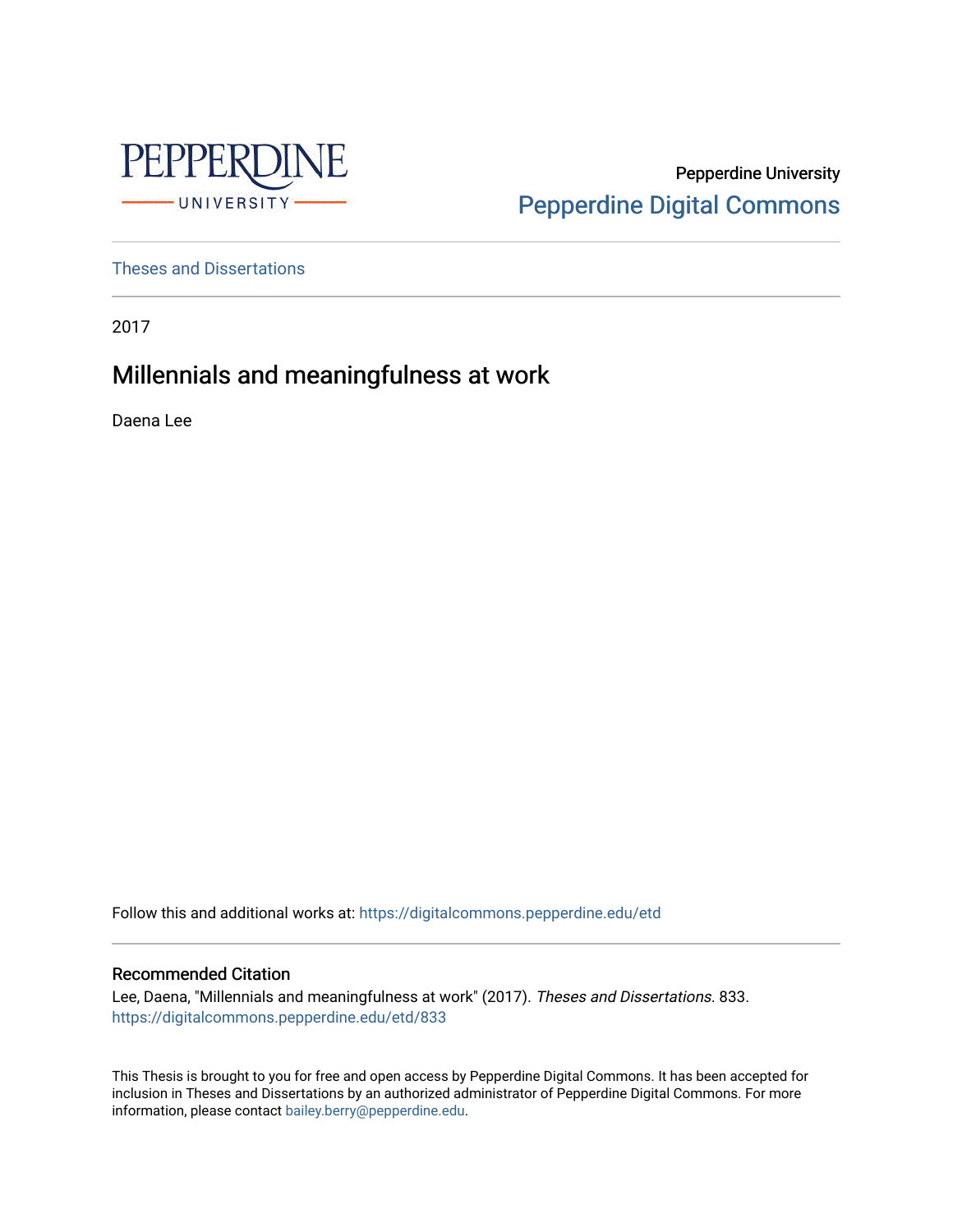### **MILLENNIALS AND MEANINGFULNESS AT WORK**

**A Research Project**

\_\_\_\_\_\_\_\_\_\_\_\_\_\_\_\_\_\_\_\_\_\_\_\_\_\_\_\_\_\_\_\_\_

**Presented to the Faculty of**

**The George L. Graziadio**

**School of Business and Management**

**Pepperdine University**

\_\_\_\_\_\_\_\_\_\_\_\_\_\_\_\_\_\_\_\_\_\_\_\_\_\_\_\_\_\_\_\_\_

**In Partial Fulfillment**

**of the Requirements for the Degree**

**Master of Science**

**in**

**Organization Development**

\_\_\_\_\_\_\_\_\_\_\_\_\_\_\_\_\_\_\_\_\_\_\_\_\_\_\_\_\_\_\_\_\_

**by**

**Daena Lee**

**July 2017**

**© 2017 Daena Lee**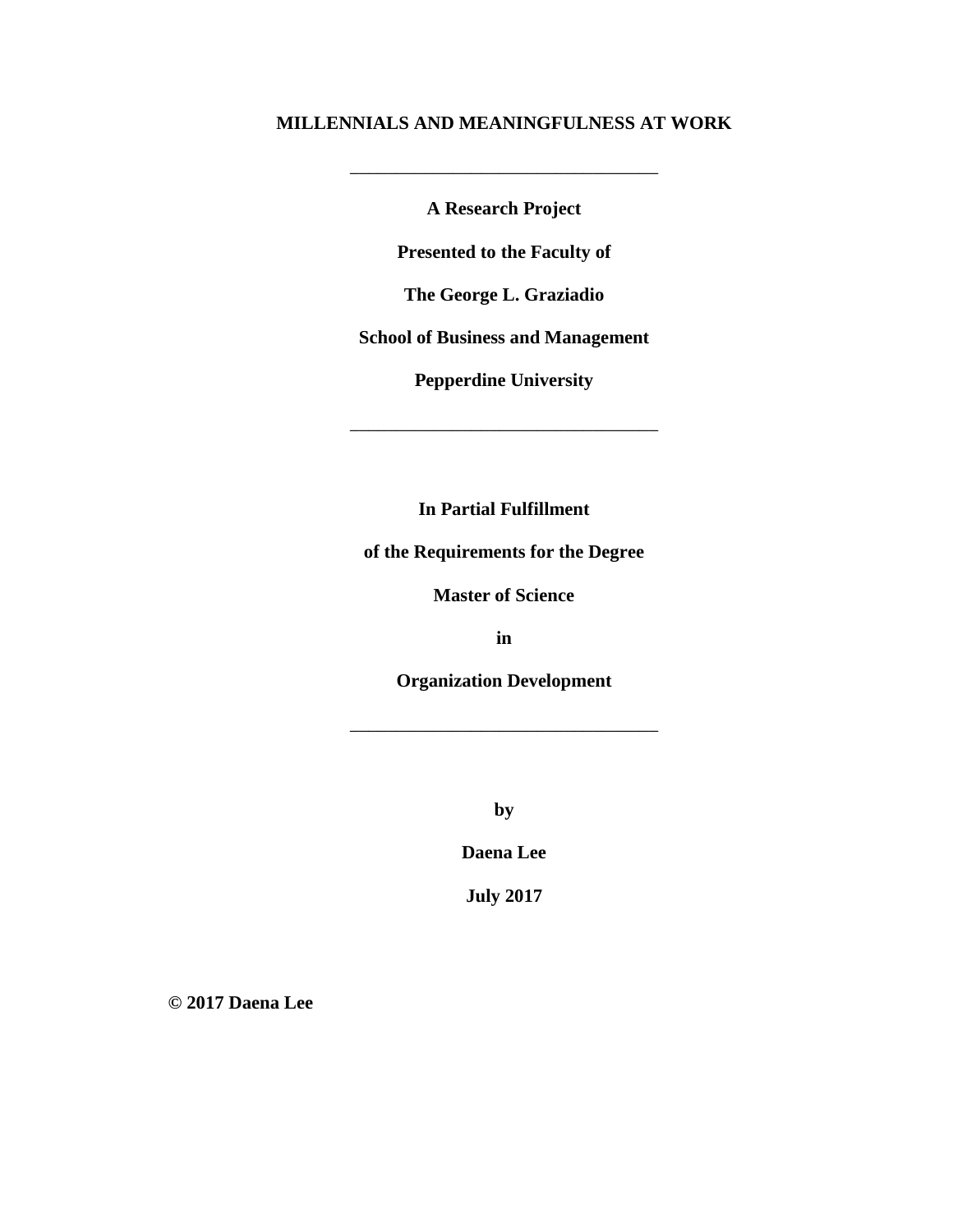This research project, completed by

### DAENA LEE

Under the guidance of the Faculty Committee and approved by its members, has been submitted to and accepted by the faculty of The George L. Graziadio School of Business and Management in partial fulfillment of the requirements for the degree of

# MASTER OF SCIENCE IN ORGANIZATION DEVELOPMENT

Date: July 10, 2017

Faculty Committee

Committee Chair, Kent Rhodes, Ed. D.

\_\_\_\_\_\_\_\_\_\_\_\_\_\_\_\_\_\_\_\_\_\_\_\_\_\_\_\_\_\_\_\_\_\_\_\_\_\_\_\_\_\_\_\_

\_\_\_\_\_\_\_\_\_\_\_\_\_\_\_\_\_\_\_\_\_\_\_\_\_\_\_\_\_\_\_\_\_\_\_\_\_\_\_\_\_\_\_\_

Committee Member, Terri D. Egan, Ph. D.

Deryck J. van Rensburg, Dean The George L. Graziadio School of Business and Management

\_\_\_\_\_\_\_\_\_\_\_\_\_\_\_\_\_\_\_\_\_\_\_\_\_\_\_\_\_\_\_\_\_\_\_\_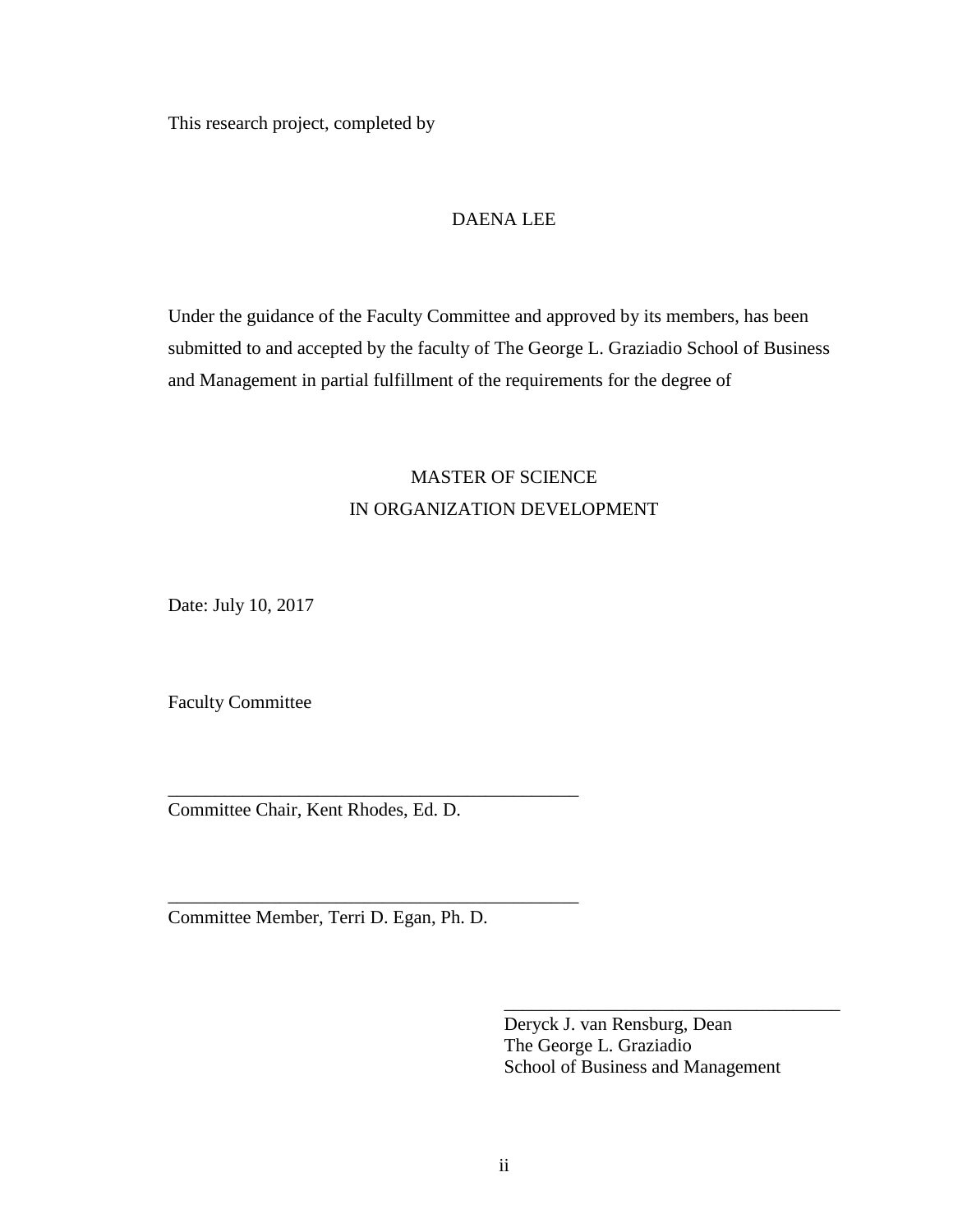#### **Abstract**

<span id="page-3-0"></span>Meaningfulness at work has been shown to be a positive contributor to employee engagement, performance, commitment and an extensive list of other desirable factors. The Millennial generation appears to be the largest and fastest growing generation since the Baby Boomers. Some managers have said some Millennials seem difficult to manage because their expectations of work upon entering the workforce seem so much higher than previous generations. This qualitative research project explored how Millennials at a small business find meaningfulness at work and to what extent their leaders create an environment of meaningfulness. Millennials at a small business were interviewed to explore their thoughts about meaningfulness at work. The resulting data was examined using content analysis. Mechanisms of meaning, hindrances to the perception of meaning, and pathways to meaningfulness at work were used to categorize the data. Millennials in this study appeared to find meaning at work through recognition of their competence and perceived impact, interpersonal connectedness and self-concordance. Being taken for granted and unfairness seem to be significant hindrances to the perception of meaningfulness at work for Millennials in this study. Meaningfulness at work for participant Millennials appeared to happen when their contributions had a positive perceived impact on the organization and their multi-generational coworkers.

*Keywords*: Millennials, Meaningfulness, Mechanisms of Meaning, Pathways to Meaningfulness, Unfairness

iii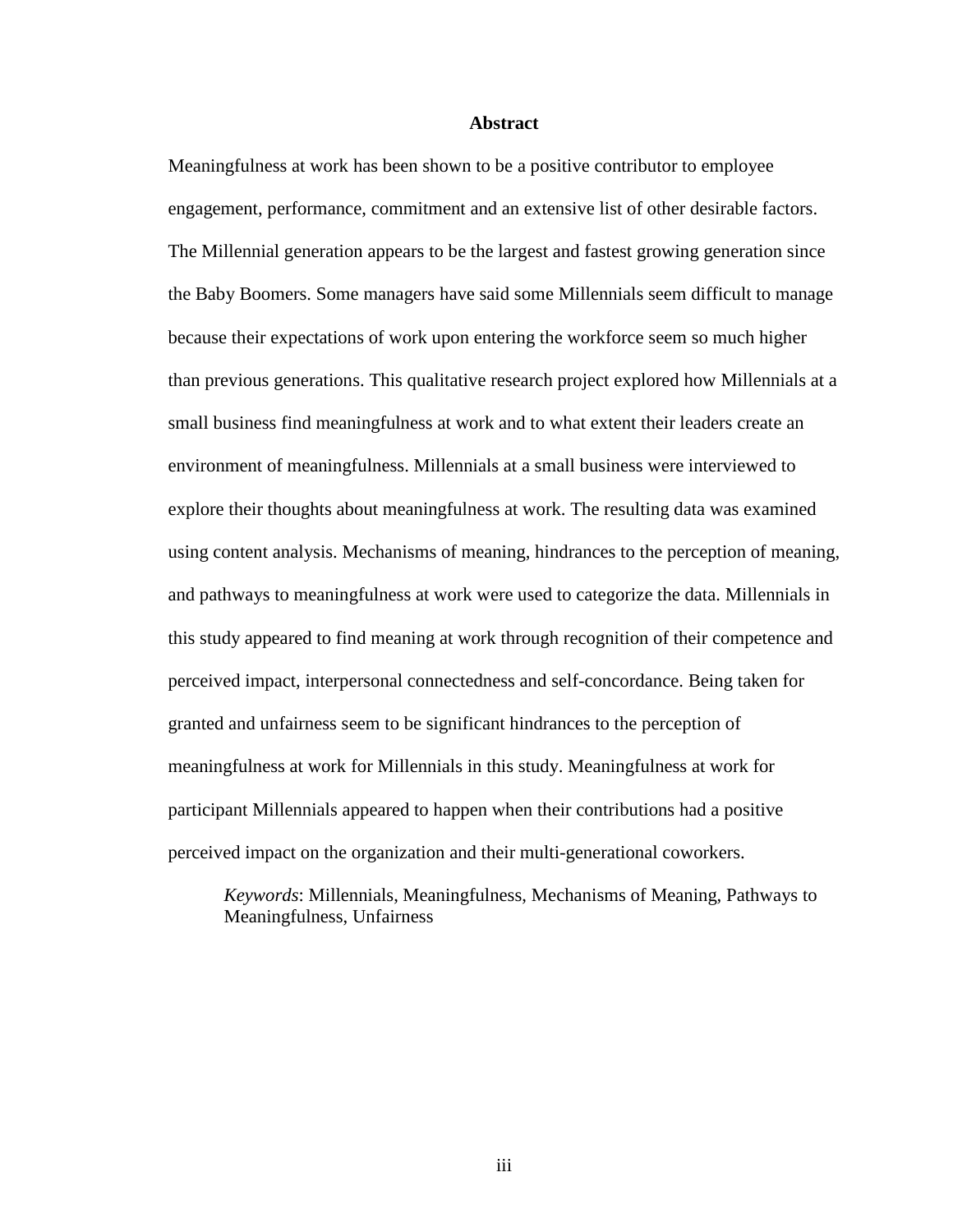## **Table of Contents**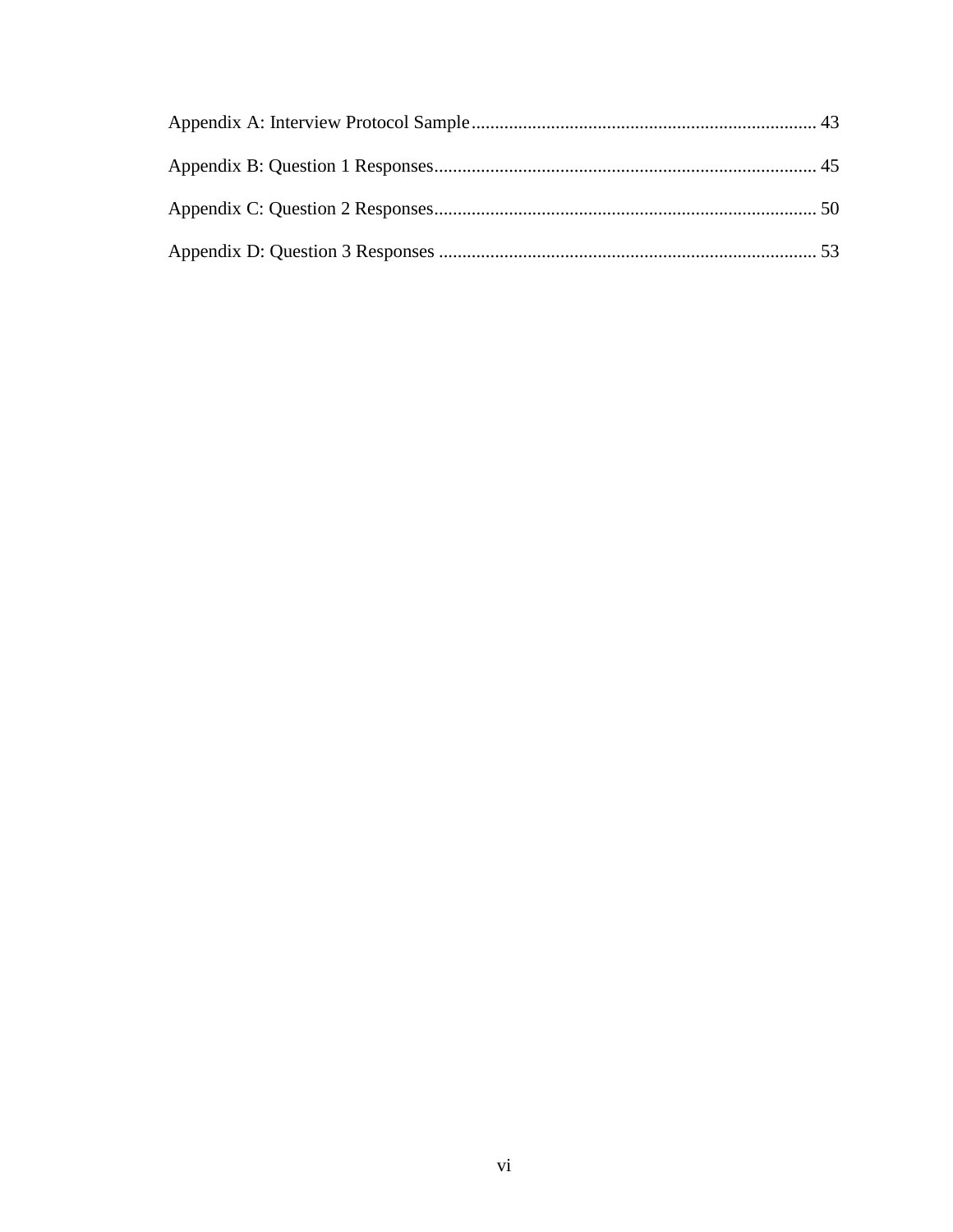## **List of Tables**

<span id="page-7-0"></span>

| Table | Page |
|-------|------|
|       |      |
|       |      |
|       |      |
|       |      |
|       |      |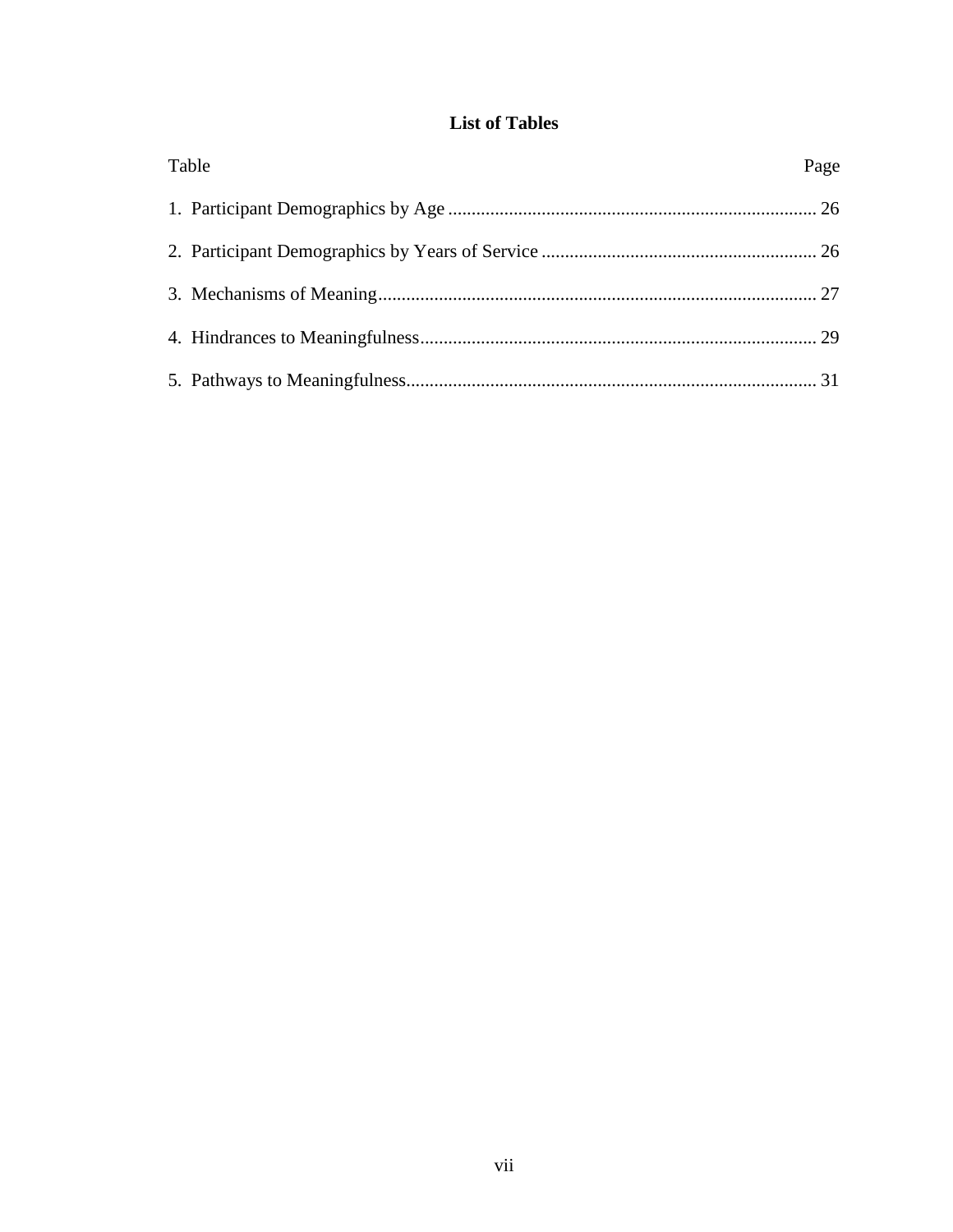# **List of Figures**

<span id="page-8-0"></span>

| Figure                                                             | Page |
|--------------------------------------------------------------------|------|
| 1. Four Major Pathways to Meaningful Work: A Theoretical Framework |      |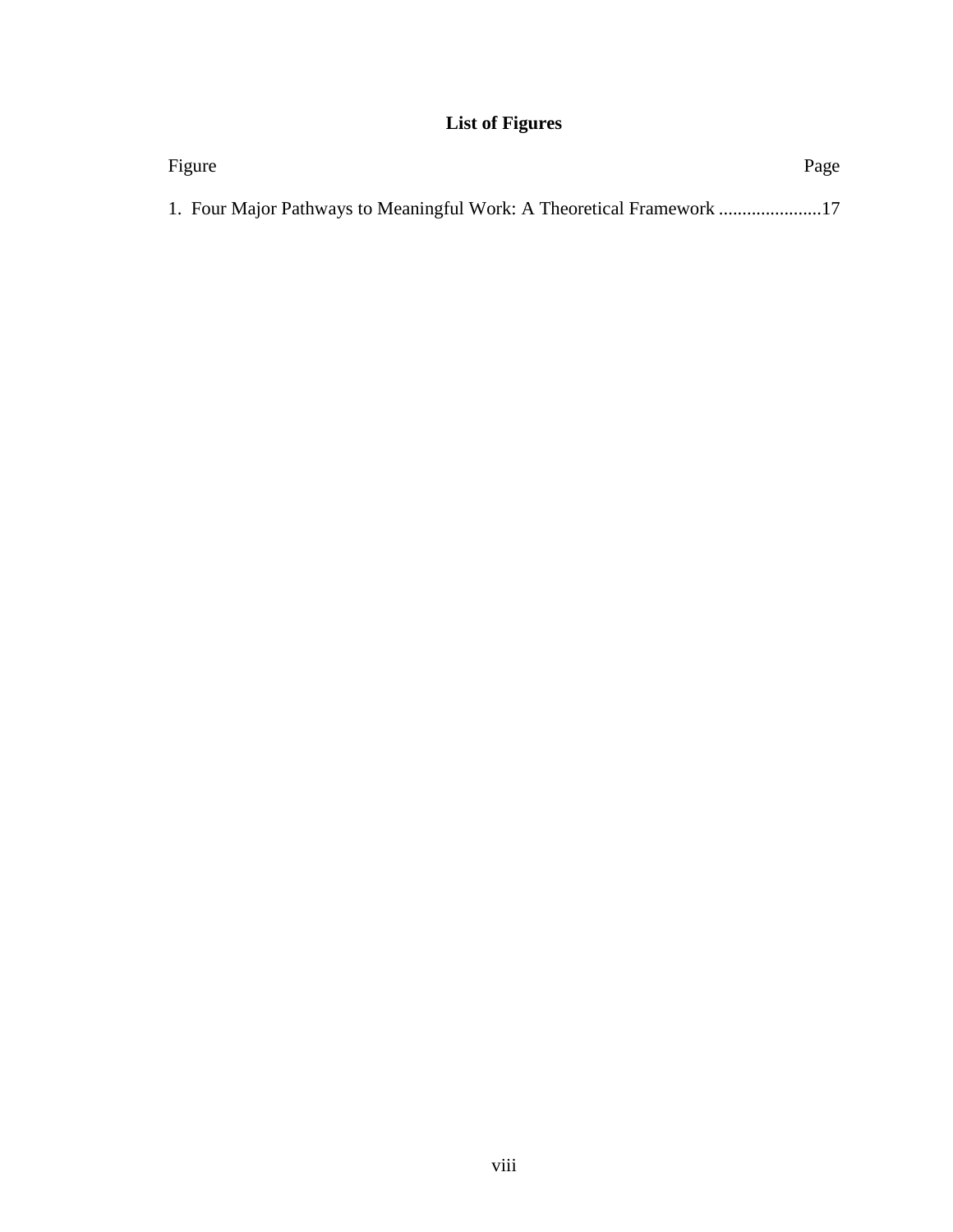#### **Chapter 1: Introduction**

#### <span id="page-9-1"></span><span id="page-9-0"></span>**Background of the Research Project**

<span id="page-9-2"></span>**Meaning.** Having survived the horrors of the Holocaust, psychologist and author Victor Frankl (1959) proposed humans simply cannot survive without meaning. Meaningfulness is what makes something purposeful and significant (Pratt & Ashforth, 2003). Frankl quotes philosopher Friedrich Nietzsche: "He who has a *why* to live can bear with almost any *how*," (p. IX). "He or she who has a *why to work* can bear with almost any how as well," state Ulrich and Ulrich (2010, Chapter 1, The Case for Meaning, para. 6). Meaningfulness can be found in virtually any setting. Since adults spend most waking hours at work, work may be a primary setting for the search for meaningfulness (Pratt & Ashforth, 2003; Ulrich & Ulrich, 2010; Wrzesniewski, 2003).

<span id="page-9-3"></span>**Meaningfulness at Work.** It is important to distinguish meaningfulness *in* work and meaningfulness *at* work. Meaningfulness in work occurs when the individual makes sense of a situation and creates meaningfulness for himself or herself (Wrzesniewski, Dutton, & Debebe, 2003). For example, a janitor at a hospital may find their work meaningful because of how he or she perceives how their actions support the healing of patients. Certain occupations lend themselves to perceived meaningfulness because of their contribution to the greater community, such as healing professions, law enforcement and firefighting. Meaningfulness at work may occur when organization leaders create meaningfulness through their management practices (Pratt & Ashforth, 2003; Rosso, Dekas, & Wrzesniewski, 2010; Ulrich & Ulrich, 2010).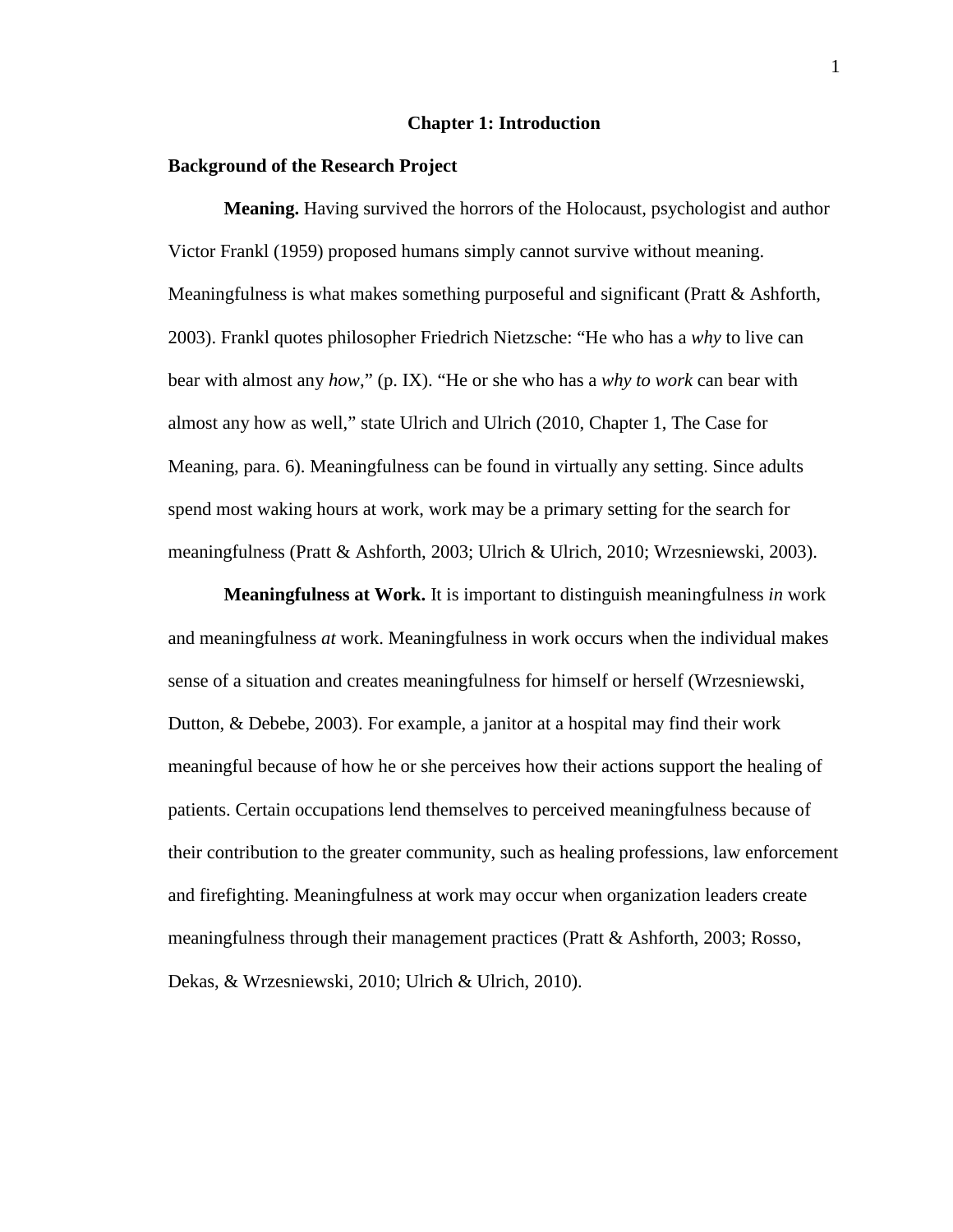"Meaning *at* work implies a relationship between the person and the organization or the workplace, in terms of commitment and engagement," (Chalofsky & Krishna, 2009, p. 198). For example, workers may perceive more meaningfulness at work because their organization has a mission that serves a higher purpose, such as fighting poverty or protecting the environment.

Pratt and Ashforth (2003) further distinguish meaningfulness *in* work versus *at* work. Organizations may be better served to engage in practices of creating meaningfulness *at* work, e.g., having a mission with a purpose beyond profit, because the level of employee engagement required to participate in such practices are at odds with practices for fostering meaningfulness *in* work, e.g., occupational continuing education may further bind the employee to their occupation but not to the organization necessarily. It seems employees who are more engaged with meaningfulness in work (think occupation) may be more easily disengaged with meaningfulness at work (think organization). Still, meaningfulness at work practices may make the work itself more meaningful as the two are not mutually exclusive. Creating meaningfulness may not only be a means of increasing performance; it may also be an end in itself (Pratt & Ashforth, 2003).

Meaningful work and meaning at work may positively influence work motivation (Hackman & Oldham, 1980; Roberson, 1990), individual performance (Hackman & Oldham, 1980; Wrzesniewski, 2003), absenteeism and turnover (Wrzesniewski, McCauley, Rozin, & Schwartz, 1997), job satisfaction (Wrzesniewski, McCauley, Rozin, & Schwartz, 1997), engagement (Kahn, 1990; May, Gilson, & Harter, 2004), empowerment (Spreitzer, 1996), organization identification (Pratt, Rockmann, &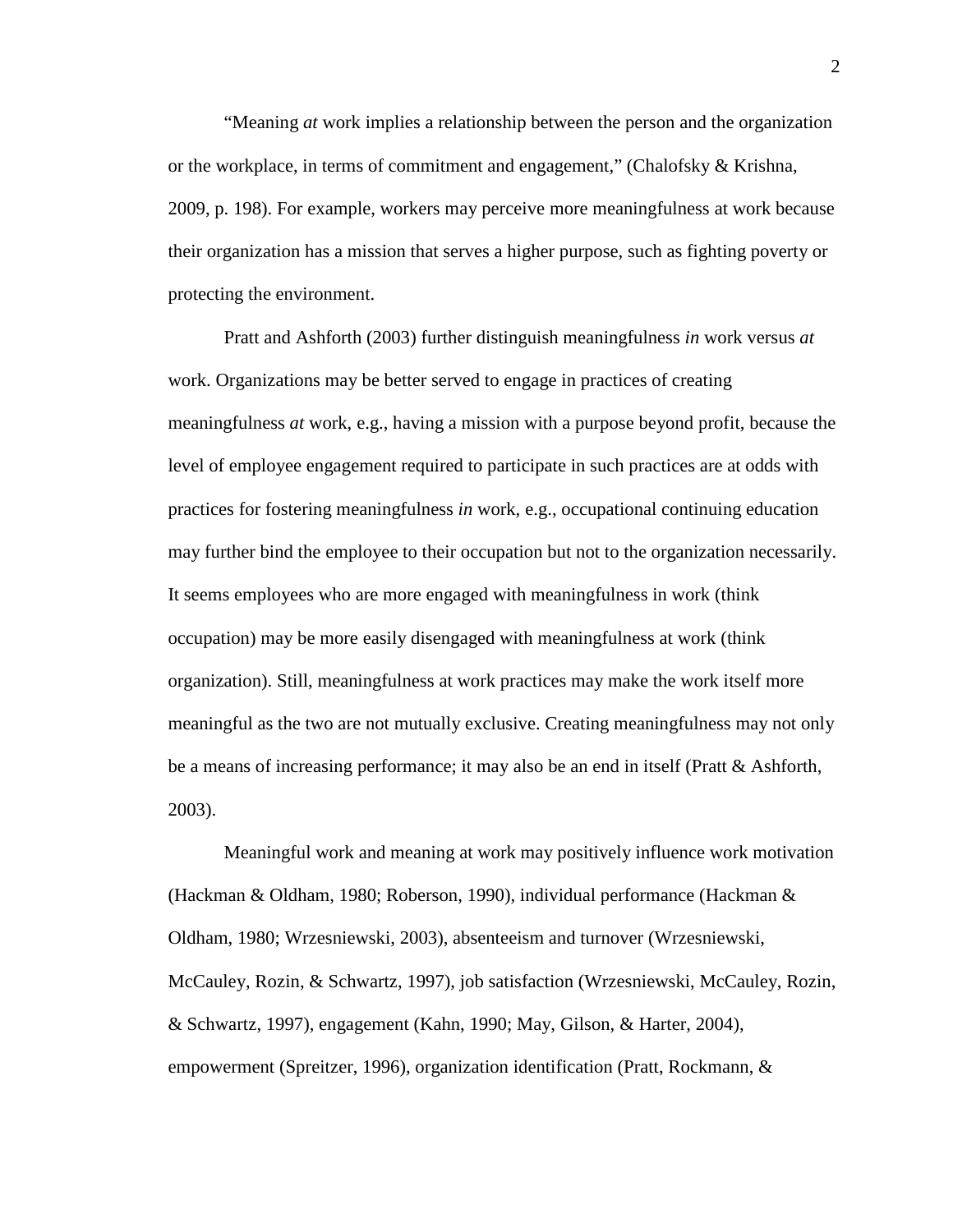Kaufmann, 2006), career development (Dik, Eldridge, & Duffy, 2009), and work stress (Elangovan, Pinder, & McLean, 2010). Ulrich and Ulrich (2010) found that employees who find meaningfulness at work seem more competent, committed, and contributing. Employee competence, commitment, and sense of contribution may lead to increased customer commitment. Customer commitment may lead to better financial results for the company concluded Ulrich and Ulrich (2010). Meaningfulness has been shown in some studies to be more important to employees than pay and rewards, opportunities for promotion and working conditions (Bailey & Madden, 2016; Espinoza, Ukleja, & Rusch, 2016). These factors may give meaning-rich workplaces a competitive advantage.

<span id="page-11-0"></span>**Small Businesses.** Having a competitive advantage is likely important to many businesses, and perhaps especially for small businesses because of the substantial risk of small business failure. Statistics published by the Small Business Administration (SBA) show only about half of all employer establishments survive at least five years and only a third survive ten years or more (SBA, 2016). Nonetheless, small businesses appear to be job creators. The SBA (2017) website states:

- Small businesses provide 55% of all jobs and 66% of all net new jobs since the 1970s.
- The 600,000 plus franchised small businesses in the U.S. account for 40% of all retail sales and provide jobs for some 8 million people. Furthermore, the small business sector is growing rapidly. While corporate America has been "downsizing", the rate of small business "start-ups" has grown, and the rate for small business failures has declined.
- The number of small businesses in the United States has increased 49% since 1982.
- Since 1990, as big business eliminated 4 million jobs, small businesses added 8 million new jobs.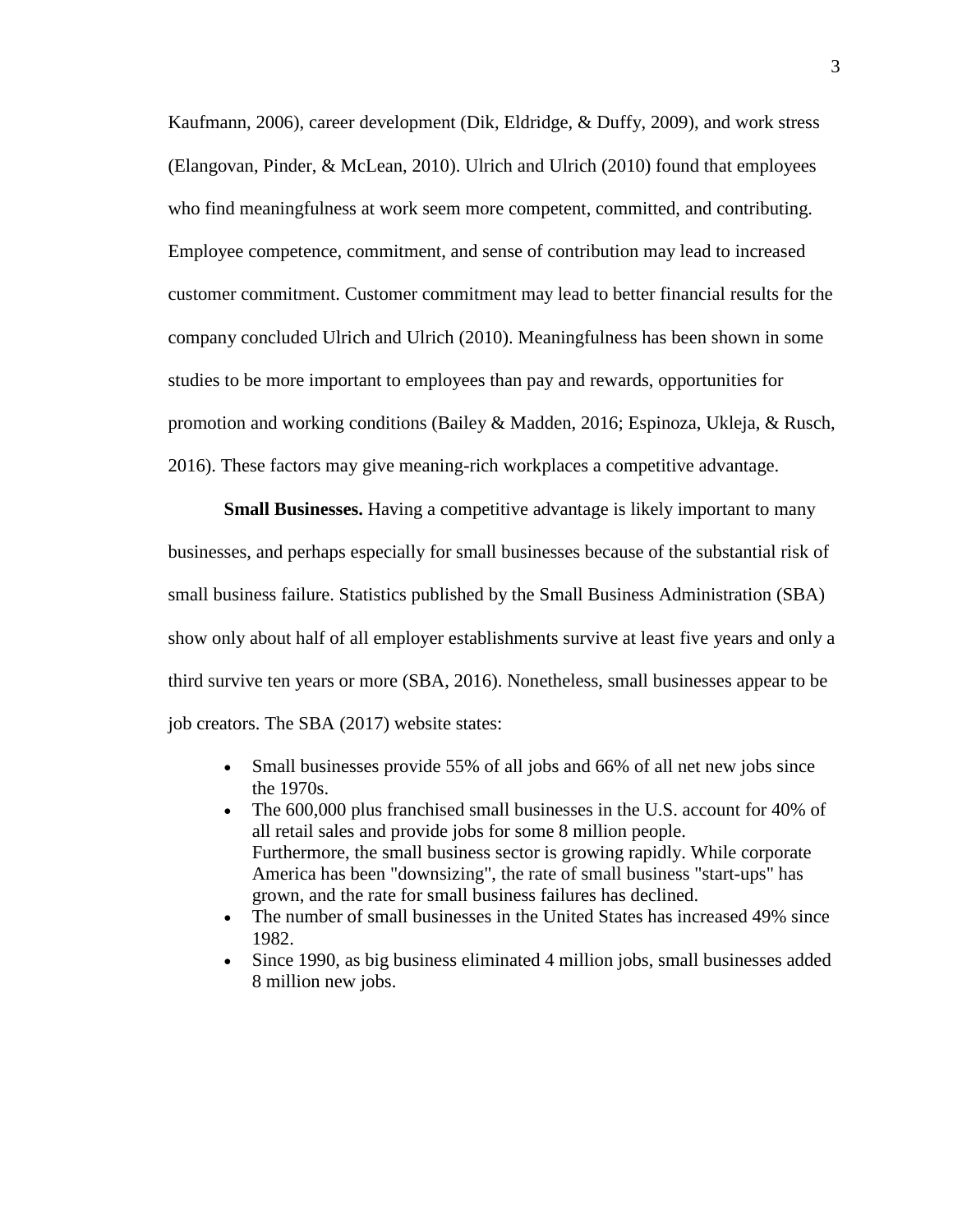Small business appears to be a significant part of the U.S. economy. Small business owners employ so much of today's workforce, it seems their leaders are often ground zero for facing and dealing with workforce trends.

<span id="page-12-0"></span>**Millennials.** One of those trends is the growth of what appears to be the largest generation of workers, the Millennial Generation (Rikleen, 2014). Millennials are the generation born between 1980 and 2000 (Deal & Levenson, 2016). They seem to be the fastest growing age demographic in the workplace today (Deal & Levenson, 2016). They currently make up almost half of the American workforce (Caraher, 2015). Millennials matter because they are not only different than those that have gone before, they are also more numerous (PwC, 2011).

Some research has indicated that Millennials are difficult for some managers to manage because their expectations of work are different compared to prior generations (Bannon, Ford, & Meltzer, 2011; Caraher, 2015; Deal & Levenson, 2016; Espinoza, Ukleja, & Rusch, 2016; Rikleen, 2014). Other studies provide evidence that Millennials expect constant feedback, a varied and interesting career and rapid progression (PwC, 2011). A PwC study (2011) concluded that Millennials tend to be ambitious, hungry to learn and move up quickly in an organization, and indicate they are willing to move on quickly if their needs are not being met. PwC (2011) advises that Millennial characteristics may require a focused response from employers.

#### <span id="page-12-1"></span>**Statement of the Problem and Research Questions**

Leaders seem to struggle with how to work with Millennials (Caraher, 2015). What worked in managing other generations of workers does not necessarily work with Millennials (Caraher, 2015). There appears to be a gap between what some leaders think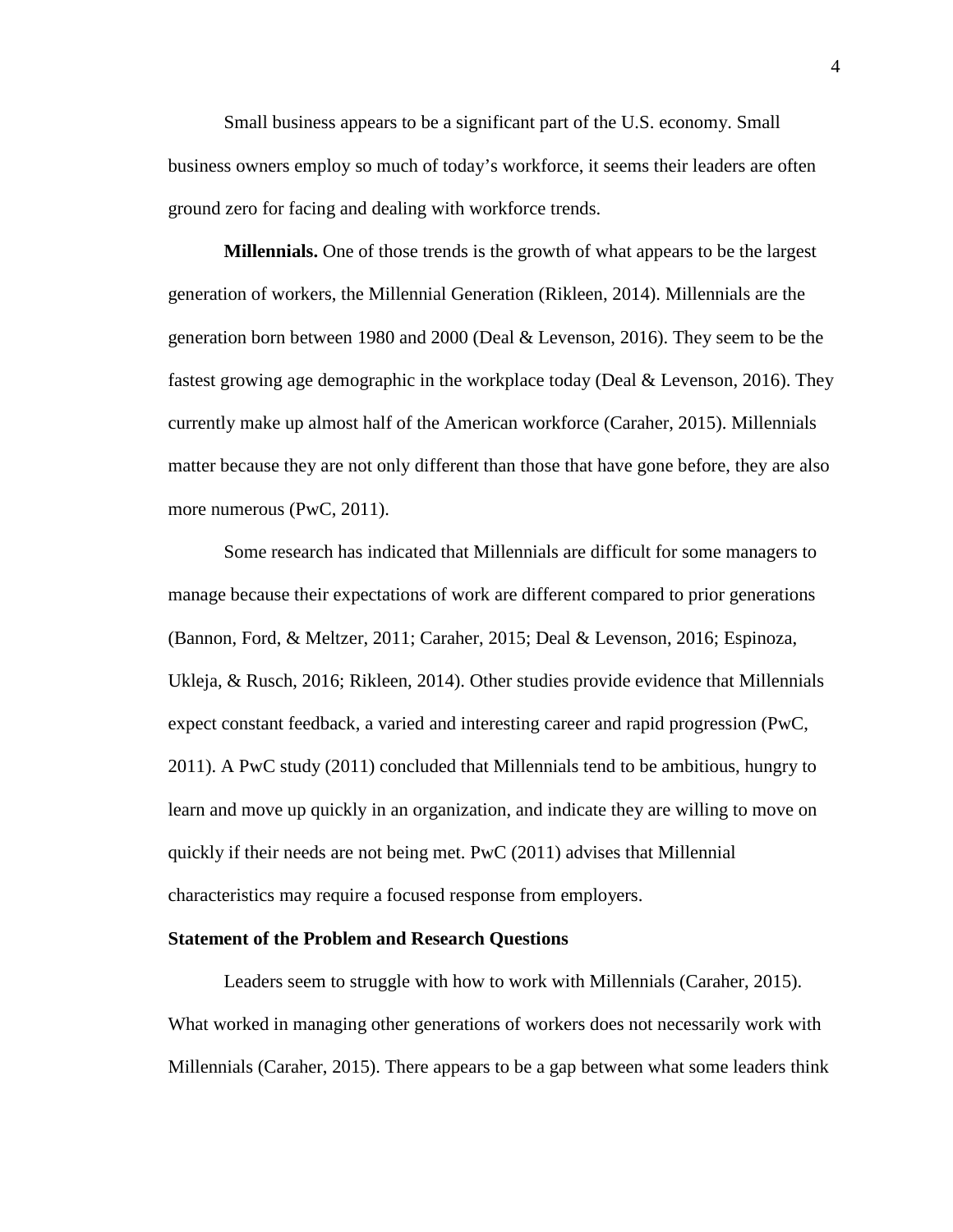of Millennials and what Millennials often think of themselves. With Millennials ostensibly growing into a larger and larger portion of the workforce, leaders would do well to learn how to best manage Millennials to maximize their contributions and harness their potential. Fostering meaningfulness at work for Millennials seems to be a path to peak performance, increased productivity and employee engagement.

While there is substantive research on meaningfulness at work and on Millennials separately, there is very little on what is meaningful for Millennials at work. The purpose of this thesis and action research project was to explore how Millennials at a small business find meaningfulness at work and to what extent their leaders create an environment of meaningfulness. The questions this research intended to answer are:

- 1. How do Millennials find meaningfulness at work?
- 2. What actions do small business leaders take or fail to take that diminish or hinder a perception of meaningfulness at work for Millennials?
- 3. How have small business leaders been successful at fostering an environment supportive of meaningfulness at work for Millennials?

#### <span id="page-13-0"></span>**Significance of this Research Project**

This research project may give small business leaders insight into what Millennials find meaningful at work, and to what extent leaders contribute to or detract from the perception of meaningfulness at work. This insight may allow leaders to be more effective managing Millennials. Small business leaders could gain a competitive advantage through a more competent, committed, contributing workforce and Millennials could gain a greater sense of fulfillment at work.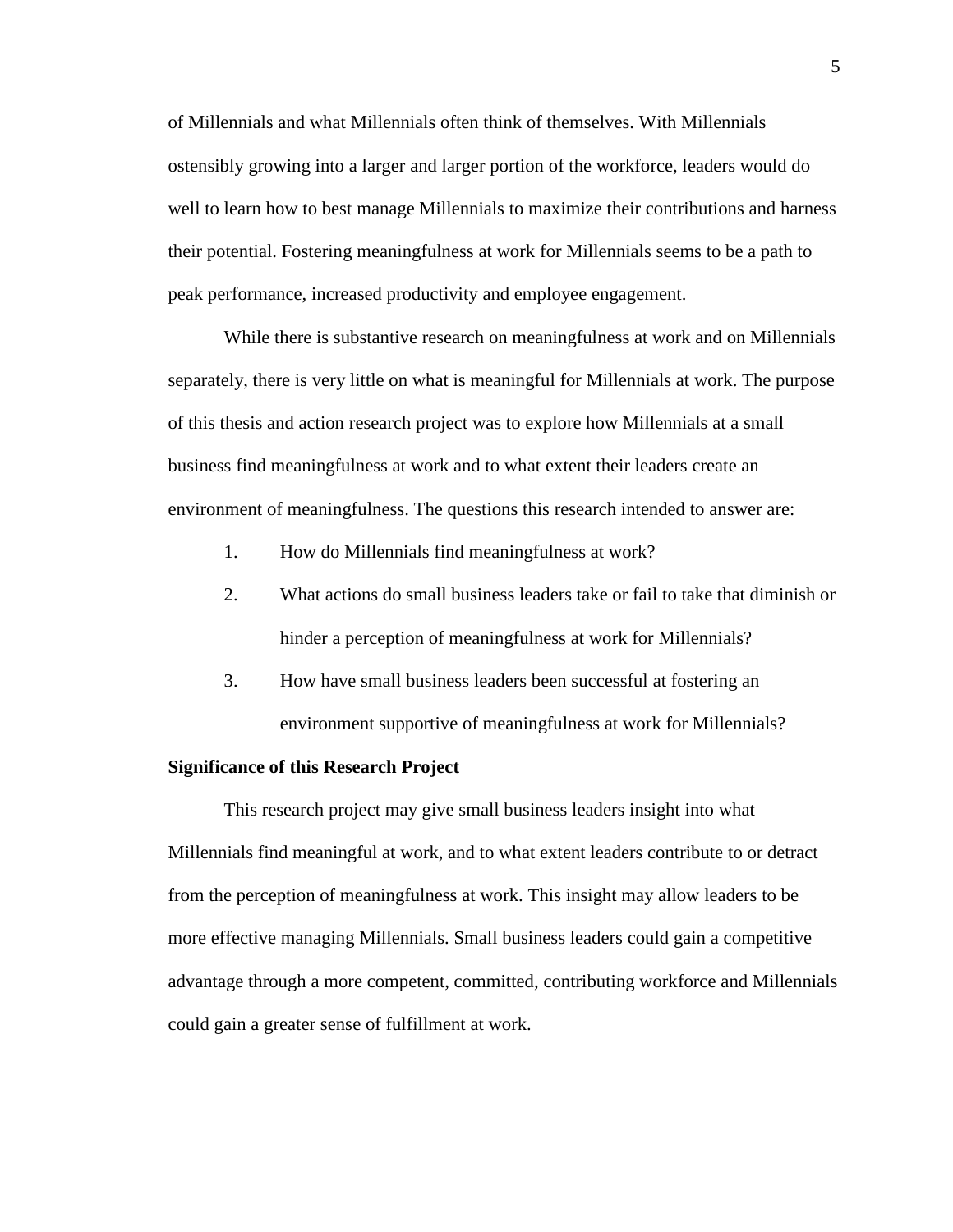### <span id="page-14-0"></span>**Organization of the Remainder of this Research Project**

The remainder of this research project features relevant scholarly literature regarding Millennials and what they want from work. The literature review will also highlight meaningfulness at work, how meaningfulness at work is hindered, mechanisms of meaning, and pathways to meaningfulness. Chapter Three describes the methodology used for this research project. Chapter Four covers findings of the research. Chapter Five presents key findings, provides recommendations for small business leaders, acknowledges assumptions and limitations, and concludes with suggestions for further research.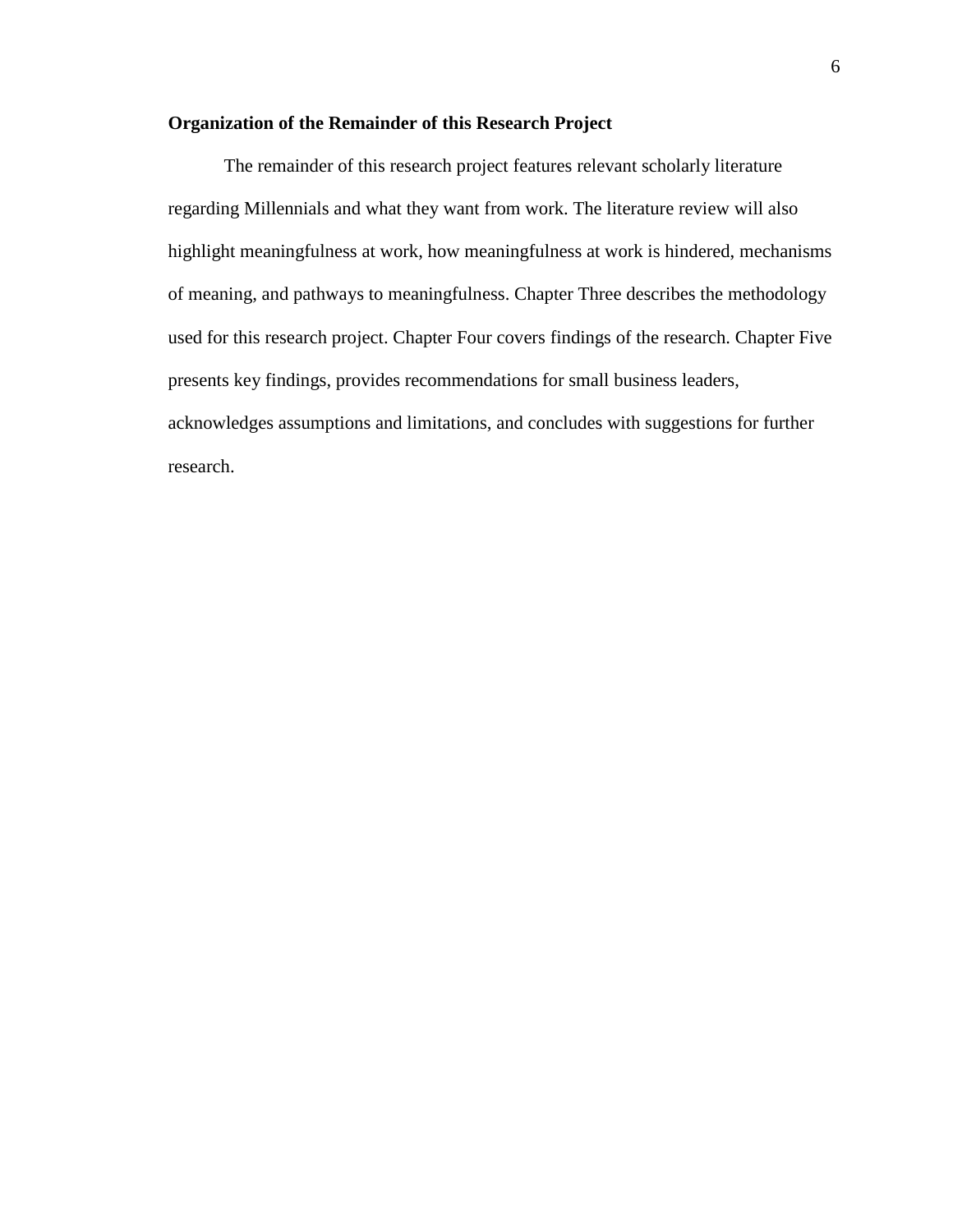#### **Chapter 2: Literature Review**

<span id="page-15-0"></span>The purpose of this thesis and action research project was to explore how Millennials at a small business find meaningfulness at work and to what extent their leaders create or hinder an environment of meaningfulness. The purpose of this chapter is to present literature on (1) Millennials, (2) actions small business leaders take or fail to take that hinder a perception of meaningfulness at work, and (3) how small business leaders have been successful at creating an environment supportive of meaningfulness at work.

### <span id="page-15-1"></span>**About Millennials**

Born between 1980 and 2000, Millennials appear to form the largest population demographic in the US workplace (Rikleen, 2014). By 2025, it is estimated that three of every four workers across the globe will be Millennials (Rikleen, 2014). Millennials will likely be in high demand in the job market because of retiring Baby Boomers (Bannon, Ford, & Meltzer, 2011). Managers and employers would do well to understand how to take advantage of Millennials' talents and skills (Bannon, Ford, & Meltzer, 2011).

<span id="page-15-2"></span>**Criticisms and Stereotypes.** Rikleen (2014) states several criticisms of Millennials by Baby Boomers (those born between 1946 and 1964) and Generation X (or Gen Xers, those born between 1965 and 1979). Members of these older generations tend to concur with the perception that Millennials see themselves as entitled and that they may demand promotions and raises regardless of their efforts. Baby Boomers and Gen Xers tend to believe Millennials do not seem to work hard and do not always know what good work is.

7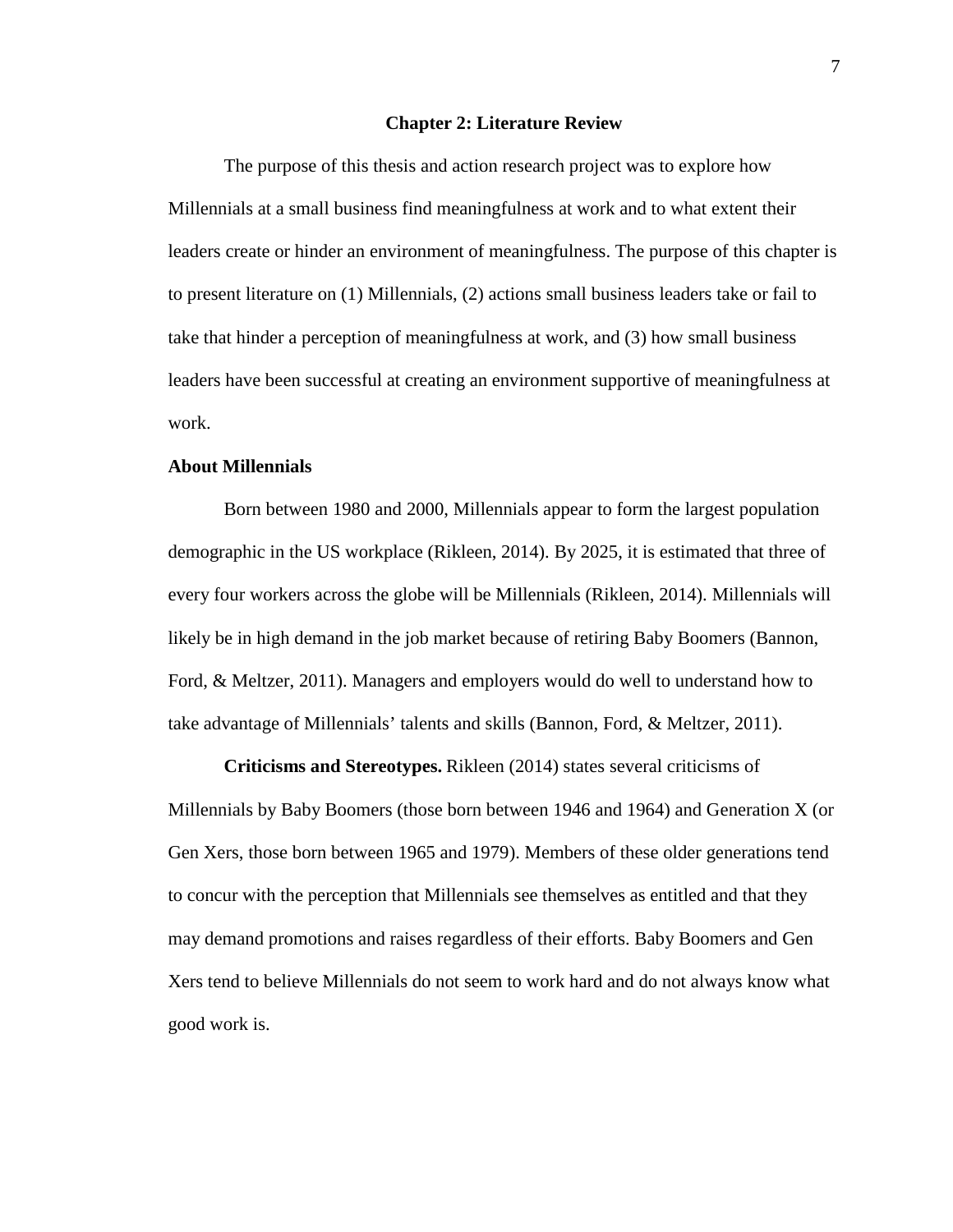Caraher (2015) concurs with Rikleen (2014) and adds additional criticisms of Millennials by Baby Boomers and Gen Xers. Older workers tend to believe Millennials do not seem to get anything done. Millennials appear to have the reputation for expecting rewards and promotions for merely showing up and may leave a job after a short period if they do not get what they want. Millennials appear to have the reputation for being casual and disrespectful. Another study seems to indicate that it may be difficult to make Millennials happy; they tend to be unreasonable, often want the newest gadgets, seem to want to work three-hour days at full pay and to bring their pet, parents or both to work every day; and they do not seem to understand how business works (Deal & Levenson, 2016). These negative stereotypes may promote the disconnection between Millennials and older generations of workers. Rikleen (2014) concludes that seeing beyond slanderous characterizations of Millennials may positively transform the workplace.

<span id="page-16-0"></span>**What Millennials Want.** Meaningful work may be a key factor in the recruitment of Millennials (Rikleen, 2014). Millennials may find work meaningful when their employers are open to implementing their suggestions and when the work the organization does has a global or community impact (Ackerman, 2013). Millennials tend to view business positively and as behaving in an increasingly responsible manner; but, Millennials may also believe business is not fully realizing its potential to alleviate society's biggest challenges (Deloitte, 2017). Deal and Levenson (2016) found Millennials want to be happy and effective at work. They seem to want to do interesting work with people they enjoy, for which they are well paid, and still have enough time to live their lives as well as work (Deal & Levenson, 2016).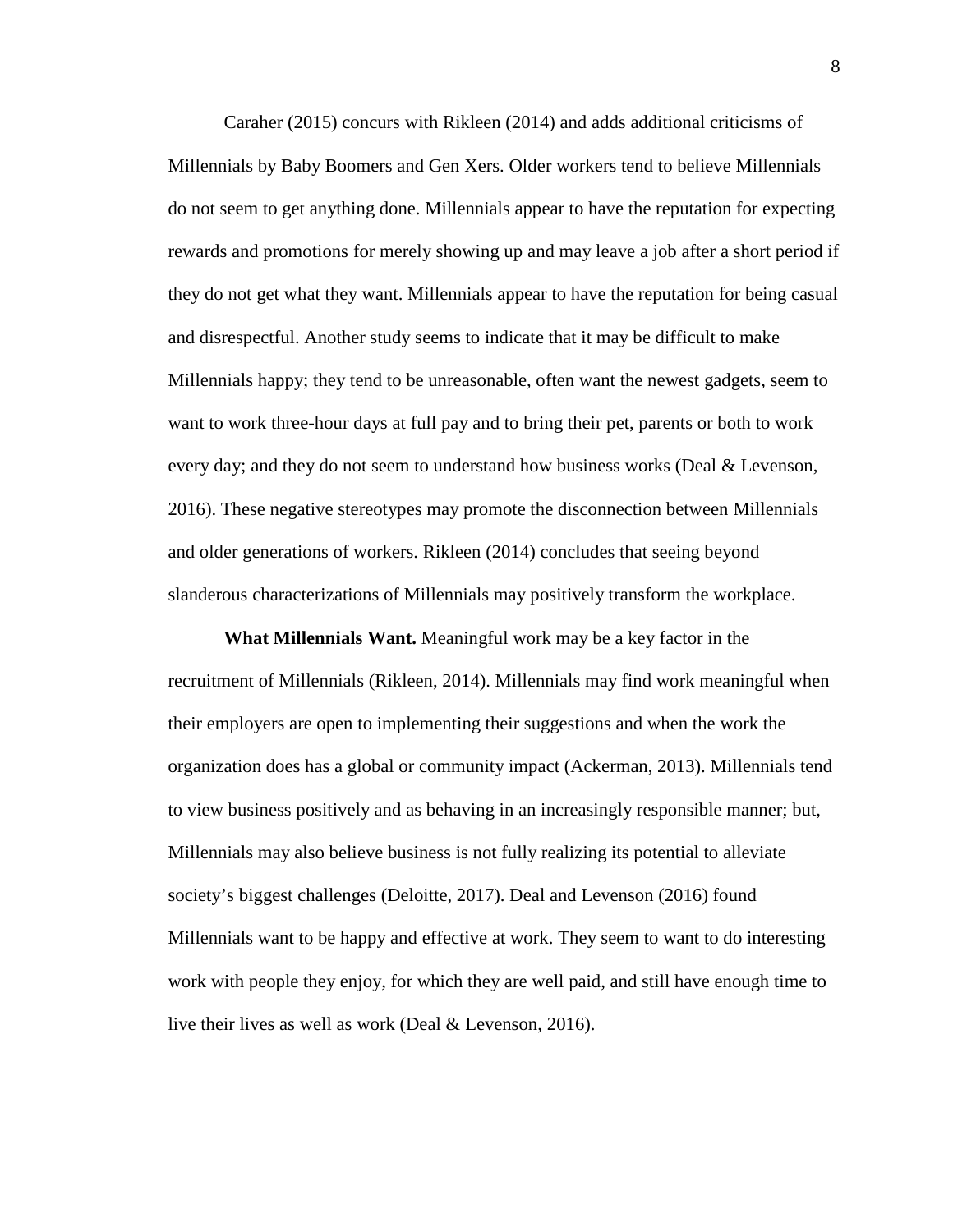Caraher (2015) claims Millennials tend to want to hear how the company makes a positive difference. They seem to want their company to actively engage in helping the community around them and to help worthy organizations. Millennials seem to want to feel part of a great team. Millennials seem to want to know how and why everything they do is tied to the mission of the team and company. They seem to want leaders to overcommunicate the purpose of their project and how each team member will contribute. They seem to want to know how their specific role fits into the bigger picture. Millennials seem to want to matter through meaningful work and by being heard. They appear to see themselves as confident, capable contributors and change makers. They seem to want constant dialogue expressing appreciation and acknowledgement, feedback, and transparency. Finally, Caraher (2015) states Millennials may want opportunity through access to senior management, a strong mentor, and a defined career path.

Millennials' use of technology seems to set them apart from older generations (PwC, 2011). Millennials grew up with digital technology and seem completely at home with it (Rikleen, 2014). They appear to expect instant access to data having grown up with broadband, Smartphones, laptops and social media being the norm (PwC, 2011). Millennials' use of technology may allow for the work flexibility they desire. Compared to more senior workers, Millennials seem to have a better grasp on technology upon entering the workforce (PwC, 2011).

Millennials appear to have different expectations about work than their predecessors (Espinoza, Ukleja, & Rusch, 2016). Millennials seem to reject the workaholic lifestyle of Baby Boomers and Gen Xers and appear to seek authentic worklife balance (Bannon, Ford, & Meltzer, 2011; Caraher, 2015; Rikleen, 2014). Millennials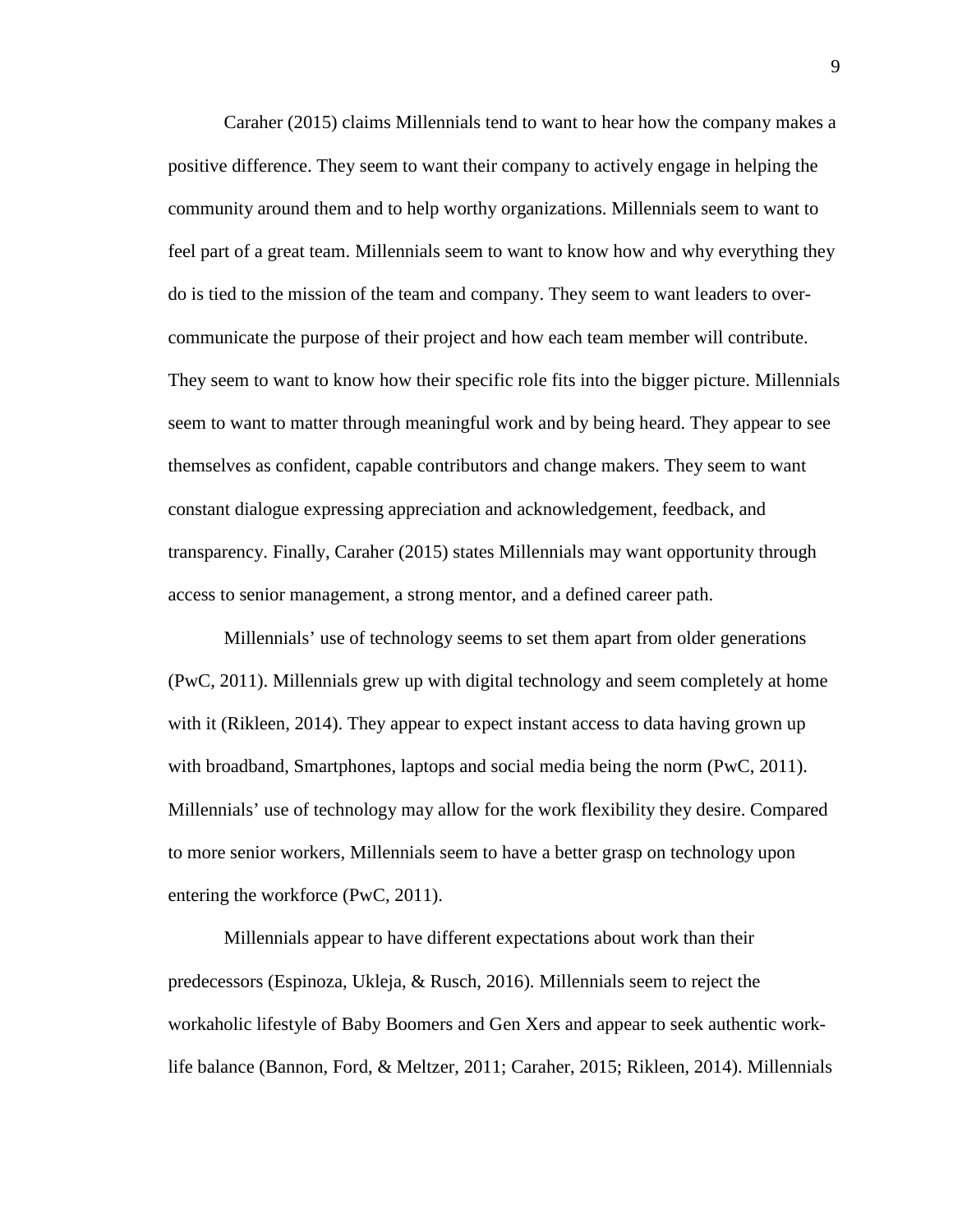appear to be conditioned to want all the things older generations seem to want from work (Caraher, 2015). They appear to have been taught to expect certain conditions *immediately* that older workers had to wait for (Caraher, 2015). How Millennials find meaningfulness at work may not be so different from how other generations find meaningfulness at work.

### <span id="page-18-0"></span>**Leadership Hindrances to Meaningfulness at Work**

While there is much scholarship on cultivating the perception of meaningfulness at work, there seems to be far less regarding detractors of meaningfulness. Pratt and Ashforth (2003) state clear hindrances to meaningfulness at work. They emphasize that the motivation underlying cultivating meaningfulness at work practices appears to be critical. They advise that integrity rather than manipulation should be the underlying motivation to avoid disillusionment, alienation and turnover. Community-building efforts should not be covert attempts to create productivity and profit because employees may view such attempts with skepticism and, eventually, cynicism. The result may be an even more alienating work environment. Fostering transcendence in the work place when individuals seek transcendence outside of the workplace may alienate some workers. According to Pratt and Ashforth (2003) leaders would do well to be authentic in their efforts to cultivate meaningfulness at work.

Amabile and Kramer (2012) add to this understanding by suggesting four traps leaders fall into that likely hinder meaningfulness at work. First may be "mediocrity signals." Having a high purpose for the organization may be thwarted if management signals the opposite through their words and actions. Second may be having "strategic attention deficit disorder." This is when top managers start and abandon initiatives so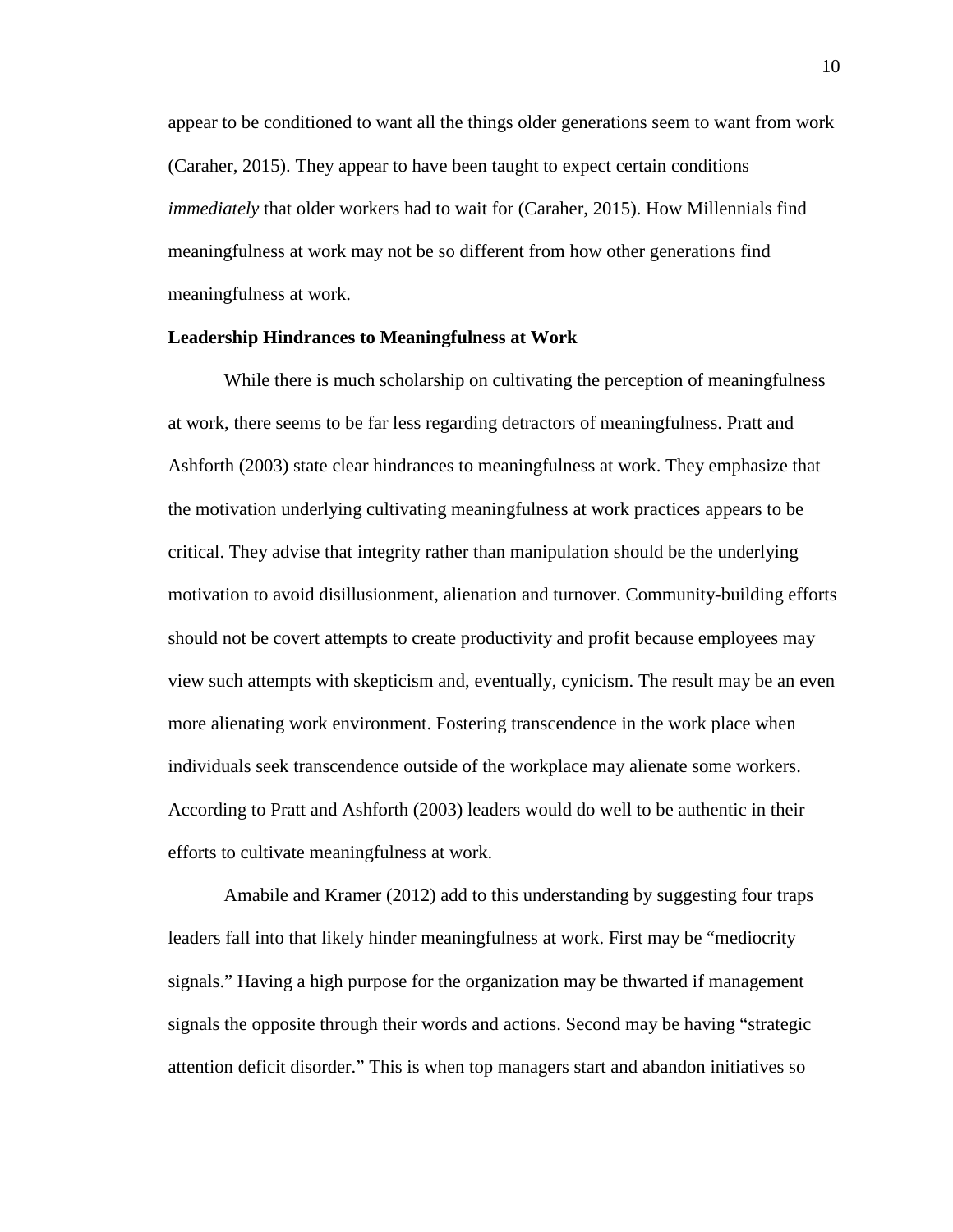frequently that they appear to display a kind of attention deficit disorder (ADD) when it comes to strategy and tactics. Third may be "Corporate Keystone Cops." Keystone Cops are fictional policemen so incompetent they became synonymous with mis-coordination. Lack of coordination and support from leaders makes it difficult for employees to maintain a sense of purpose. The fourth trap may be "misbegotten big, hairy audacious goals or BHAG." This is when the goals of the company are so extreme as to seem unattainable, so vague as to be empty and fail to contain any relevance or meaning for people in the trenches.

Bailey and Madden (2016) undertook an extensive review of the literature on meaningful work from various fields, including psychology, management studies, sociology and ethics. They interviewed 135 individuals in different occupations and asked when they found their work meaningful or meaningless. They found that meaninglessness at work is often a result of how employees are treated. Bailey and Madden (2016) described "7 Deadly Sins of Meaninglessness" that served as a framework for how to think of meaninglessness at work in this study. Below are their seven hindrances to the perception of meaningfulness at work from least to most egregious:

- 1. **Disconnection from values**, especially the tension between an organizational focus on the bottom line and the individual's focus on the quality of professionalism of work;
- 2. **Being taken for granted**, especially lack of recognition for hard work feeling unrecognized, unacknowledged, and unappreciated by line or senior managers;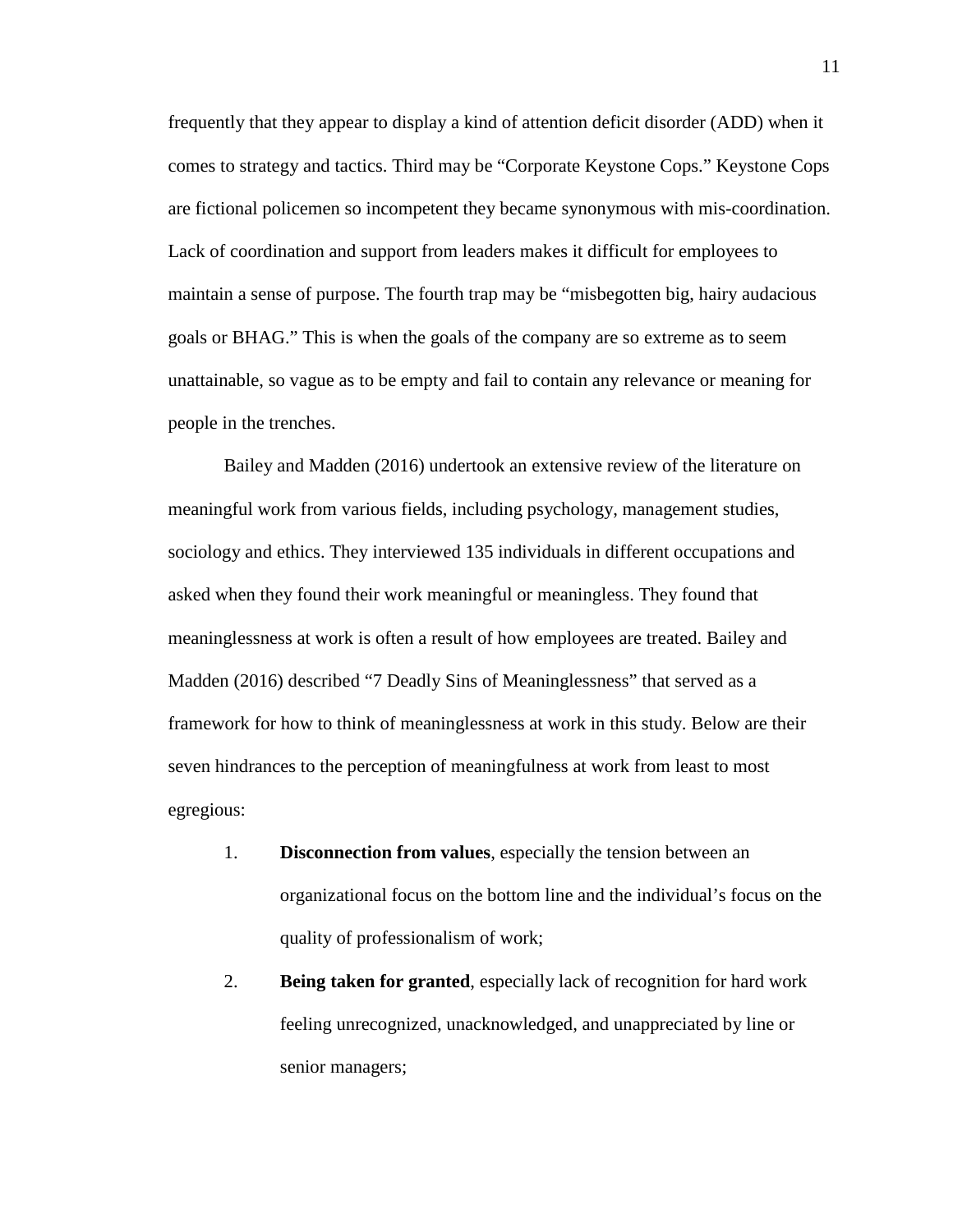- 3. **Being given pointless work**; tasks that did not fit the sense of what the job *should* involve and how the individual *should* be spending their time;
- 4. **Unfairness** such as distributive injustice, i.e., not being paid fairly, and procedural injustice, e.g., bullying and lack of opportunities for career progression;
- 5. **Better judgment overridden**; disempowerment or disenfranchisement over how work was done; not being listened to, disregarding the individuals' opinions and experience, not having a voice;
- 6. **Disconnection from supportive relationships**; feelings of isolation or marginalization through deliberate ostracism on the part of managers or from disconnection from co-workers and teams; loneliness; and
- 7. **Unnecessary risk of physical or emotional harm**; it is the *unnecessary* exposure to risk of physical or emotional harm that may lead to a loss of meaningfulness.

### <span id="page-20-0"></span>**How Leaders Support Meaningfulness at Work**

There is a great deal of literature regarding meaning and meaningfulness at work (Rosso, Dekas, & Wrzesniewski, 2010). The challenge for leaders may be to create an environment conducive to meaningfulness (Bailey & Madden, 2016). Leaders may be more effective at influencing the work and its context rather than the self, others and spiritual life (Pratt & Ashforth, 2003). Employee fit and alignment seem to underlie organization practices to create meaningfulness at work (Pratt & Ashforth, 2003). Leaders may foster inclusion by onboarding new employees and new team members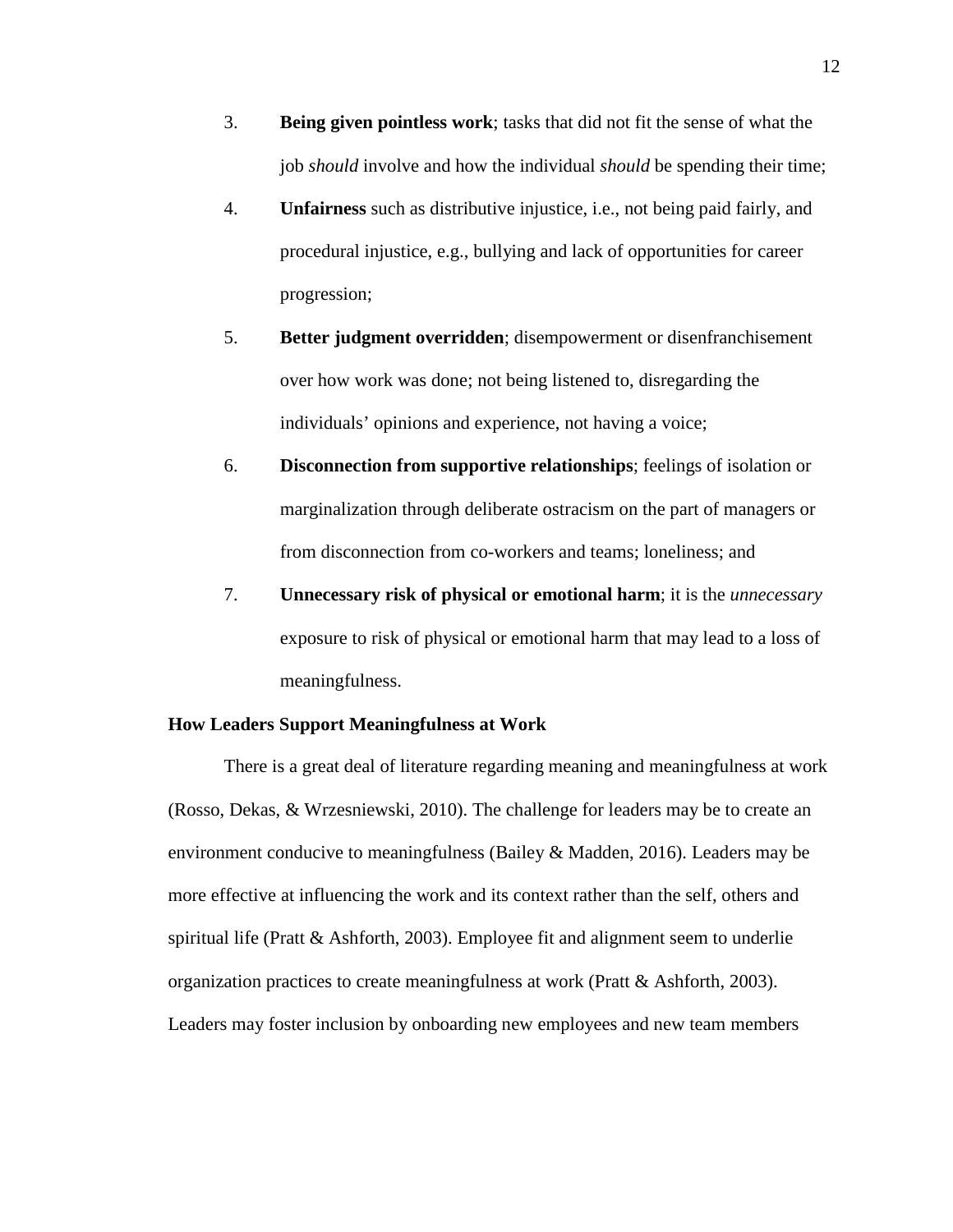deliberately, taking the time to explain the company vision and values and how the individual can make a difference (Caraher, 2015).

Pratt and Ashforth (2003) offer many suggestions for leaders to create meaningfulness at work. They suggest that organizations can facilitate the creation of meaningful work by influencing those factors that positively influence worker identity. Leaders may create meaningfulness at work through community building. Two ways to build community at work may be: (1) creating family-like dynamics at work, and (2) emphasizing a mission focused on goals and values beyond simple profit. Finally, Pratt and Ashforth (2003) conclude that organizations may succeed in community building by recognizing that beyond the role, the employee is a flesh and blood person who has a life outside of work.

#### <span id="page-21-0"></span>**Family-like Dynamics**

To the extent organizations create close-knit, family-like dynamics among members, employees may experience their work as meaningful (Rosso, Dekas,  $\&$ Wrzesniewski, 2010). Leaders may make work more family-like by fostering respect, solidarity, and cohesion (Pratt  $\&$  Ashforth, 2003). The implication is that there seems to be a relationship between the employee and the organization regarding commitment and engagement (Chalofsky & Krishna, 2009).

Leaders may show a more caring attitude by "encouraging trust and openness, demonstrating personalized attention and humor, self-disclosing, displaying inclusiveness and compassion, tolerating honest mistakes, providing instrumental and expressive support, and engaging in social rituals," (Pratt & Ashforth, 2003, p. 318). This may be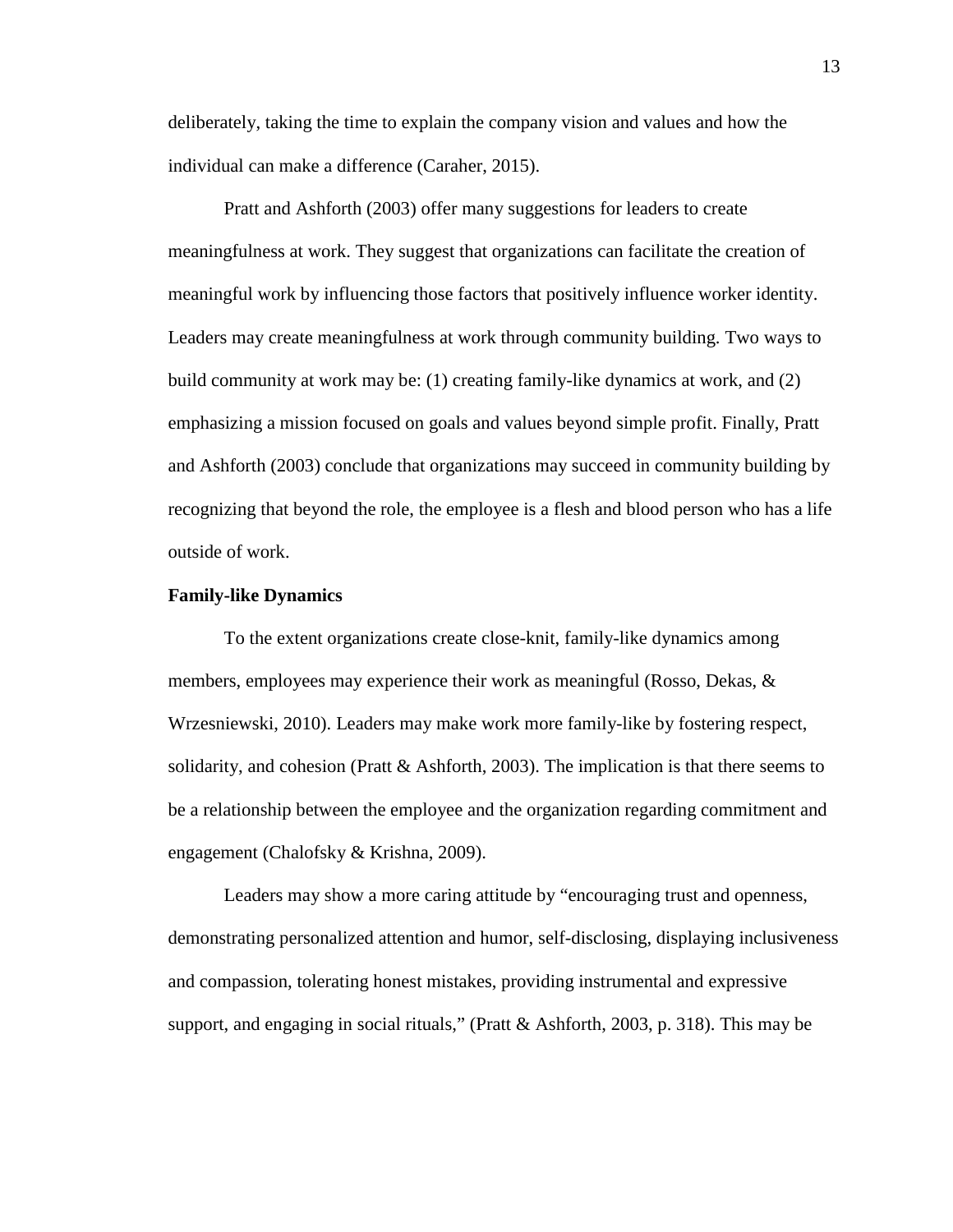accomplished by inviting family members to participate in company social events or helping when a family is in need (Pratt & Ashforth, 2003).

### <span id="page-22-0"></span>**Mission Beyond Profit**

Meaningfulness at work may be cultivated with an organization mission that has goals and values beyond profit (Pratt  $\&$  Ashforth, 2003), such as environmental conservancy, community outreach or service. Businesses may provide opportunities for Millennials to engage in "good causes," which may help young professionals to feel empowered while reinforcing positive associations between the businesses' activities and social impact (Deloitte, 2017). Leaders can help Millennials find meaning by frequently communicating the vision for the company, team and the individual (Caraher, 2015).

### <span id="page-22-1"></span>**Mechanisms of Meaning**

Rosso, Dekas and Wrzesiewski (2010) undertook an extensive review of meaning of work literature. They appeared to move scholarship in this area forward by imposing structure on meaning of work literature. They identified sources of meaning and meaningfulness (the self, others, the work and its context, and spiritual life), showed mechanisms "underlying psychological and social processes through which work takes on meaning or is perceived as meaningful," (p. 94) and offered a "theoretical framework for the main pathways to meaningful work," (p. 94). The mechanisms of meaning are the how's and why's of observed relationships. Their mechanisms of meaning provided structure for this research project. Rosso and colleagues' (2010) quoted definitions of the mechanisms of meaning are below:

- **Authenticity**: a sense of coherence or alignment between one's behavior and perceptions of the "true" self (p. 108).
	- o **Self-concordance**: the degree to which people believe they are behaving consistently with their interests and values (p. 109).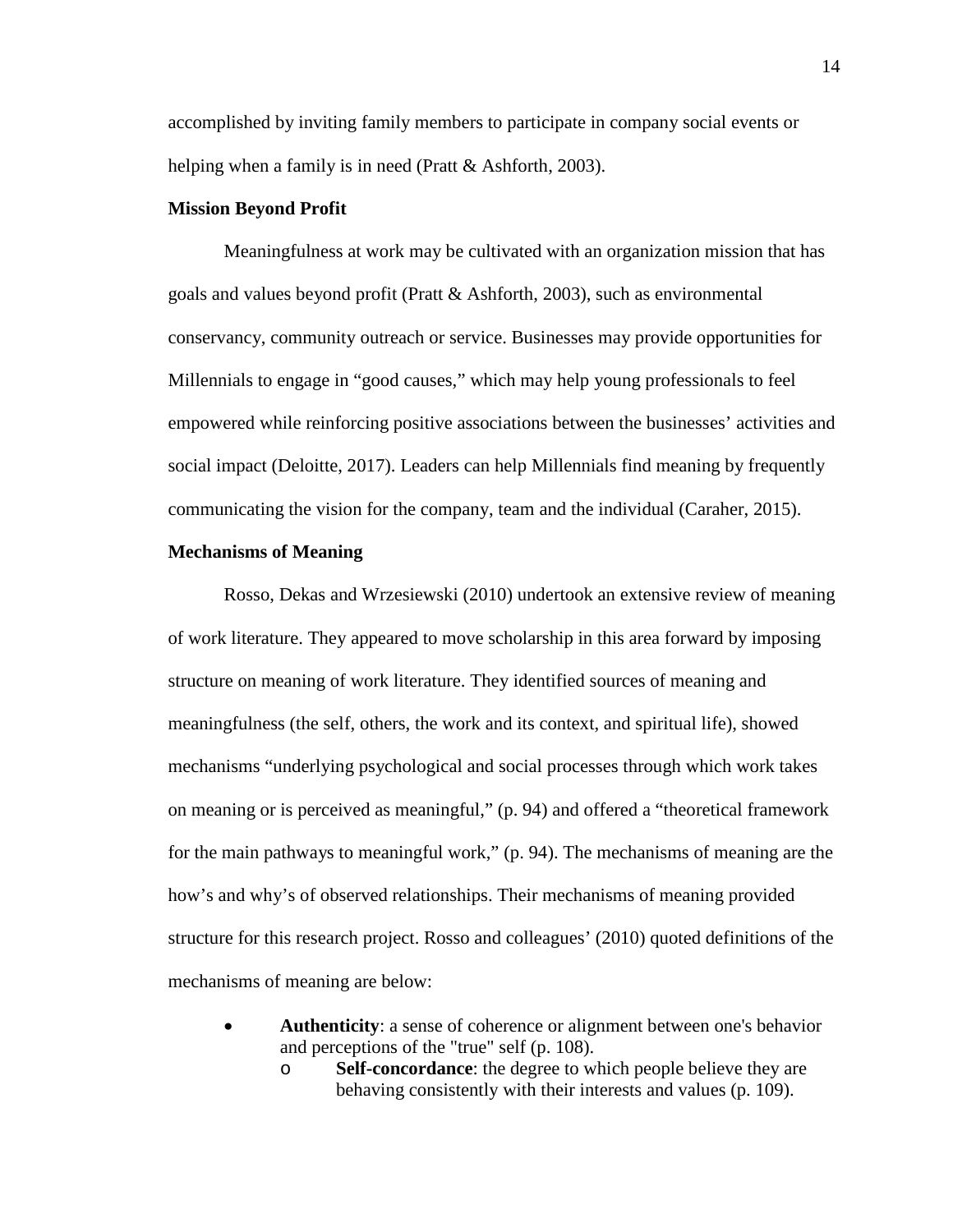- o **Identity-affirmation**: the verification, affirmation, or activation of valued personal identities through work (p. 109).
- o **Personal engagement**: meaningfulness derived from feeling personally immersed and alive in the experience of working (p. 109).
- **Self-efficacy**: individuals' beliefs that they have the power and ability to produce an intended effect or to make a difference; sense of control over one's environment (p. 109).
	- o **Control/Autonomy**: capable of exercising free choice and effectively managing their own activities or environments (selfdetermining); agentic actors (p. 109).
	- o **Competence**: successfully overcoming challenges in one's work (p. 110).
	- o **Perceived Impact**: individuals' perception they are making a difference or having a positive impact on their organizations, work groups, coworkers, or other entities beyond the self (p. 110).
- **Self-esteem**: an individual's assessment or evaluation of his or her own self-worth; sense of oneself as worthwhile (p. 110).
- **Purpose:** a sense of directedness and intentionality in life (p. 110).
	- o **Significance**: perceptions of the significance of individual's work (p. 111).
	- o **Value Systems**: a set of consistent values shared by a group of people (p. 111).
- **Belongingness**: a pervasive drive to form and maintain at least a minimum quantity of lasting, positive, and significant interpersonal relationships; experiencing a positive sense of shared common identity, fate, or humanity with others (p. 111).
	- o **Social Identification**: identifying with a desirable social group (p. 111).
	- o **Interpersonal Connectedness**; interpersonal closeness that is comforting and supportive (p. 112).
- **Transcendence**: connecting or superseding the ego to an entity greater than the self or beyond the material world (p. 112).
	- o **Interconnection**: connecting or contributing to something outside or greater than the tangible self (p. 112).
	- o **Self-abnegation**: deliberately subordinating oneself to something external to and/or larger than the self (p. 112).
- **Cultural and Interpersonal Sensemaking**: understanding how different types of work meaning are constructed (p. 112).

The last mechanism of meaning, *Cultural and Interpersonal Sensemaking*, largely

concerns the production of meaning rather than meaningfulness and how different types

of work meaning are constructed while the other mechanisms of meaning are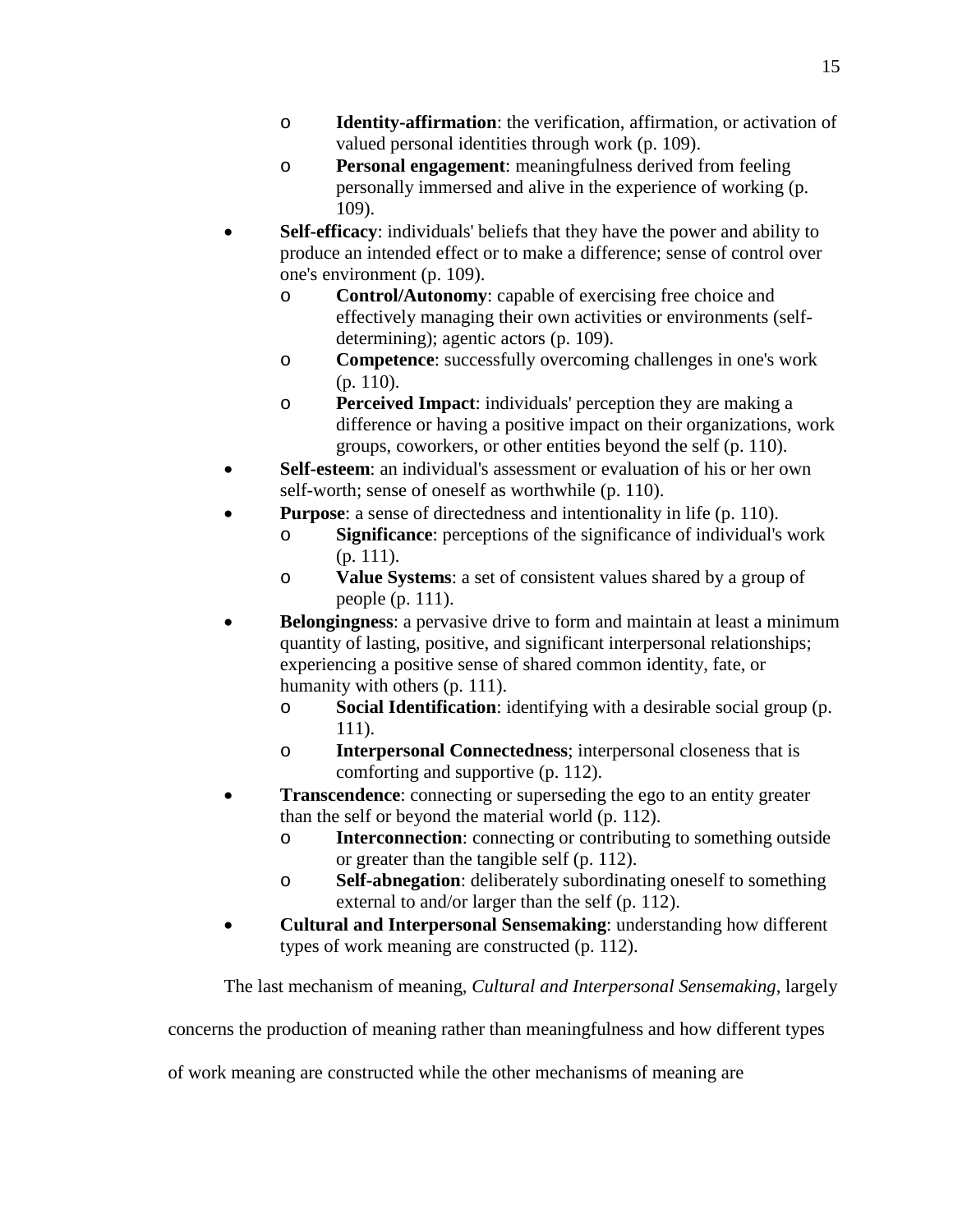psychological processes (Rosso, Dekas, & Wrzesniewski, 2010). This particular mechanism will not be used in analyzing how Millennials find meaningfulness at work.

### <span id="page-24-0"></span>**Pathways to Meaning**

In their seminal study on meaning and meaningfulness, Rosso, Dekas and Wrzesniewski (2010) provided a theoretical framework for pathways to meaningfulness at work. They argued that "two key dimensions seem most fundamental to the creation or maintenance of meaningful work," (p. 113) namely, the Agency to Communion spectrum and the Self to Others spectrum. Agency is the human drive to "separate, assert, expand, master and create," (p. 114). Communion is the human drive to "contact, attach, connect, and unite," (p. 114). Self to Others is whether action is directed toward the self or toward others, both of which can be experienced as meaningful. Figure 1 organizes the psychological mechanisms of meaningfulness and "shows how each mechanism fits coherently into these categories, suggesting that there is something fundamentally significant about the nature of these four pathways that is common to many sources of meaning" (p. 115). Rosso, Dekas and Wrzesniewski (2010) name the four pathways to meaningfulness as individuation, contribution, self-connection, and unification. Individuation reflects the meaningfulness of actions that define and distinguish the self as valuable and worthy. Contribution reflects the meaningfulness of actions perceived as significant and/or done in service of something greater than the self. Self-connection reflects the meaningfulness of actions that bring individuals closer into alignment with the way they see themselves. Unification reflects the meaningfulness of actions that bring individuals into harmony with other beings or principles.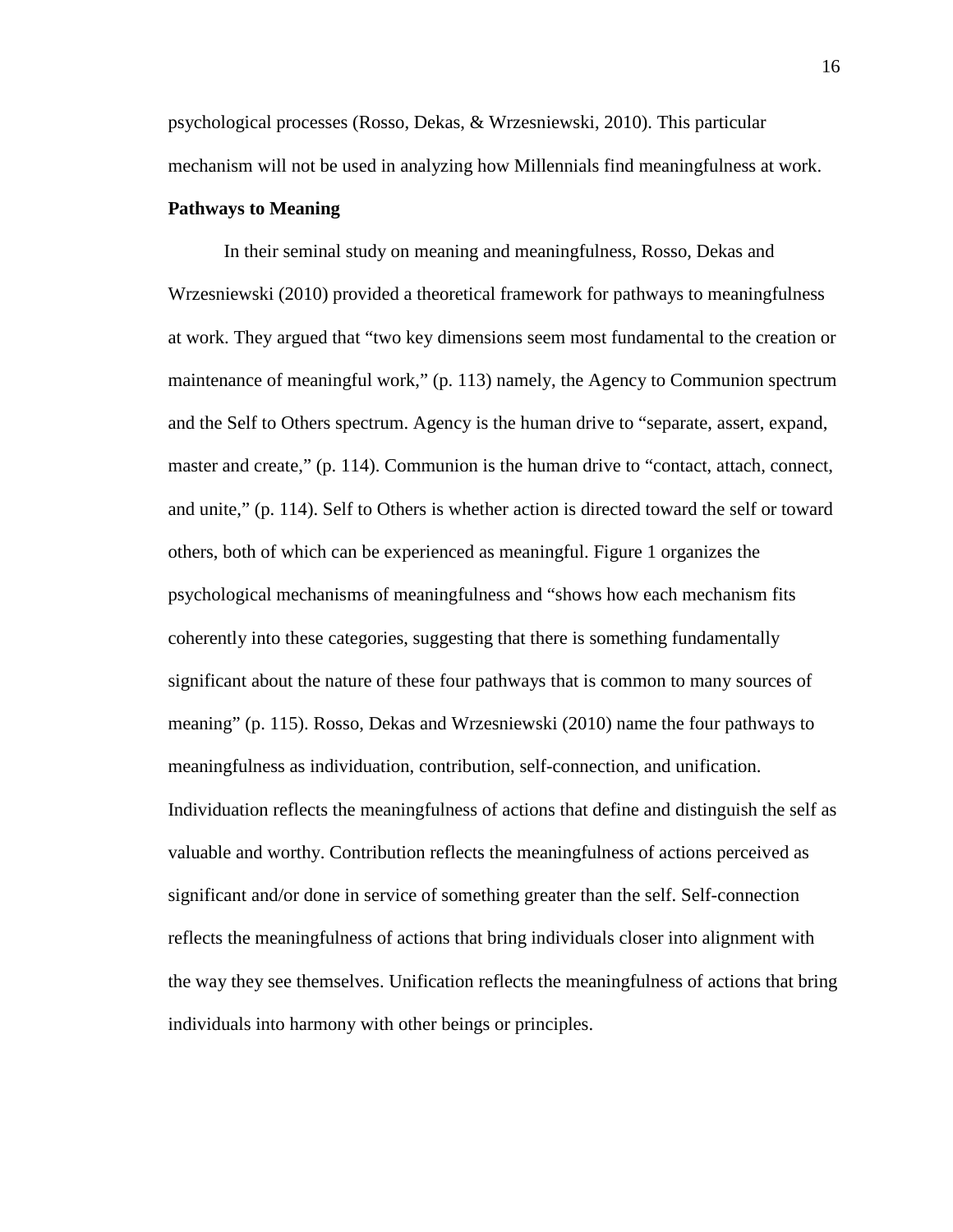### **Figure 1**

| <b>Agency</b><br>(drive to differentiate, separate, assert, expand, master, and create)                                             |                                                                                                                                                     |  |
|-------------------------------------------------------------------------------------------------------------------------------------|-----------------------------------------------------------------------------------------------------------------------------------------------------|--|
| <b>Individuation</b><br>Self-Efficacy: Control/Autonomy<br>Self-Efficacy: Competence<br>Self-Esteem                                 | <b>Contribution</b><br>Self-Efficacy: Perceived Impact<br>Purpose: Significance<br>Transcendence: Interconnection<br>Transcendence: Self-abnegation |  |
| <b>Self</b>                                                                                                                         | Others*                                                                                                                                             |  |
| <b>Self-Connection</b><br>Authenticity: Self-concordance<br>Authenticity: Identity affirmation<br>Authenticity: Personal engagement | <b>Unification</b><br>Purpose: Value systems<br>Belongingness: Social Identification<br>Belongingness: Interpersonal<br>Connectedness               |  |
| <b>Communion</b><br>(drive to contact, attach, connect, and unite)                                                                  |                                                                                                                                                     |  |
| *Others = other individuals, groups, collectives, organizations, and higher powers                                                  |                                                                                                                                                     |  |

### *Four Major Pathways to Meaningful Work: A Theoretical Framework*

(Rosso, Dekas, & Wrzesniewski, 2010)

### <span id="page-25-0"></span>**Conclusions**

Millennials may be difficult to manage because of their high expectations for work upon entering the workforce. Ultimately, it is likely that Millennials want the same thing workers of all ages want: to do interesting work with people they enjoy, for which they are well paid, and still have enough time to live their lives as well as work. So much of meaning creation may be up to the individual. The best leaders can do may be to avoid hindering meaningfulness through their actions or inactions and create an environment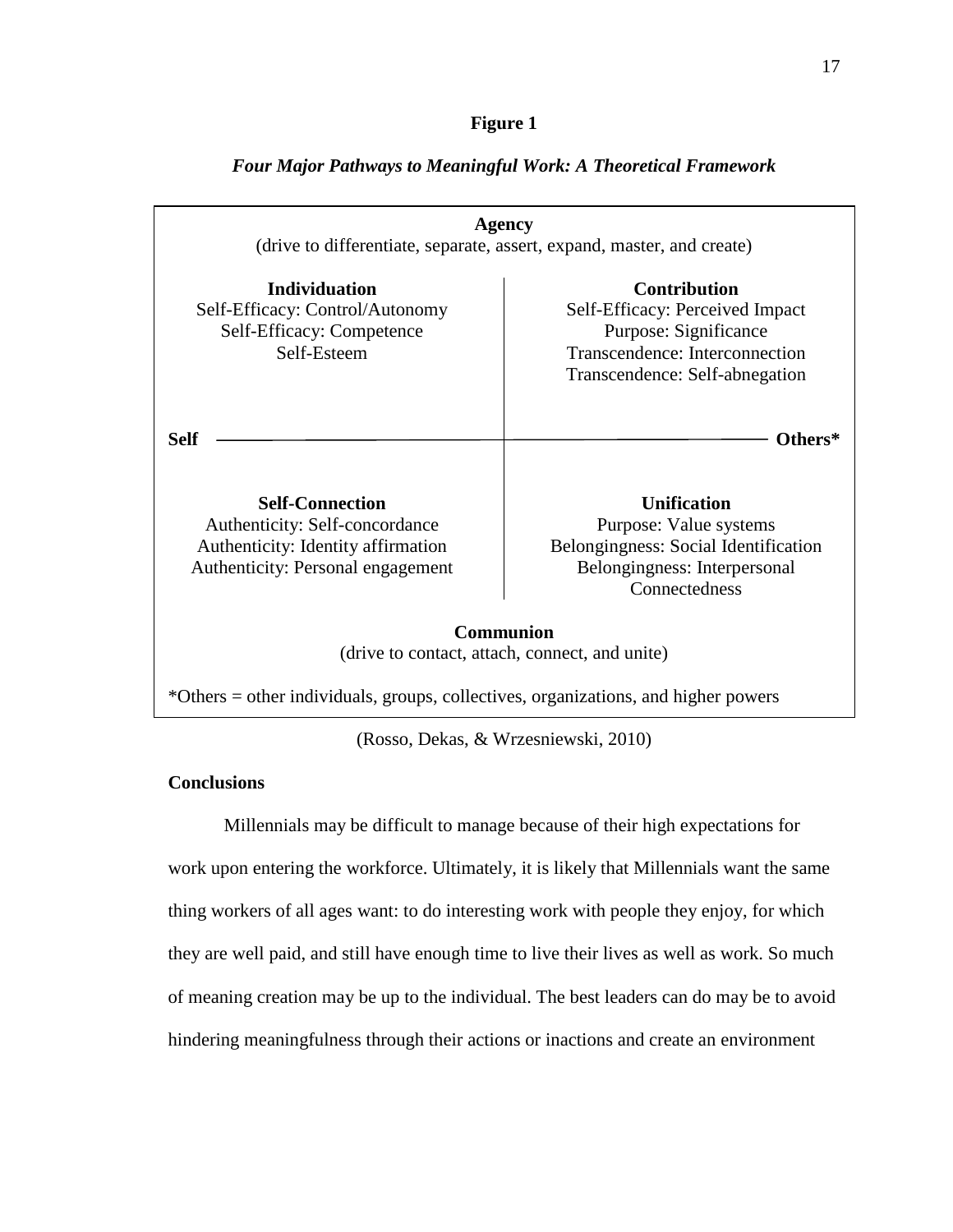conducive to meaningfulness. Psychological mechanisms of meaning underlie pathways to meaningfulness; these provided the framework for this research project.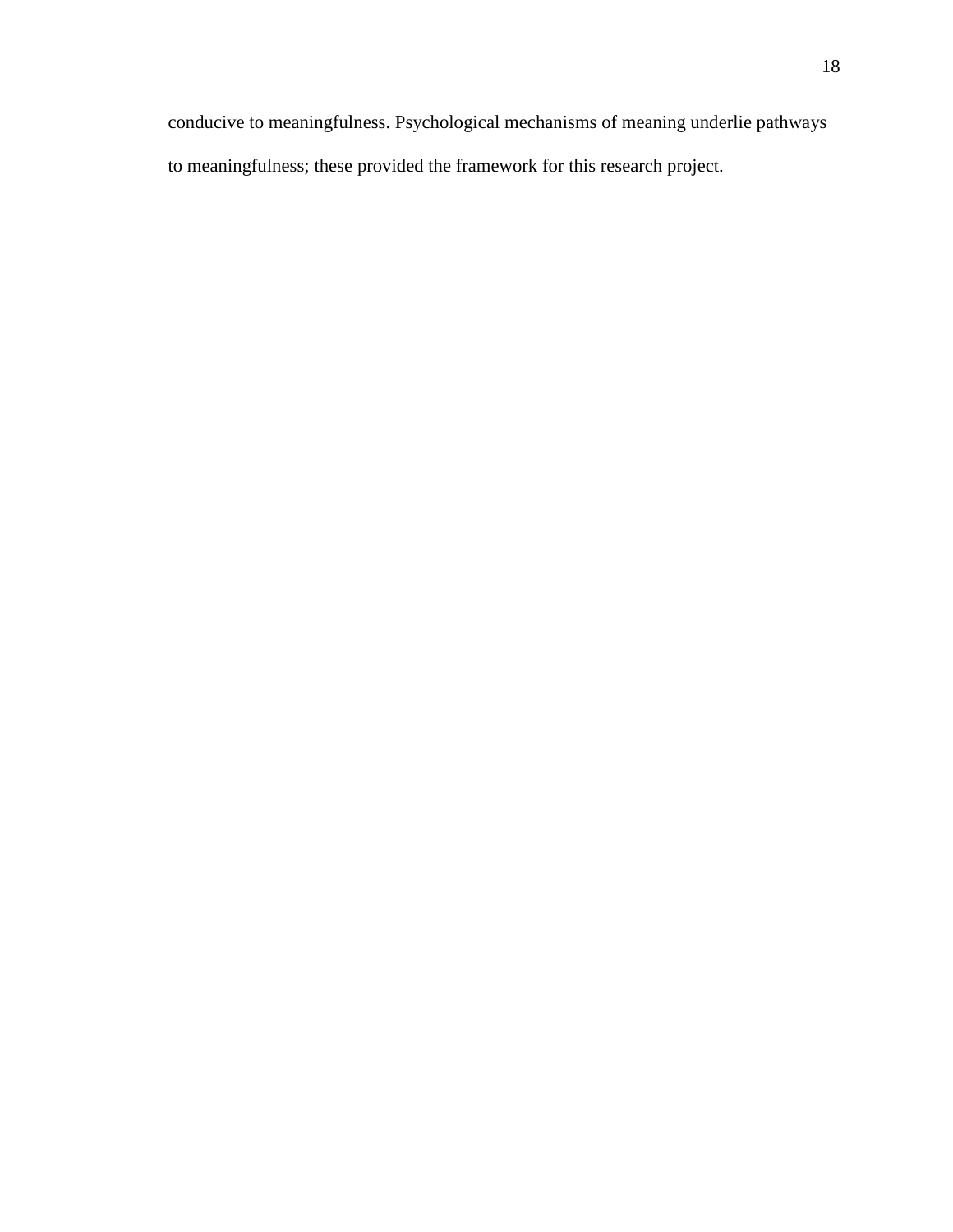#### **Chapter 3: Methodology**

<span id="page-27-0"></span>This chapter describes the methodology used for this research project. It begins with a restatement of the research purpose, followed by a description of the research method and research setting. The nature of the research and theoretical framework and data analysis are also covered. The chapter ends with a description of the validity process, definition of terms, and assumptions and limitations.

### <span id="page-27-1"></span>**Research Purpose**

The purpose of this thesis and action research project was to explore how Millennials at a small business find meaningfulness at work and to what extent their leaders create or hinder an environment of meaningfulness. This action research project was designed to answer three questions:

- 1. How do Millennials find meaningfulness at work?
- 2. What actions do small business leaders take or fail to take that diminish a perception of meaningfulness at work for Millennials?
- 3. How have small business leaders been successful at creating an environment supportive of meaningfulness at work for Millennials?

With an ostensibly growing Millennial population in the workforce, their different expectations about work, and employers' need to fully harness the skills and energy of the workforce to remain competitive, how can the workplace become more meaningful for Millennials? What are the most common psychological mechanisms of meaning for Millennials? What pathways to meaningfulness do Millennials use most?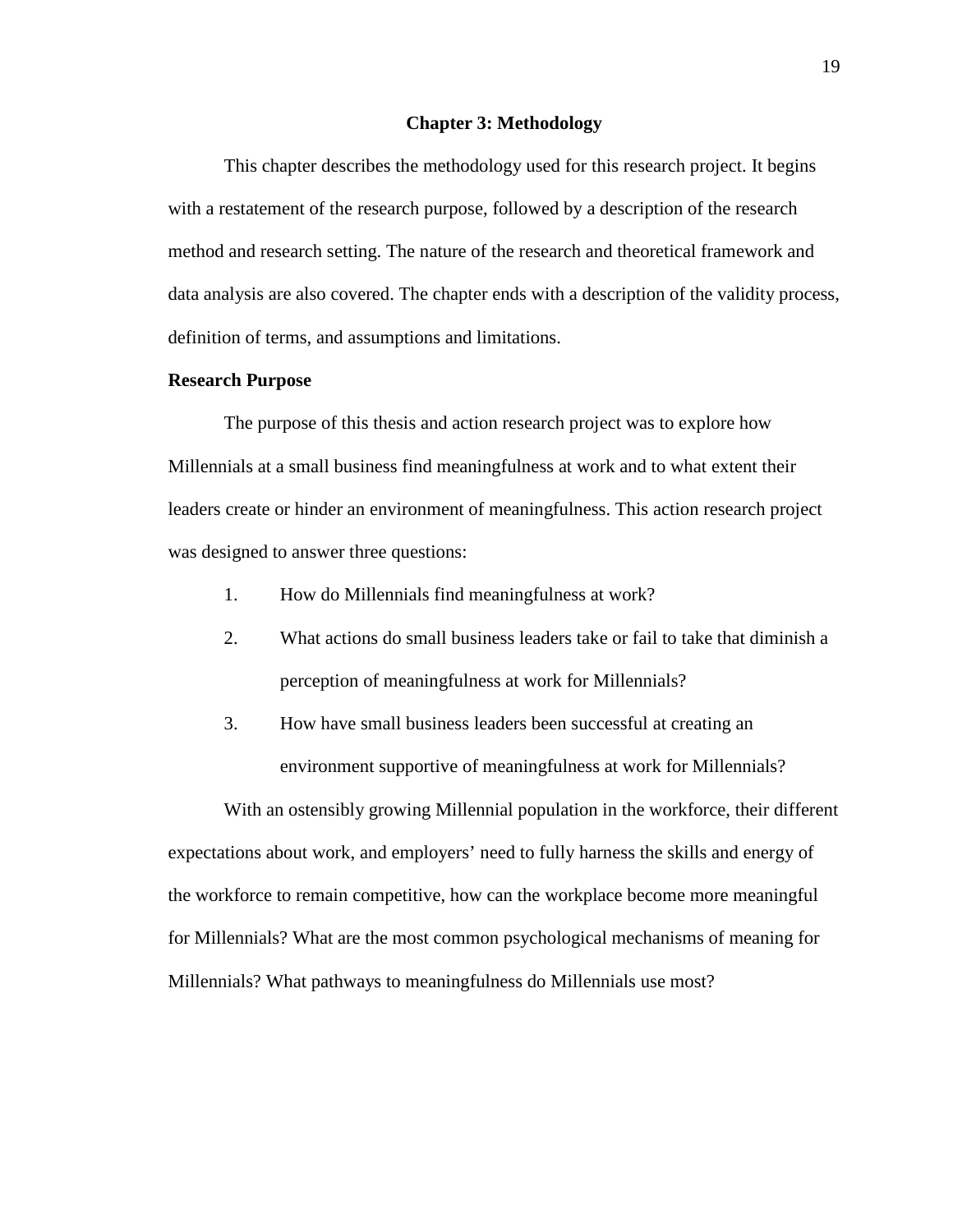### <span id="page-28-0"></span>**Research Method**

This qualitative research project explored participant attitudes, opinions and beliefs about meaningfulness at work through one-on-one interviews. A qualitative research method was selected for this research project because qualitative methods allow continued exploration of topics that have not been fully researched or about which there is scarce literature (Creswell, 2014). While there is substantive research on meaningfulness at work and on Millennials separately, there is little research on Millennials' perspectives on meaningfulness at work. The interviews were conducted with Millennials. The interview used open-ended questions to illicit recollections about past experiences. Preliminary interview questions were:

- 1. How do you find meaningfulness at work? Can you give an example of that?
- 2. Recall a time when your work felt meaningless. Something happened that made you feel there was no point in coming to work. Describe that. What was management's stance in this situation?
- 3. Recall a time when you found your work particularly meaningful. Something happened that made you feel glad you were at work doing what you do. Describe that. Was there anything management did to foster that meaningfulness?

The specific order of the questions (with anticipated positive, negative, and positive responses, respectively) was chosen so that interviews would likely end on a positive note and participants returned to work in a positive state of mind.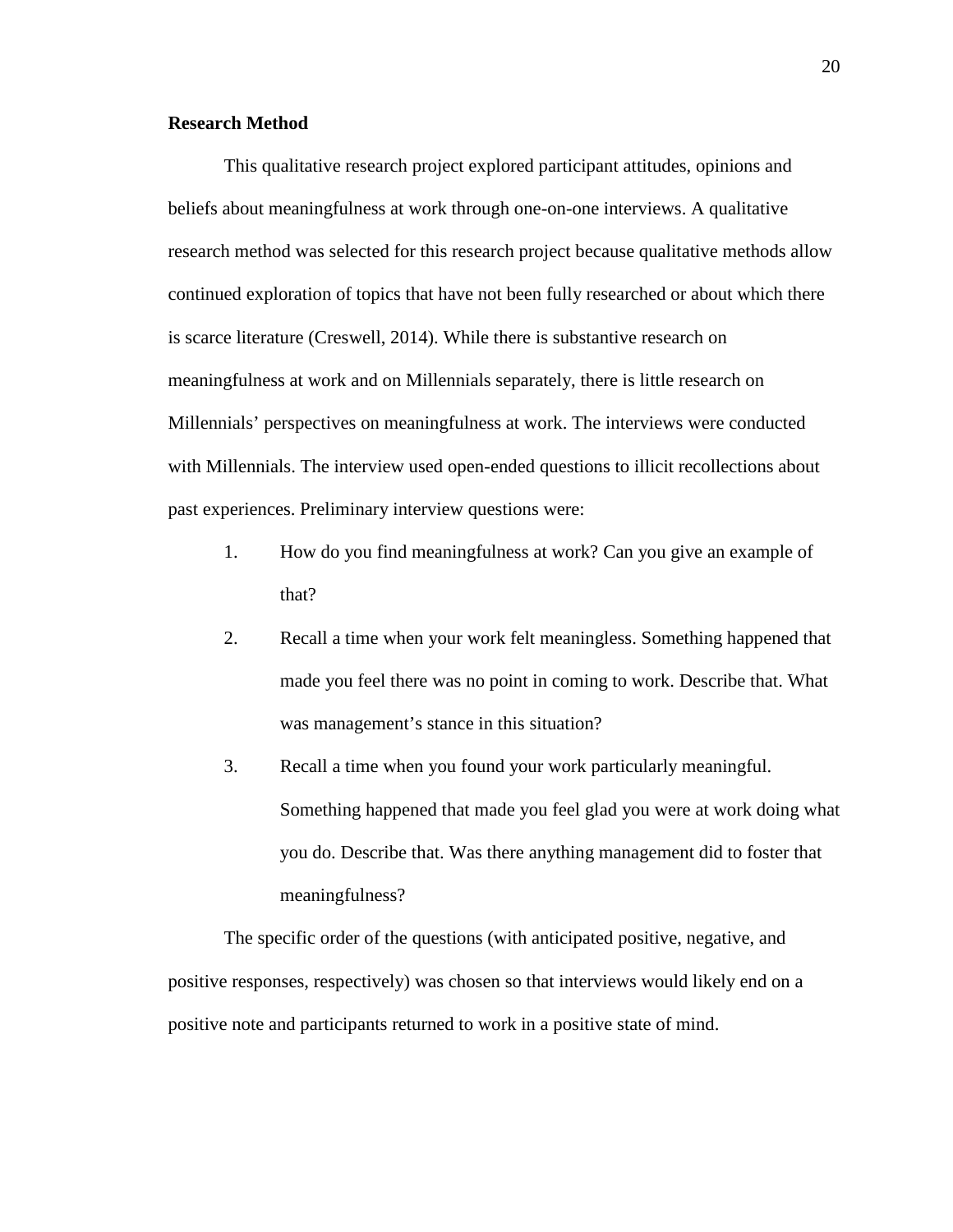### <span id="page-29-0"></span>**Research Setting**

The participants interviewed were Millennials employed at a Professional Employer Organization (PEO), a small business headquartered in Honolulu, Hawaii. It also has an administrative office in Boulder, Colorado. The PEO serves a family of Native Hawaiian-owned companies. It is responsible for business functions, including human resources, information technology, and payroll and accounting, for at least eight other companies and a dozen or so joint ventures. PEO employees are distributed generationally almost equally:

- 8 in the Millennial Generation (those born between 1980 and 2000);
- Ten in Generation X (or Gen X, those born between 1965 and 1979); and
- Twelve in the Baby Boomer Generation (those born between 1946 and 1964).

A company roster was generated to determine the employees born between 1980 and 2000, which puts them in the Millennial Generation age category. Millennial employees were then contacted in-person, by phone or email and asked if they wished to voluntarily participate in an interview as research for the researcher's master's thesis on Millennials and meaningfulness at work. Appendix A contains a copy of the request to participants. The researcher is part of the management team at the PEO. Because of her role in human resources management and recruiting, the researcher had established rapport with each of the participants prior to the interview, but not to the same degree with each.

Participants were informed that the data collected would not be discussed with other company management and used only for purposes of this research project. They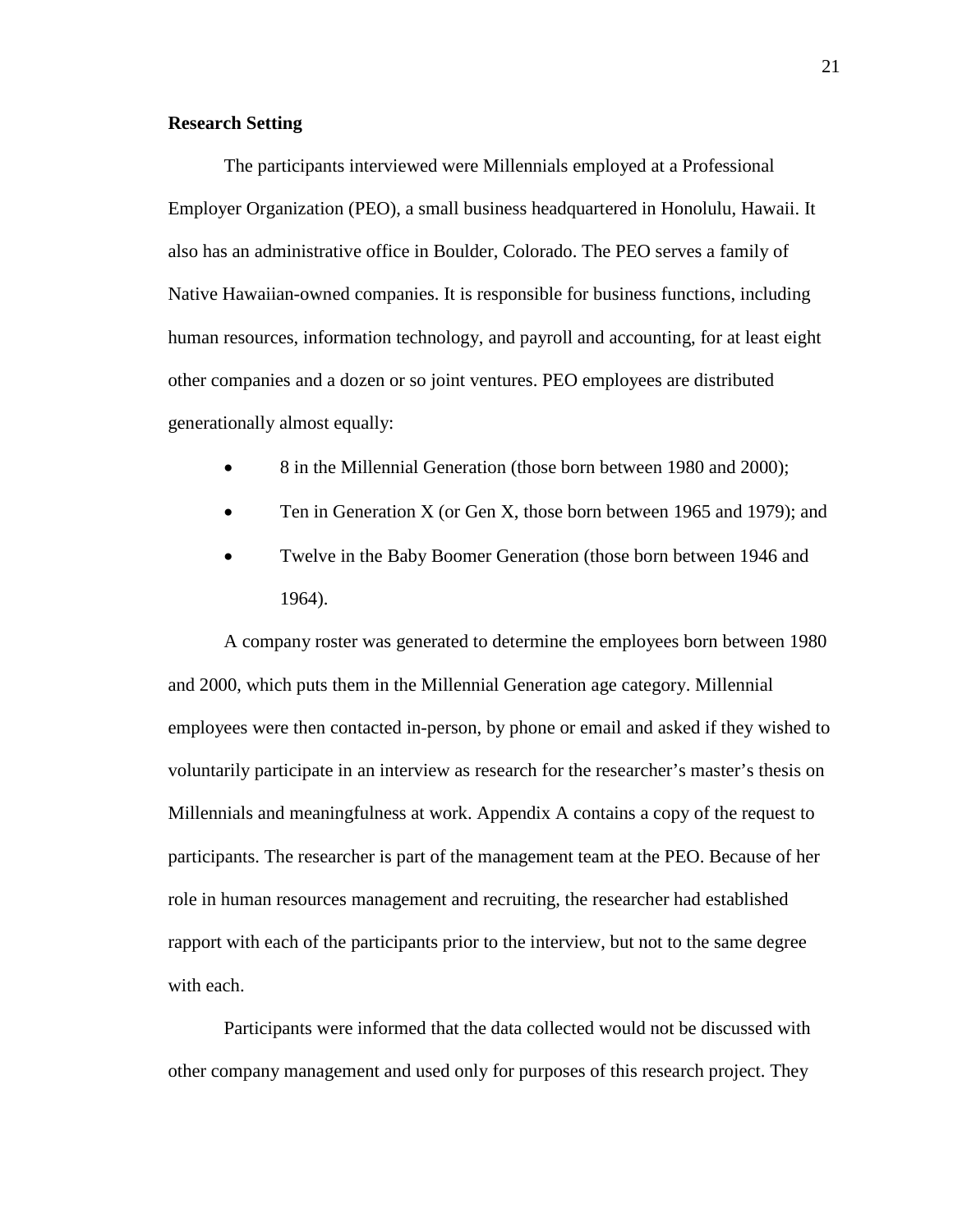were also informed that the interviews were, by necessity, no longer than 30 minutes because of their work obligations. The intent was to mitigate time away from work. Interview questions were provided ahead of time to give the participants time to consider their responses and to keep the interview periods brief.

Interviews were conducted in a company conference room during business hours. If the participant was in Honolulu, where the researcher resides, the interview was conducted in person. If the participant was in Boulder, phone interviews were conducted. Responses to the open-ended interview questions were recorded and transcribed. Participants were each offered a copy of the findings upon completion and each accepted the offer.

### <span id="page-30-0"></span>**Nature of the Research and Theoretical Framework**

This research project was developed to confirm and expand on previous literature regarding how meaningfulness at work is fostered and hindered and adds the component of Millennials' experiences of meaningfulness at work. The research questions were intended to add to the body of knowledge on how to successfully work with and manage Millennials. The project is qualitative research and will be analyzed for themes from participants' subjective responses.

#### <span id="page-30-1"></span>**Data Analysis**

Recordings of interviews were transcribed by a third-party transcription service, excerpts of which are in Appendices B, C and D for responses to Questions 1, 2 and 3, respectively. Transcriptions were reviewed for a general sense of the material. The transcriptions were then coded and categorized into themes. Codes for Questions 1 and 3 were based on the psychological mechanisms of meaning and pathways to meaning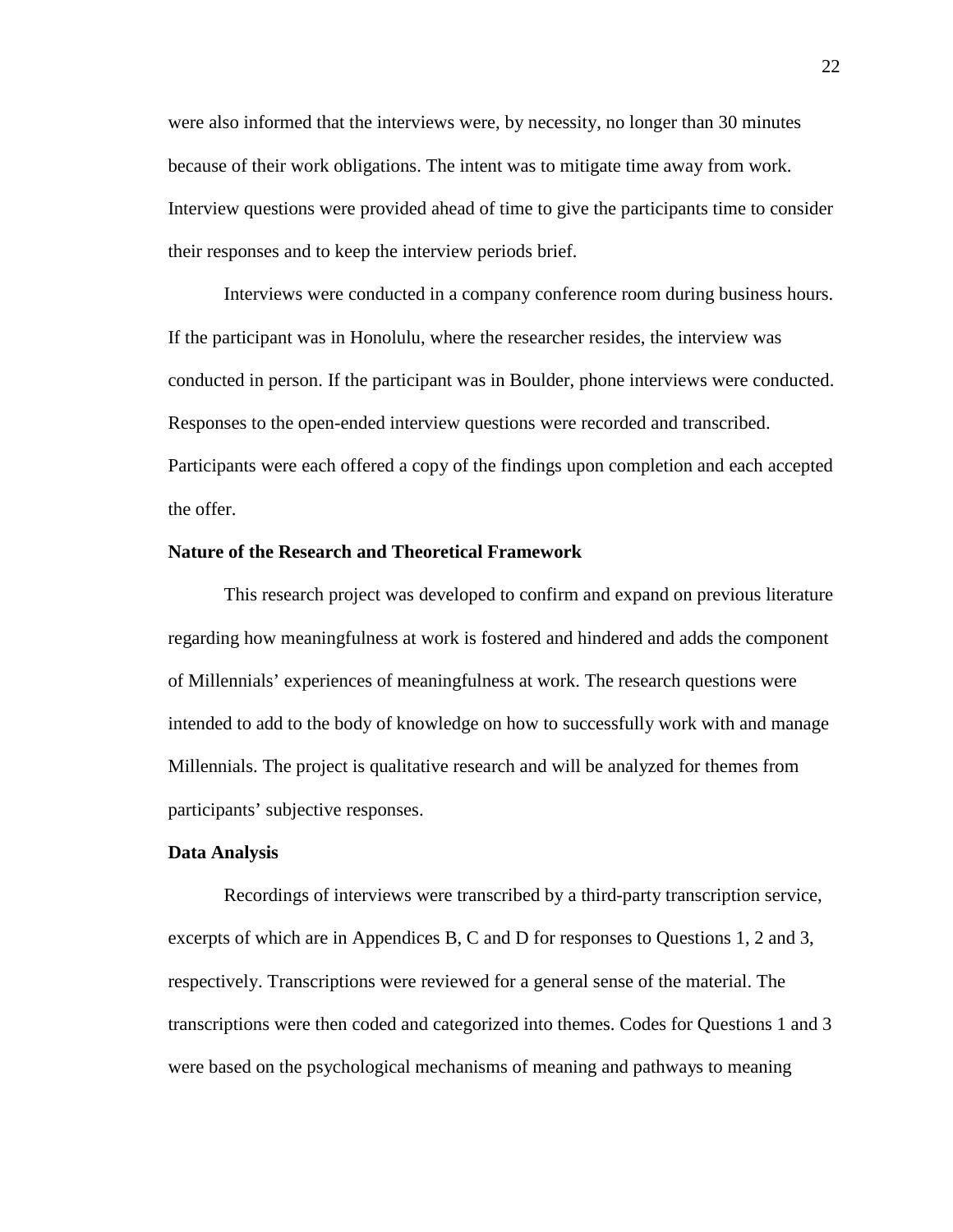codified by Rosso, Dekas and Wrzesniewski (2010). Codes for Question 2 were taken from the seven hindrances to the perception of meaningfulness at work listed by Bailey and Madden (2016). Findings will be conveyed in a narrative passage. Considering lessons learned will be the last step in data analysis (Creswell, 2014).

#### <span id="page-31-0"></span>**Validity**

Accuracy of the qualitative data was enhanced with peer debriefing. Two members of the cohort who are familiar with the researcher and this research project reviewed the data and analysis and presented questions so that "the account will resonate with people other than the researcher," (Creswell, 2014, p. 202). A third debrief was conducted with the researcher's family member who has written three theses in fulfillment of his own master's degrees. Significant changes to the data analysis were made after preliminary debriefs.

### <span id="page-31-1"></span>**Definition of Terms**

For purposes of this research project, meaningfulness at work is the significance of the organization's culture, ideology, leadership and community (Pratt & Ashforth, 2003) as opposed to the meaningfulness found *in* work through sensemaking of or loyalty to an occupation or having a calling (Wrzesniewski, 2003). Millennials are defined as those in the workforce born between 1980 and 2000. Small business is an organization with fewer than 500 employees. Mechanisms of meaning are the "underlying psychological and social processes through which work takes on meaning or is perceived as meaningful" (Rosso et al., 2010, p. 94), as more fully described in the literature review. Pathways to meaningfulness are ways meaningfulness is found, through agency,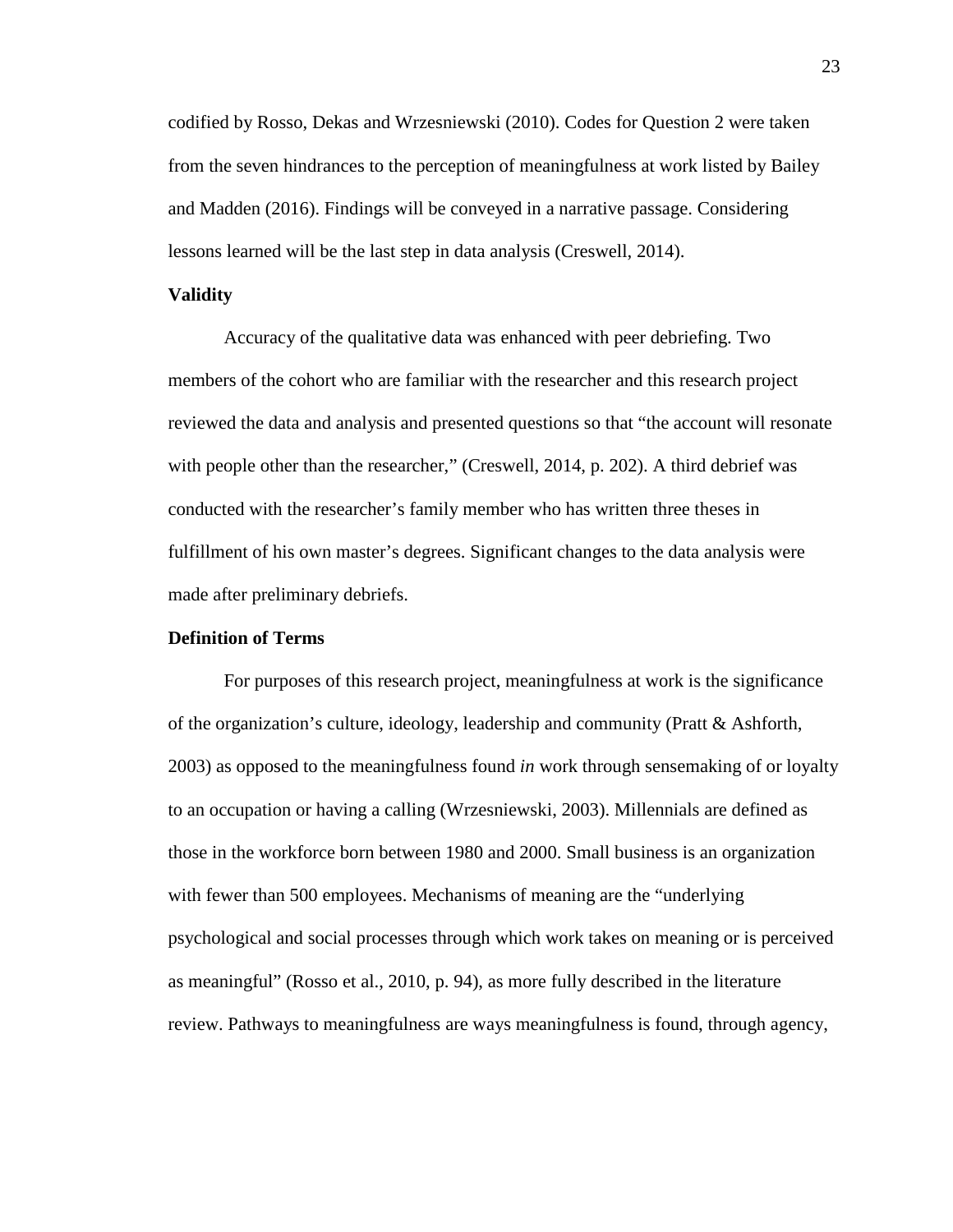communion, self and others (Rosso, Dekas, & Wrzesniewski, 2010), also more fully described in the literature review.

### <span id="page-32-0"></span>**Summary**

The purpose of this chapter was to describe the methodology used for this research project. It began with a restatement of the research purpose, followed by a description of the research method and research setting. The nature of the research and theoretical framework and data analysis were also covered. The chapter ended with a description of the validity process, definition of terms, and assumptions and limitations.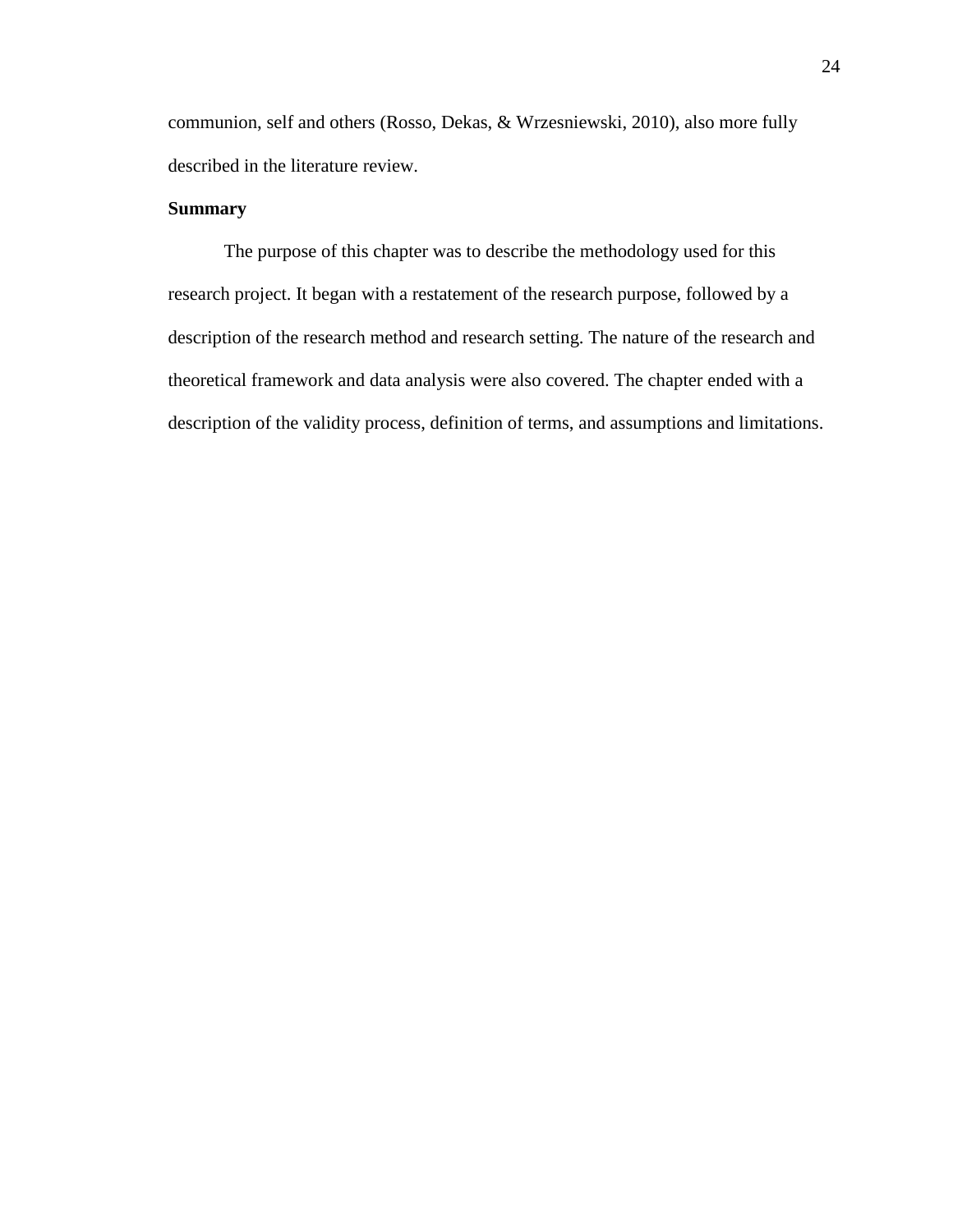#### **Chapter 4: Research Findings**

<span id="page-33-0"></span>The purpose of this thesis and action research project was to explore how Millennials at a small business find meaningfulness at work and to what extent their leaders create or hinder an environment of meaningfulness. This action research project was designed to answer three questions:

- 1. How do Millennials find meaningfulness at work?
- 2. What actions do small business leaders take or fail to take that diminish a perception of meaningfulness at work for Millennials?
- 3. How have small business leaders been successful at creating an environment supportive of meaningfulness at work for Millennials?

The purpose of this chapter is to cover the results of the research. Participant

demographics are presented first, followed by findings for each of the research questions.

### <span id="page-33-1"></span>**Participant Demographics**

Of the eight Millennials at the company, all eight volunteered to be interviewed. There were two participants in Boulder and six participants in Honolulu. Five participants were female and three were male. Their ages ranged from 23 to 35 years old. Their occupation categories were in accounting, information technology, and human resources. They each worked at least 40 hours per week. Six of the participants have bachelor's degrees in their field. The two participants without bachelor's degrees have some college or specialized training certificates in their field. One participant has multiple master's degrees. Tables 1 and 2 show the demographics of the participants by age and years of service, respectively.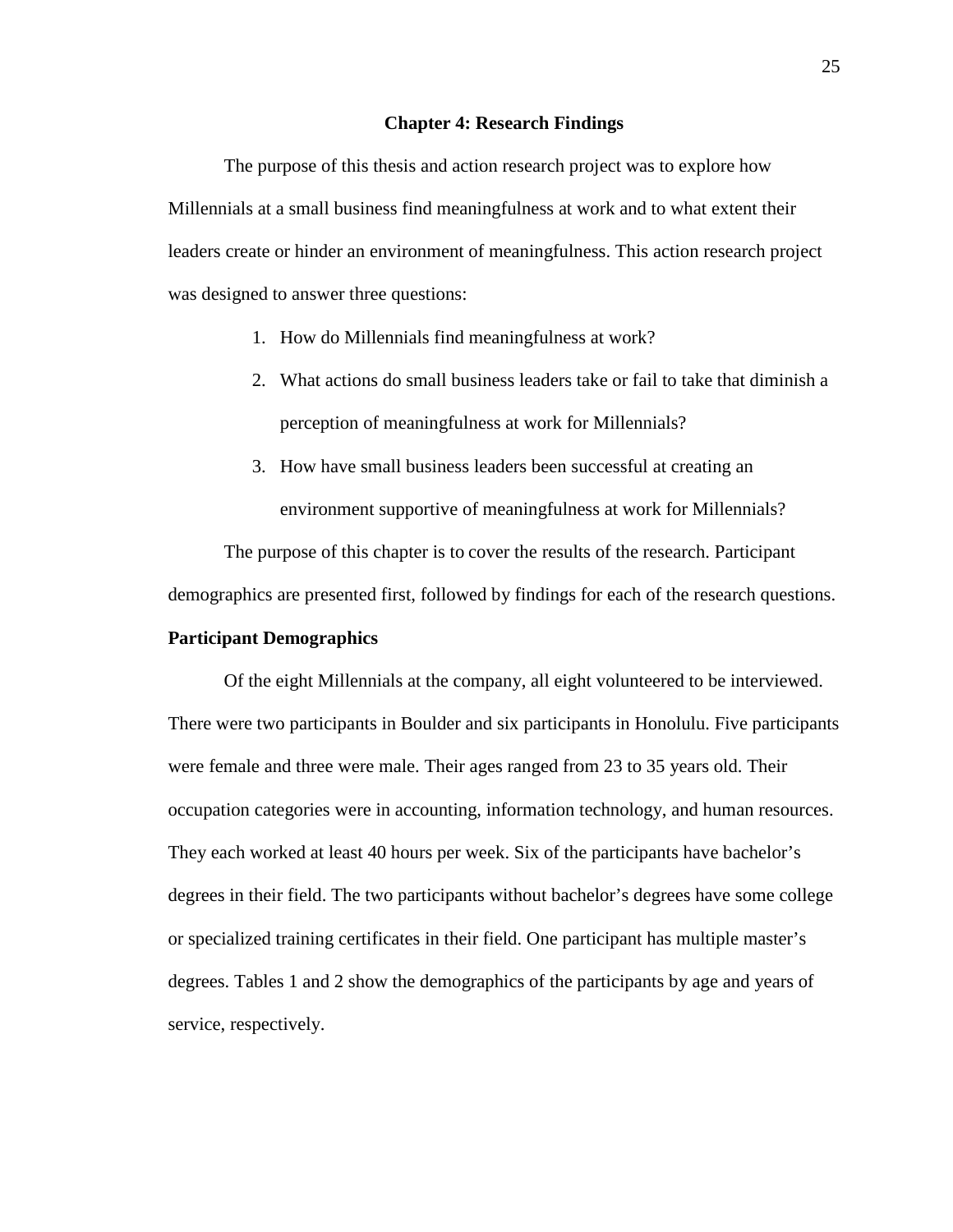### **Table 1**

<span id="page-34-0"></span>

| Age | <b>Years of</b><br><b>Service</b> | <b>Gender</b> | <b>Location</b> |
|-----|-----------------------------------|---------------|-----------------|
| 35  | 5                                 | Male          | Hawaii          |
| 35  | 5                                 | Female        | Hawaii          |
| 35  | 4                                 | Female        | Hawaii          |
| 32  | 7                                 | Female        | Hawaii          |
| 31  | 1                                 | Male          | Hawaii          |
| 28  | 2                                 | Female        | Colorado        |
| 28  | $\leq$ 1                          | Female        | Hawaii          |
| 23  | $\leq$ 1                          | Male          | Colorado        |

### *1Participant Demographics by Age*

### **Table 2**

## *2Participant Demographics by Years of Service*

<span id="page-34-1"></span>

| <b>Years of</b><br><b>Service</b> | Age | <b>Gender</b> | Location |
|-----------------------------------|-----|---------------|----------|
|                                   | 32  | Female        | Hawaii   |
| 5                                 | 35  | Male          | Hawaii   |
| 5                                 | 35  | Female        | Hawaii   |
| 4                                 | 35  | Female        | Hawaii   |
| 2                                 | 28  | Female        | Colorado |
|                                   | 31  | Male          | Hawaii   |
| $\leq$ 1                          | 28  | Female        | Hawaii   |
| ${<}1$                            | 23  | Male          | Colorado |

It is interesting to note that Millennials have a reputation for not remaining with a company more than 18 to 36 months. Half the participants had been with the PEO more than 48 months. There were no discernible differences in responses by demographic feature.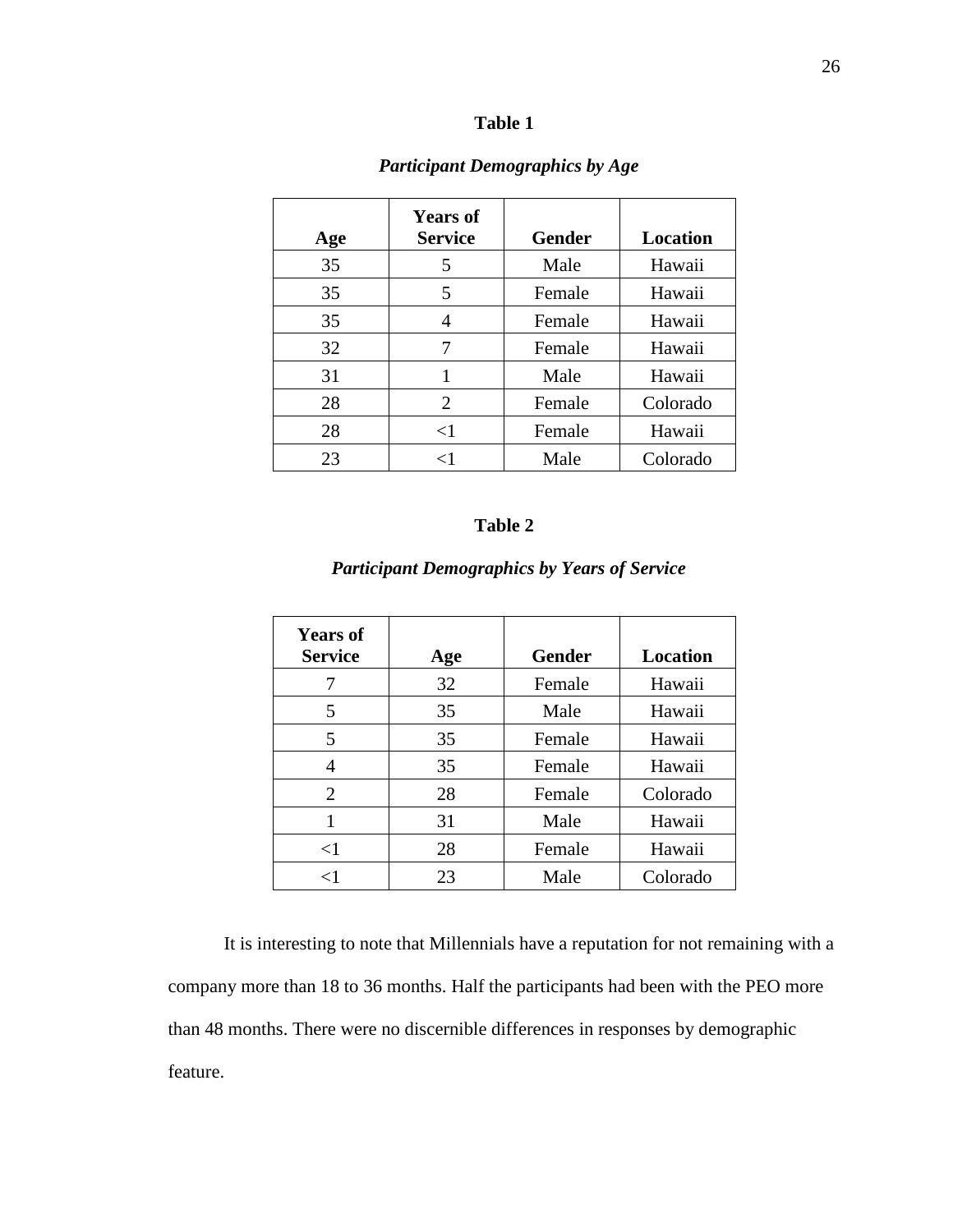### <span id="page-35-0"></span>**Mechanisms of Meaning**

Participants were asked how they found meaningfulness at work and to give an example of that. Table 3 shows mechanisms of meaning and the number of participants who mentioned that mechanism. More than half the participants spoke about selfefficacy, belongingness and authenticity.

### **Table 3**

<span id="page-35-1"></span>

| n |
|---|
|   |
| 1 |
| 8 |
| 6 |
|   |
| 1 |
| 7 |
|   |
| 6 |
| 0 |
| 1 |
|   |
| 3 |
| 1 |
|   |
| 1 |
|   |
|   |
|   |

### **3***Mechanisms of Meaning*

 $N = 8$ 

Each of the eight respondents mentioned in some way their beliefs that they have the power and ability to produce an intended effect or to make a difference, i.e., selfefficacy. One participant said, "I think being able to take pride in my work, doing a good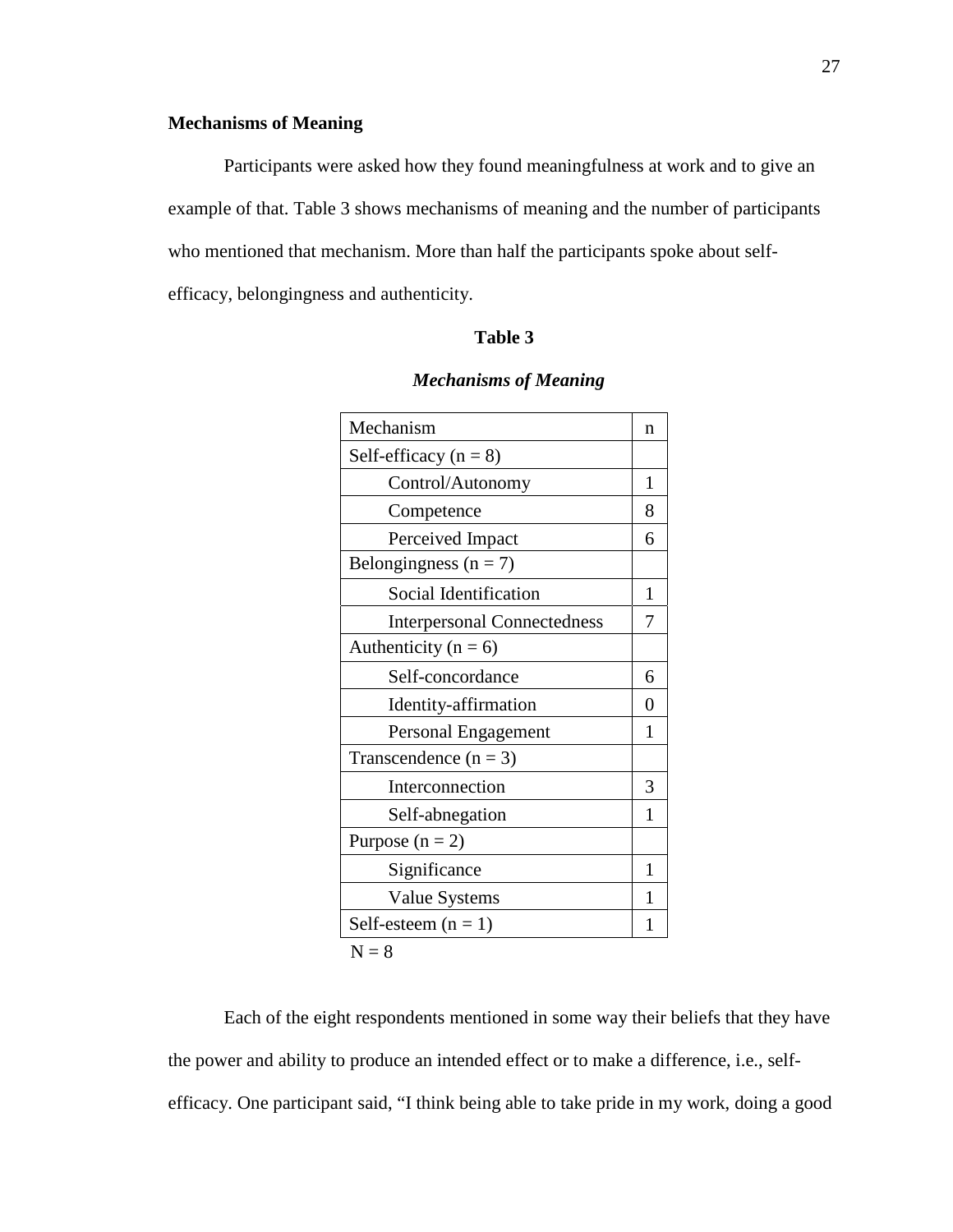job to my standards, and then also seeing that recognized by my coworkers and by management," which was a sentiment echoed by all the participants. Having a sense of competence and successfully overcoming challenges at work appeared to be particularly meaningful. Participants' perceived impact seemed to make work meaningful. It appears that work was more meaningful when participants felt they were making a difference or having a positive impact on the organizations, work groups, or coworkers.

Seven of the eight participants mentioned meaningfulness at work through belongingness. They appeared to have a pervasive drive to form and maintain at least a minimum quantity of lasting, positive, and significant interpersonal relationships at work. Relationships with coworkers were mentioned more than with leaders but relationships with leaders also seemed important for a sense of belongingness and meaningfulness. A sentiment heard multiple times was that relationships with coworkers are "a really big thing" or that "community is really important to me."

Authenticity was mentioned by six out of eight participants, that sense of coherence or alignment between their behavior and their perceptions of their "true" self. Self-concordance, or the degree to which they believed they were behaving consistently with their interests and values, appeared to make work more meaningful. These Millennials seem to want the freedom to grow and improve.

Transcendence, purpose and self-esteem were also mentioned by at least one participant. A noteworthy contributor to meaningfulness appears to be interconnection, i.e., contributing to something outside of or greater than the tangible self. Three out of eight participants mentioned "doing good" for the community and for the environment as a source of meaningfulness.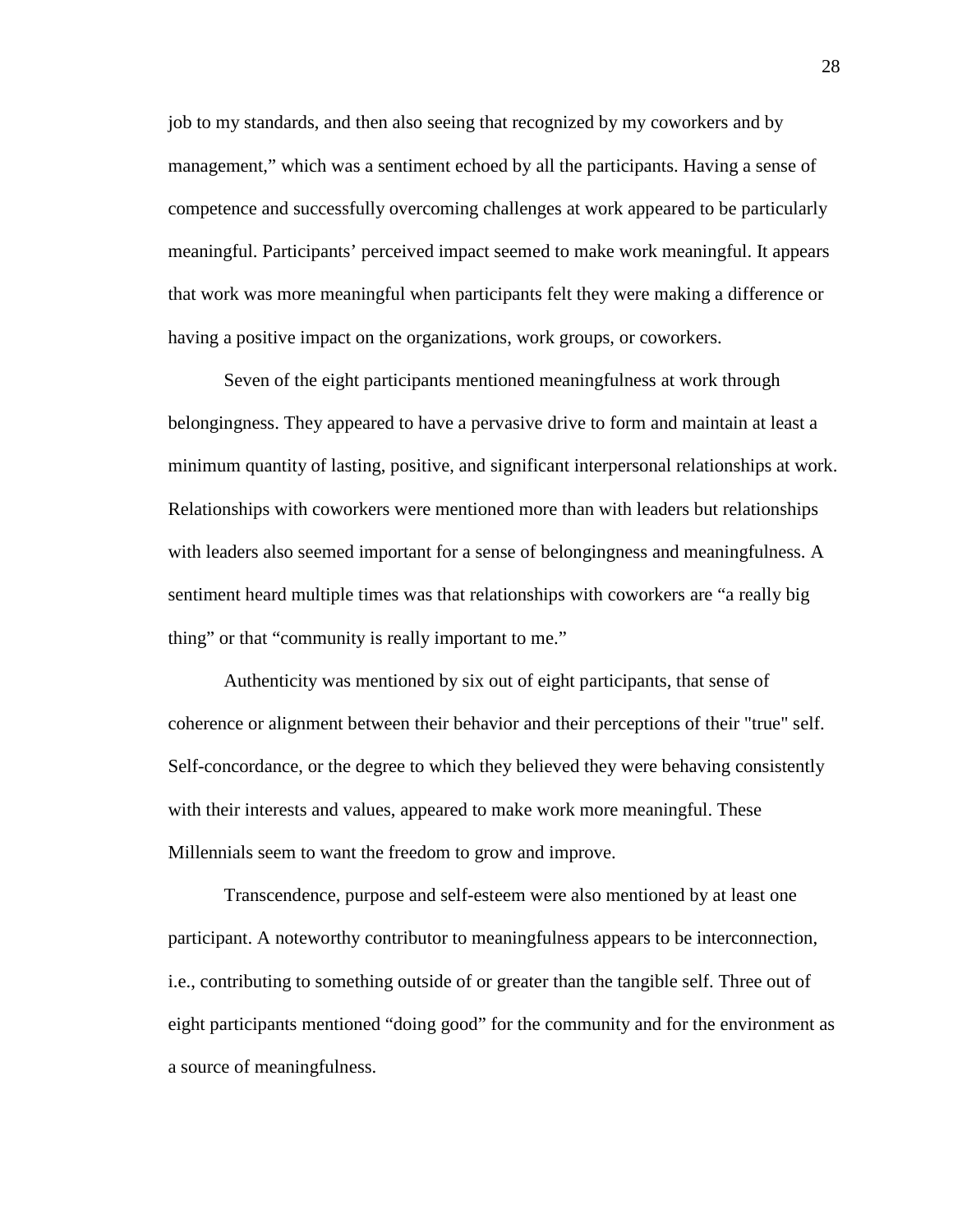### <span id="page-37-0"></span>**Hindrances to Meaningfulness**

For the second question, participants were asked to describe a time when their work felt meaningless and the degree of management's contribution to their perception of meaninglessness at work. Seven hindrances to meaningfulness taken from the literature review and numbers of participants mentioning each are listed in Table 4.

#### **Table 4**

#### **4***Hindrances to Meaningfulness*

<span id="page-37-1"></span>

| Hindrance                                      | n                     |
|------------------------------------------------|-----------------------|
| Being taken for granted                        | 5                     |
| Unfairness                                     |                       |
| Better judgment overridden                     | 3                     |
| Feelings of isolation or marginalization       | 3                     |
| Disconnection from values                      | $\mathcal{D}_{\cdot}$ |
| Being given pointless work                     | 2                     |
| Unnecessary risk of physical or emotional harm |                       |
| ה זו                                           |                       |

 $N = 8$ 

Five out of eight participants said being taken for granted was a hindrance to meaningfulness. One participant talked about receiving verbal appreciation from their immediate supervisor but not from any executives in the company for a \$30,000 refund to the company obtained because of their diligence. This participant was also the one called in the middle of the night to address an issue outside of his department and beyond the scope of their job every time the issue occurs. They received no extra pay for responding to this recurring issue. Another participant left a prior employer because they did not feel their work and contributions were appreciated despite "going above and beyond and keeping that place afloat." Lack of recognition for hard work, feeling unrecognized,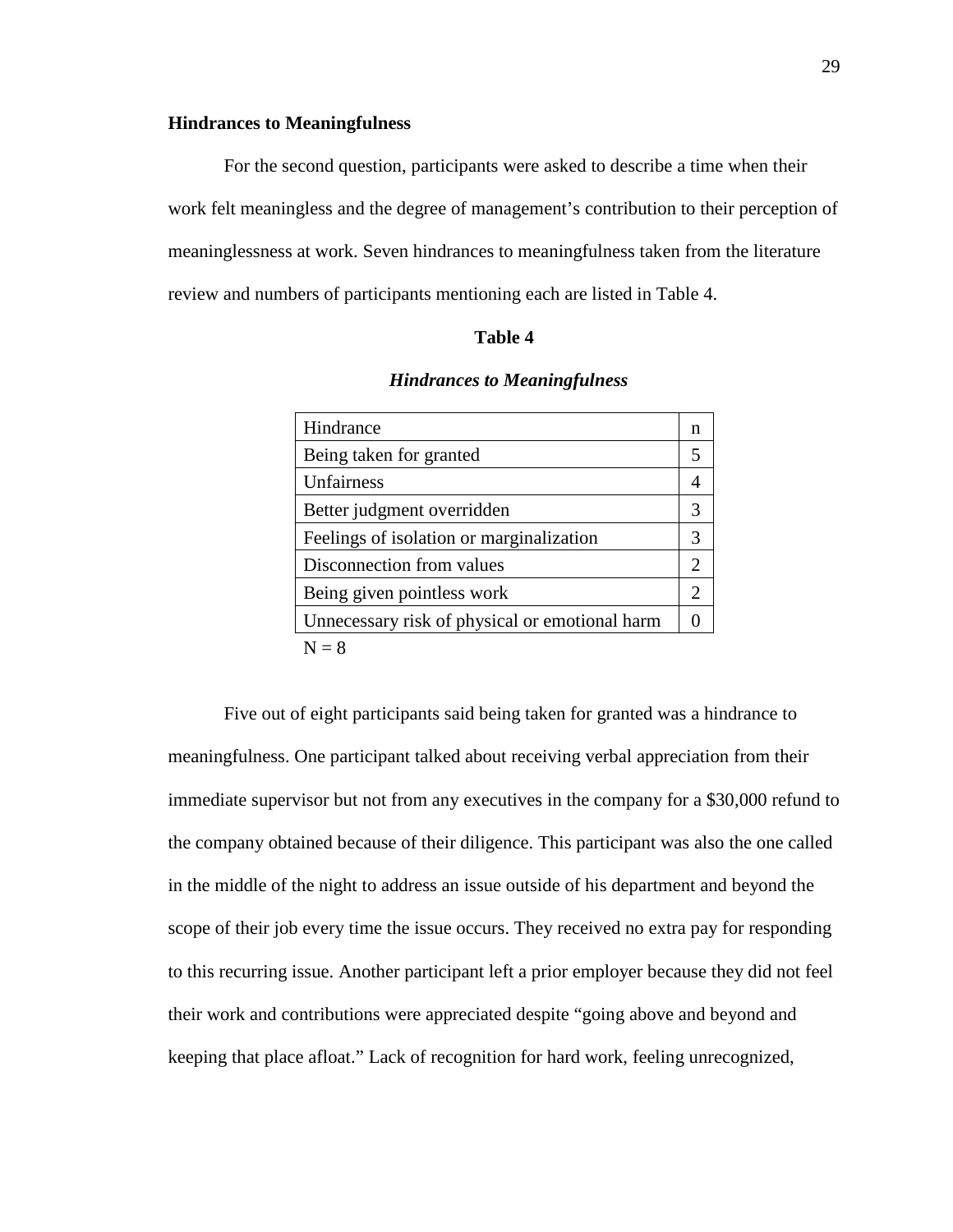unacknowledged, and unappreciated by line or senior managers appears to be a significant hindrance to meaningfulness at work.

Half the participants experienced unfairness as a contributor to the perception of meaninglessness at work. One participant felt their work was meaningless when their earnest efforts to be honest, trustworthy, and reliable were not reciprocated. Another participant felt it was unfair to be given a poor performance review when it was too late to do anything about it. The expectation to perform work beyond the scope of the job also appears to be seen as unfair and a hindrance to meaningfulness at work.

Three out of eight participants appear to perceive work as meaningless when their better judgment was overridden, when they were disempowered over how work was done, when their opinions and experience were disregarded, or when they felt they did not have a voice. One participant said work became meaningless "when management or supervisors constrict me and [do] not allow me to exceed the regular day-to-day tasks."

Feelings of isolation or marginalization were named by three out of eight participants as a hindrance to meaningfulness at work. They talked about not getting support from the team, coworkers not communicating directly with them, and being confined to their "little space" without the opportunity to look around to understand where to direct people.

Two participants out of eight appeared to feel work was less meaningful when work disconnected them from their values. Two participants out of eight appeared to feel work was less meaningful when they were given pointless work to do. None of the participants mentioned an experience of unnecessary risk of physical or emotional harm.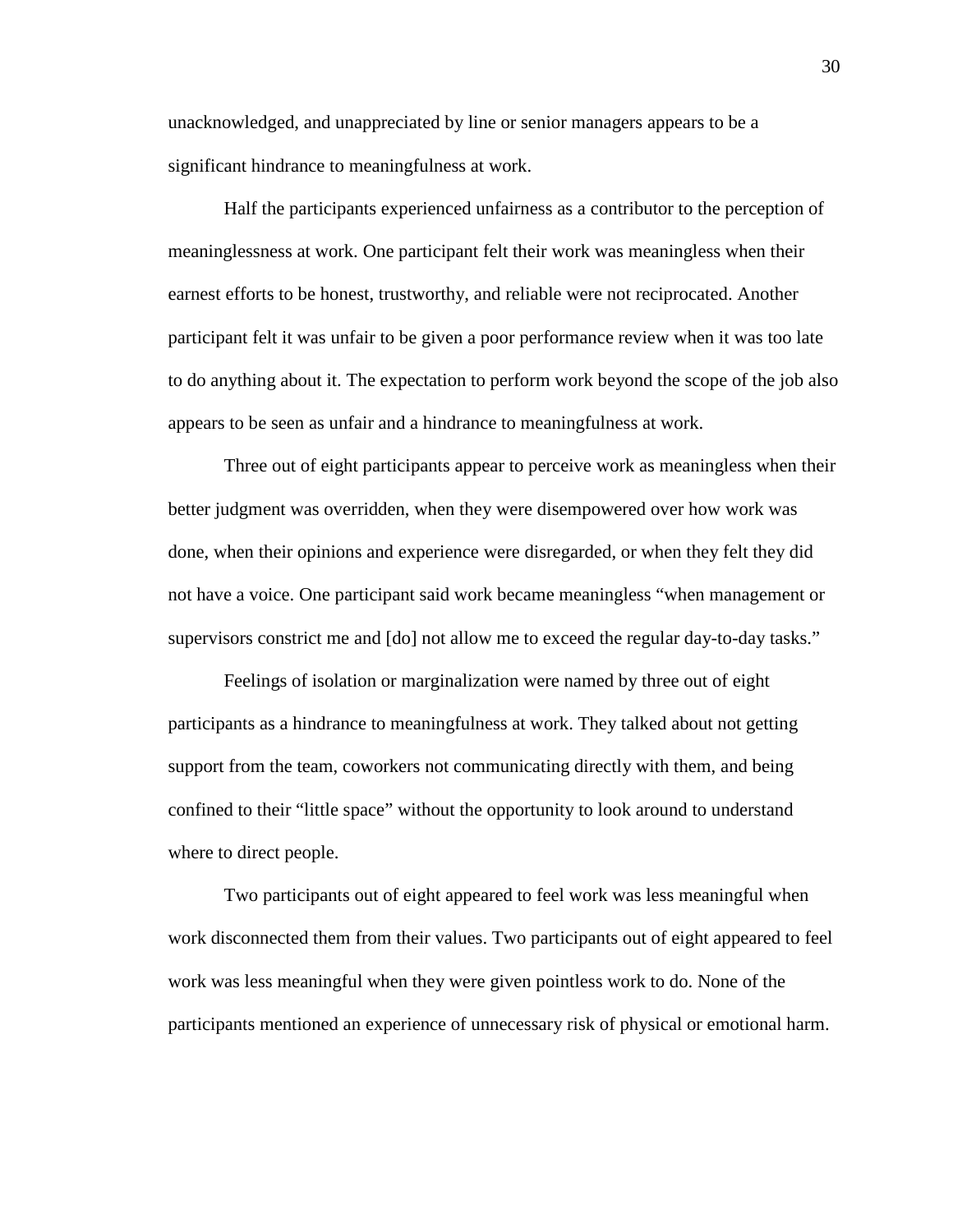### <span id="page-39-0"></span>**Pathways to Meaningfulness**

For the third question, participants were asked to describe a time when their work felt particularly meaningful and the degree of management's contribution to their perception of meaningfulness at work. Pathways to meaningfulness taken from the literature review and participants mentioning mechanisms making up the pathway are listed in Table 5.

### **Table 5**

<span id="page-39-1"></span>

| Pathway                                    | n              |
|--------------------------------------------|----------------|
| Contribution ( $n = 7$ )                   |                |
| Self-Efficacy: Perceived Impact            | 7              |
| Purpose: Significance                      | $\overline{2}$ |
| Transcendence: Interconnection             | 1              |
| Transcendence: Self-abnegation             | 0              |
| Individuation ( $n = 6$ )                  |                |
| Self-Efficacy: Control/Autonomy            | 3              |
| Self-Efficacy: Competence                  | 6              |
| Self-esteem                                | 4              |
| Self-Connection $(n = 4)$                  |                |
| Authenticity: Self-concordance             | 1              |
| Authenticity: Identity-affirmation         | 2              |
| <b>Authenticity: Personal Engagement</b>   | 1              |
| Unification ( $n = 3$ )                    |                |
| <b>Purpose: Value Systems</b>              | 1              |
| Belongingness: Social Identification       | 1              |
| Belongingness: Interpersonal Connectedness | 3              |
| $N = 8$                                    |                |

### **5***Pathways to Meaningfulness*

Seven out of eight participants seemed to experience contribution as a pathway to meaningfulness. Contribution reflects the meaningfulness of actions perceived as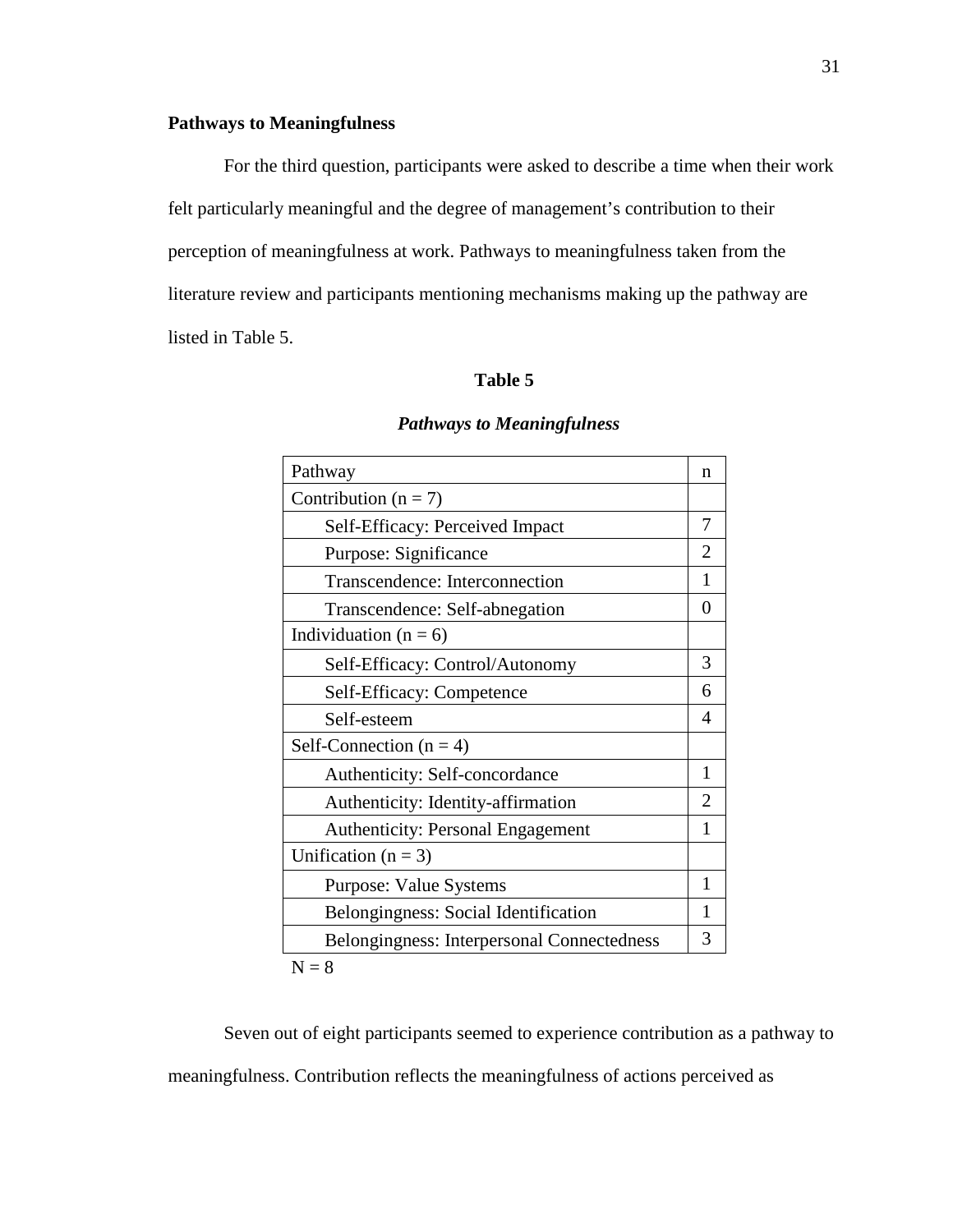significant and/or done in service of something greater than the self. Perceived impact seemed to weigh most heavily in this perception of meaningfulness at work with seven out of eight participants mentioning the importance of the impact of their actions. Participants appeared to experience meaningfulness at work when they perceived that their work made a difference. Solving problems that have a positive impact on the company and coworkers, regardless of their generational cohort, seemed meaningful to participants. One participant was successful getting \$30,000 refunded to the company through their own initiative and investigation. They said it felt like "self-fulfillment…it just felt good."

Individuation reflects the meaningfulness of actions that define and distinguish the self as valuable and worthy. Six participants mentioned individuation as a pathway to meaningfulness. Competence was mentioned by six out of eight participants as a mechanism underlying this pathway to meaningfulness. One participant said, "I think management has a big part of it... seeing my potential and knowing that I have the capabilities, have the knowledge to be able to do things and to have the confidence in me to assign me something. I take it and run with it." Self-esteem was mentioned by four out of eight participants and three out of eight mentioned control or autonomy in the workplace. Participants appear to find meaningfulness at work when they feel smart, feel good and feel in control.

Self-connection reflects the meaningfulness of actions that bring individuals closer into alignment with the way they see themselves. Half the participants mentioned this pathway to meaningfulness, with two mentioning identity-affirmation as a meaning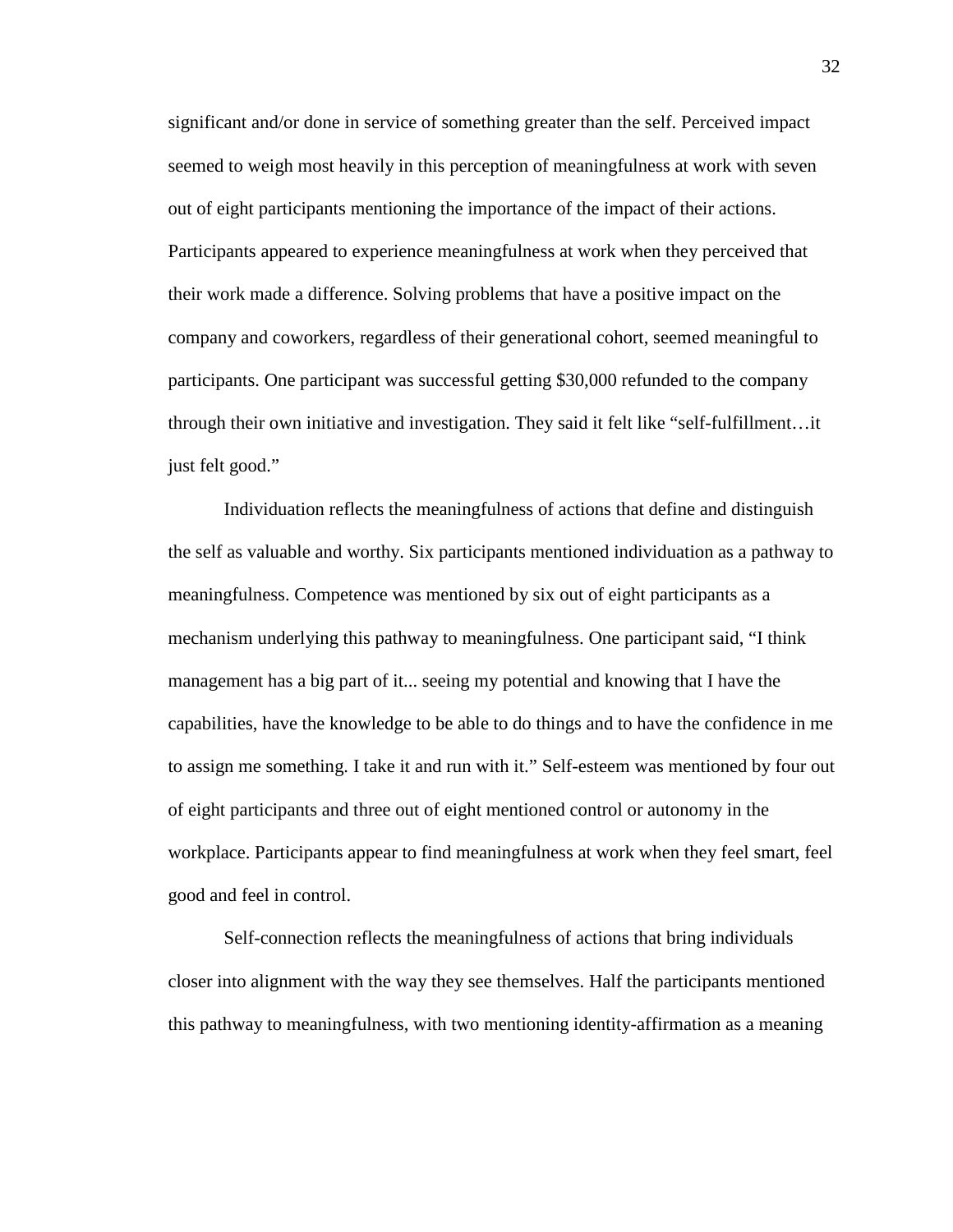mechanism to this pathway. Having their identity as a professional confirmed seemed to be meaningful.

Unification reflects the meaningfulness of actions that bring individuals into harmony with other beings or principles. Three out of eight participants mentioned unification. All three of these participants mentioned interpersonal connectedness as a meaning mechanism to this pathway. Interpersonal closeness that is comforting and supportive appears to be important for these participants to perceive meaningfulness at work.

### <span id="page-41-0"></span>**Summary**

This chapter presented the findings of the research. Self-efficacy and competence appear to be how participants most often experienced meaning. Being taken for granted appears to be how most participants experienced meaninglessness. Contribution appears to be the most traveled pathway for meaningfulness at work for these participants.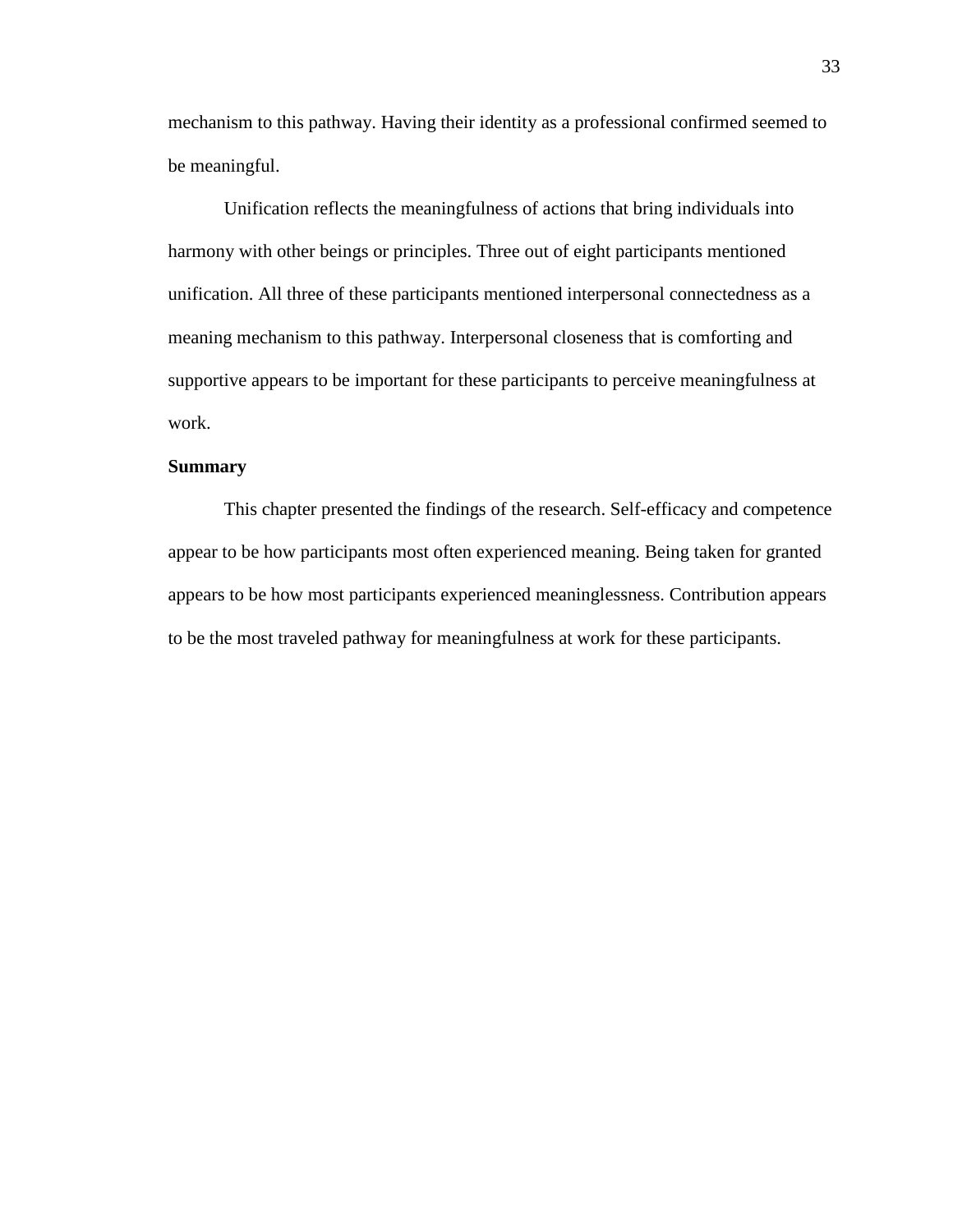#### **Chapter 5: Key Findings and Recommendations**

<span id="page-42-0"></span>The purpose of this thesis and action research project was to explore how Millennials at a small business find meaningfulness at work and to what extent their leaders create or hinder an environment of meaningfulness. This action research project was designed to answer three questions:

- 1. How do Millennials find meaningfulness at work?
- 2. What actions do small business leaders take or fail to take that diminish a perception of meaningfulness at work for Millennials?
- 3. How have small business leaders been successful at creating an environment supportive of meaningfulness at work for Millennials?

This chapter presents key findings, provides recommendations for small business leaders, acknowledges assumptions and limitations, and concludes with suggestions for further research.

#### <span id="page-42-1"></span>**Key Findings**

The literature review provided an effective framework to organize research data gathered in interviews. Participant responses fit easily into meaning mechanism, hindrance to meaning, and pathways to meaning categories, which appears to validate the research of meaningfulness at work scholars.

*Finding #1.* In this research project, how Millennials find meaningfulness appeared to be in recognition of their competence and perceived impact, interpersonal connectedness, and self-concordance. Those interviewed seemed to work hard to gain expertise in their profession, applied what they know and appeared to accomplish quite a lot. They seemed to strive to have a positive impact on their organizations and coworkers.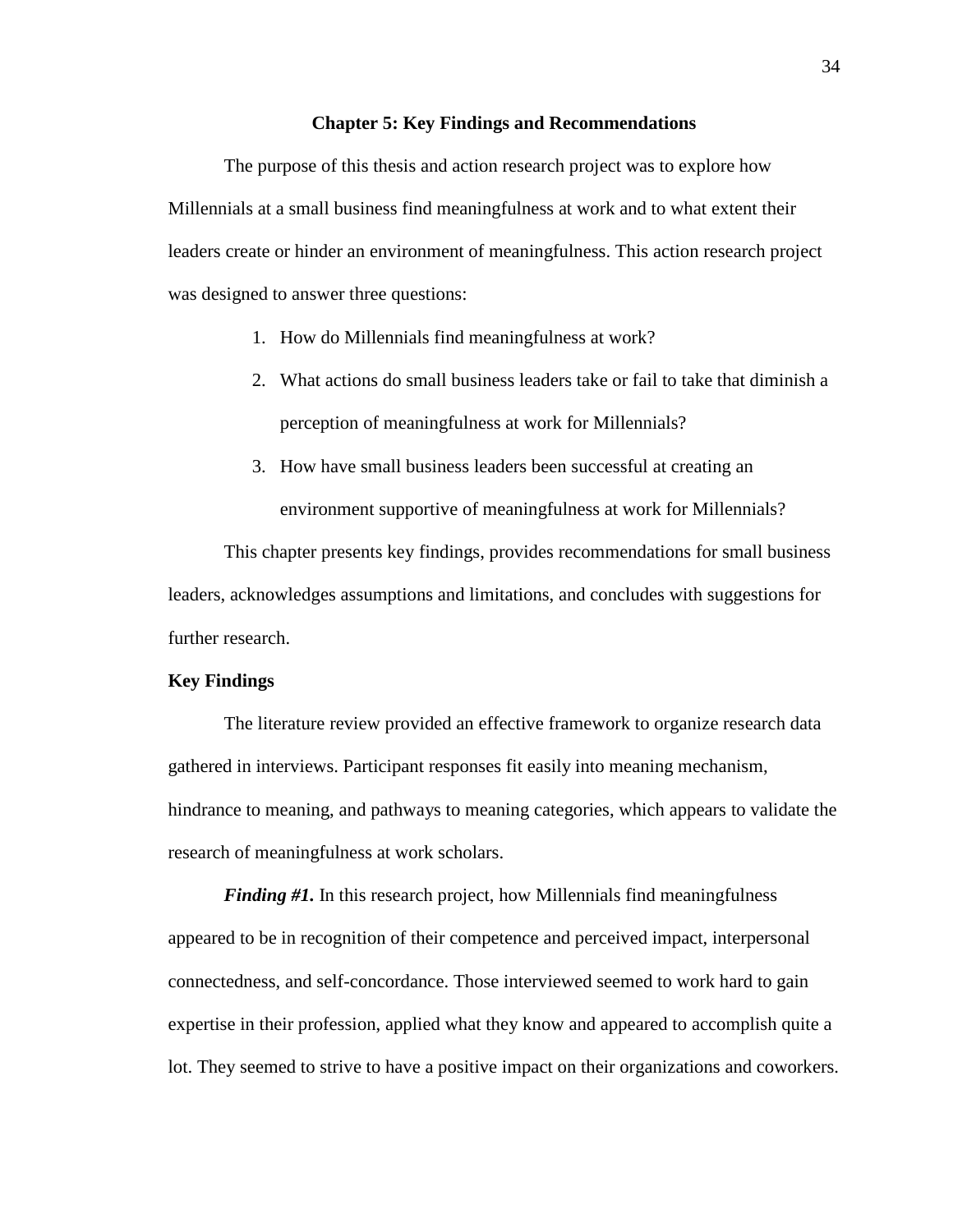These findings appear to contradict the common notion that Millennials cannot get anything done. Relationships at work seemed to make work more meaningful for Millennials interviewed. It appeared their identity is tied to their professionalism. These mechanisms seem to be how Millennials in this study find meaningfulness at work.

*Finding #2.* Being taken for granted and unfairness appeared to be significant hindrances to the perception of meaningfulness at work for Millennials in this study. Even though both hindrances rate relatively low on the hindrance to meaningfulness scale of egregiousness, Millennials in this study appear to have found them to be top factors to a diminished sense of meaningfulness at work, which appears to contradict the common notion that they see themselves as entitled. These Millennials' eagerness was an attribute evidenced in their interviews. They seemed eager to work hard and do an excellent job despite possibly being taken advantage of and despite their apparent experience of unfairness. They seemed to want to find meaningfulness at work and they appeared to seek it however difficult.

*Finding # 3.* Meaningfulness at work for Millennials appears to happen when their contributions have a positive impact on the organization and their multi-generational coworkers. This finding appears to contradict the common criticisms that Millennials do not seem to work hard, appear to see themselves as entitled, and that they may demand promotions and raises regardless of their efforts. It appears the main pathway for meaningfulness at work for these Millennials is through their contributions.

The criticism and stereotypical derision aimed towards Millennials for their expectations about work seems misplaced. Perhaps their youthful eagerness and energy is an affront to world-weary older generations. Learning about what is meaningful to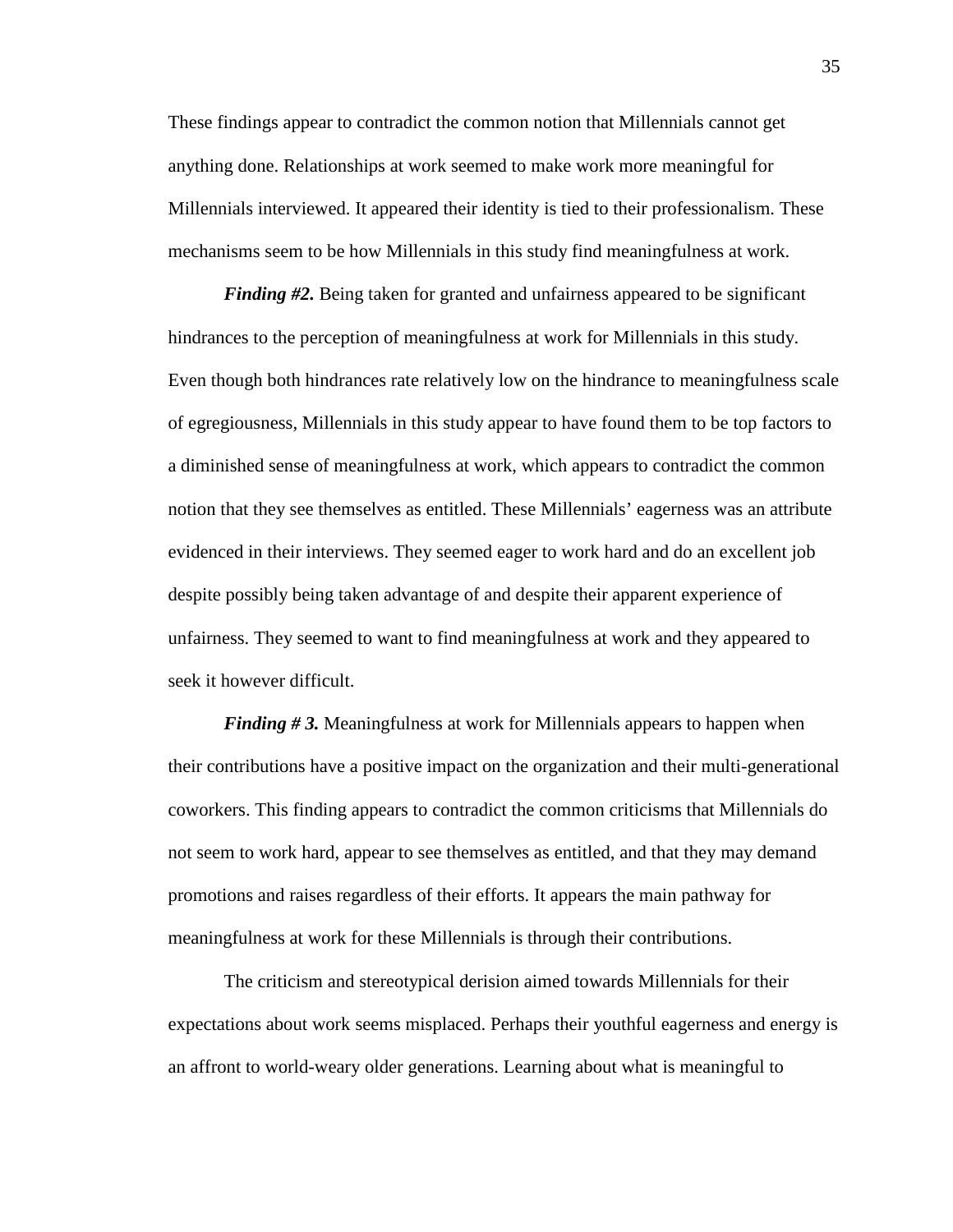Millennials gives this researcher a heightened respect for Millennials and hopefulness for our future. If other Millennials are as intelligent, conscientious and eager to contribute as the Millennials in this research project appear to be, the world is in good hands.

### <span id="page-44-0"></span>**Recommendations for Small Business Leaders**

*Recommendation #1***.** Leaders would do well to pay attention to the good Millennials do and tell them they noticed. Recognize Millennials privately and publicly and show appreciation for what they do. Organize and promote interpersonal relationships at work through lunch-and-learns, walk-and-talks or after-work gatherings. Pay Millennials commensurate with their contributions to the organization.

*Recommendation #2.* Leaders would do well to make use of Millennials' willingness to work hard, but avoid taking advantage of them. Find the right balance between workplace demands and employee capacity. Work-life balance appears to be important to Millennials in this study. They seem willing to work extra hours to meet deadlines, but they may not tolerate abuse for long. Leaders would do well to be fair in how they treat Millennials.

*Recommendation #3.* Leaders would do well to encourage Millennials' desire to contribute, not just the work they do but also beyond their immediate tasks. Millennials in this study seemed to want to suggest innovations and ideas that can improve work processes and organizational performance. Encouraging their ideas may also be a form of showing appreciation for their contributions. Leaders could provide Millennials with specific opportunities to contribute and suggestions for areas where their contributions would be helpful and relevant.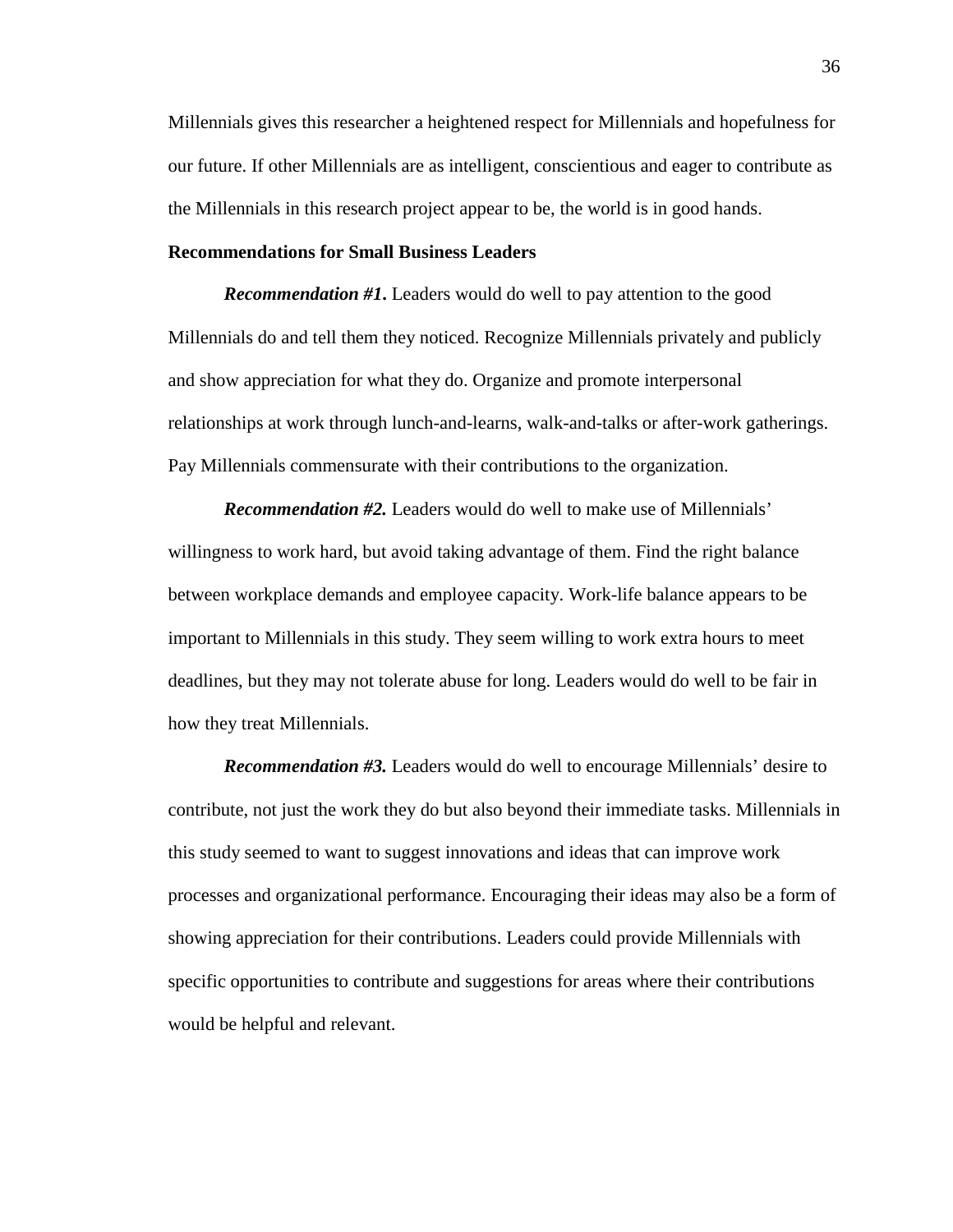#### <span id="page-45-0"></span>**Assumptions and Limitations**

Based on literature reviewed for this project, this research assumed meaningfulness at work is a primary factor for the success and well-being of an organization and its workforce. The outcome of this research project was limited by participants' willingness to provide honest feedback to open-ended questions regarding meaningfulness at work.

This research is based on the Millennials' perspectives of meaningfulness at work and to what extent their leaders hinder or create the perception of meaningfulness at work. Leaders at the PEO had not been directed to implement a program of meaningcreation at work. Additionally, meaning-creation is not part of espoused company ideology or management intention. Additional research would be required for a larger population sample outside of Honolulu and Boulder.

### <span id="page-45-1"></span>**Suggestions for Further Research**

The areas of meaningfulness at work and Millennials may be rich for further research. As Millennials grow into more management roles, it would be interesting to discover their perceptions of managing other Millennials and subsequent generations. Would they be as open to listening to and empowering a younger generation as they would have wanted to be listened to and empowered when they entered the workforce? What challenges will they face with managing younger generations? What would their recommendations be for managing younger generations?

The sources of meaning, and mechanisms and pathways to meaningfulness framework presented in the literature review seem to provide clarity to this area of research that had been missing until Rosso, Dekas and Wrzesniewski (2010). Research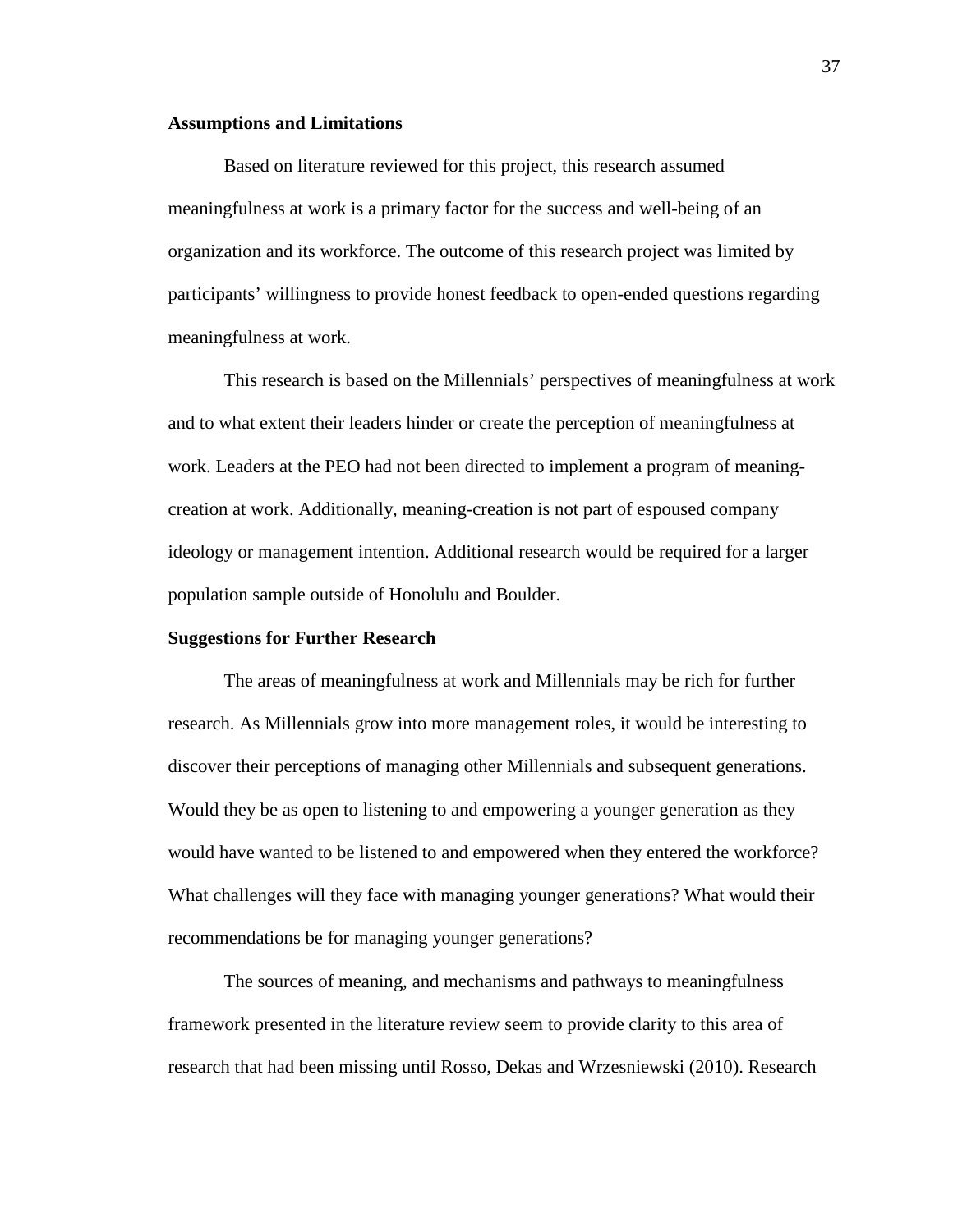using this framework to study meaningfulness at work for other groups could yield insight into what is meaningful to them. With apparent economic pressure for businesses to provide more with less, understanding a no-cost or low-cost way to foster meaningfulness at work could help many populations in a variety of industries. The set of psychological needs covered in the meaning mechanisms in this research, may not be an exhaustive list. What other psychological needs can be determined to be commonly meaningful?

### <span id="page-46-0"></span>**Conclusion**

This chapter presented key findings on meaningfulness at work for Millennials and provided recommendations for small business leaders. It also acknowledged assumptions and limitations of this research project and made suggestions for further research. Though the sample size for this research was limited, the results have led to reasonable recommendations to small business leaders to foster an environment of meaningfulness for Millennials.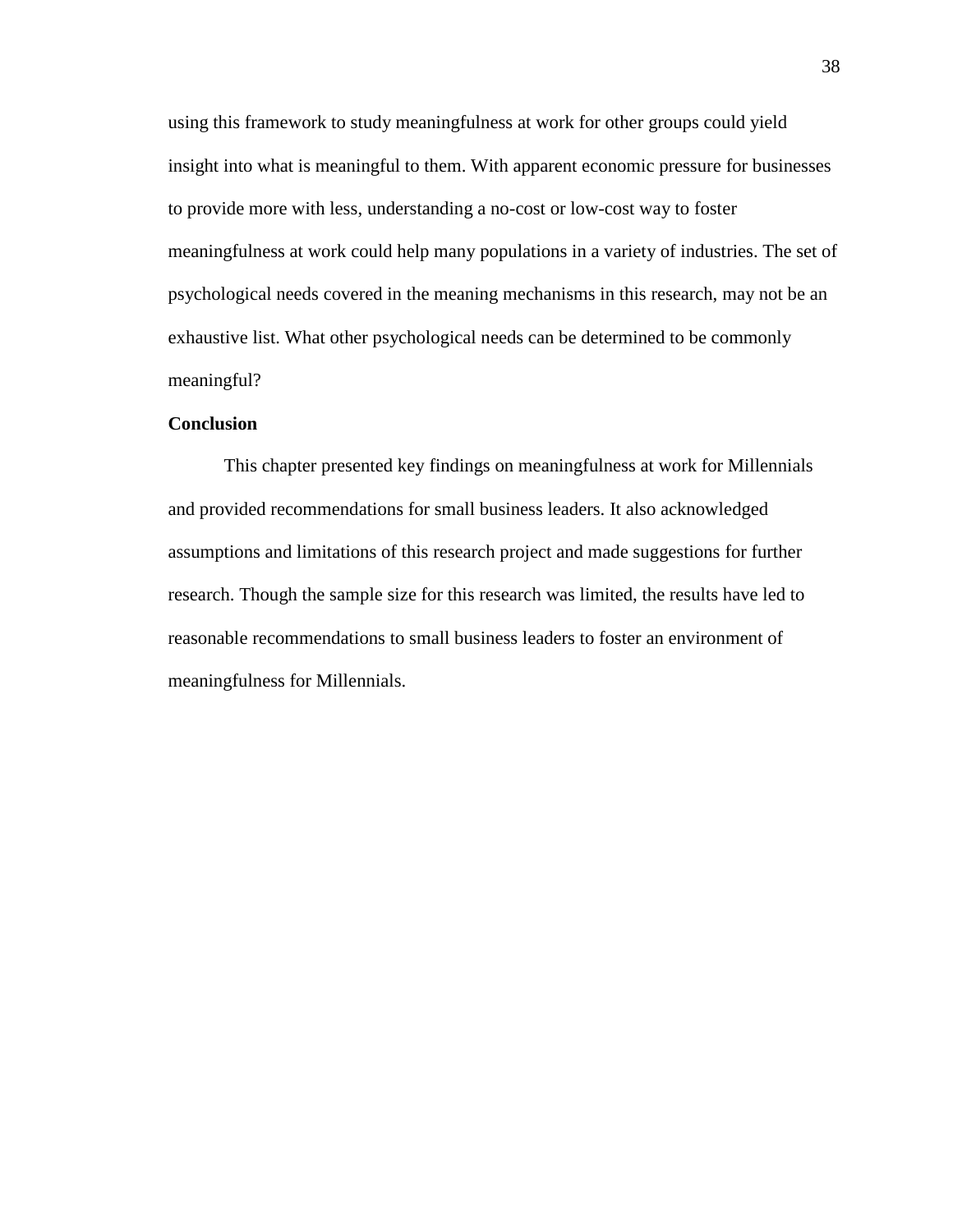#### **References**

- <span id="page-47-0"></span>Ackerman, D. (2013). *The role of meaning in recruitment and retention of the Millennial generation (Thesis).* St. Paul: Bethel University.
- Amabile, T., & Kramer, S. J. (2012, March 19). How leaders kill meaning at work. *McKinsey Quarterly, 1*, 124-131.
- Bailey, C., & Madden, A. (2016). What Makes Work Meaningful Or Meaningless. *MIT Sloan Management Review*(Summer), 52-62.
- Bannon, S., Ford, K., & Meltzer, L. (2011). Understanding Millennials in the Workplace. *CPA Journal, 81*(11), 61-65.
- Caraher, L. (2015). *Millennials & Management: The Essential Guide to Making it Work at Work.* Brookline, MA: Bibliomotion.
- Chalofsky, N., & Krishna, V. (2009, January 1). Meaningfulness, commitment, and engagement: The intersection of a deeper level of intrinsic motivation. *Advances in Developing Human Resources, 11*(2), 189-203.
- Creswell, J. W. (2014). *Research design: Qualitative, quantitative, and mixed methods approaches.* Thousand Oaks, CA: Sage.
- Deal, J. J., & Levenson, A. (2016). *What Millennials Want from Work: How to Maximize Engagement in Today's Workforce.* New York: McGraw Hill Education.
- Deloitte. (2017). *The 2017 Deloitte Millennial Survey.* London: Deloitte Touche Tohmatsu Ltd. Retrieved April 30, 2017, from https://www2.deloitte.com/content/dam/Deloitte/global/Documents/About-Deloitte/gx-deloitte-millennial-survey-2017-executive-summary.pdf
- Dik, B. J., Eldridge, B. M., & Duffy, R. D. (2009). Calling and Vocation in Career Counseling: Recommendations for Promoting Meaningful Work. *Professional Psychology: Research and Practice, 40*(6), 625-632.
- Elangovan, A. R., Pinder, C. C., & McLean, M. (2010). Callings and Organizational Behavior. *Journal of Vocational Behavior, 76*(3), 428-440.
- Espinoza, C., Ukleja, M., & Rusch, C. (2016). *Managing the Millennials: Discover the Core Competencies for Managing Today's Workforce.* Hoboken, New Jersey: Wiley.
- Frankl, V. E. (1959). *Man's Search for Meaning.* Boston, MA: Beacon Press.
- Hackman, J. R., & Oldham, G. R. (1980). *Work Redesign.* Reading, Massachusetts: Addison-Wesley.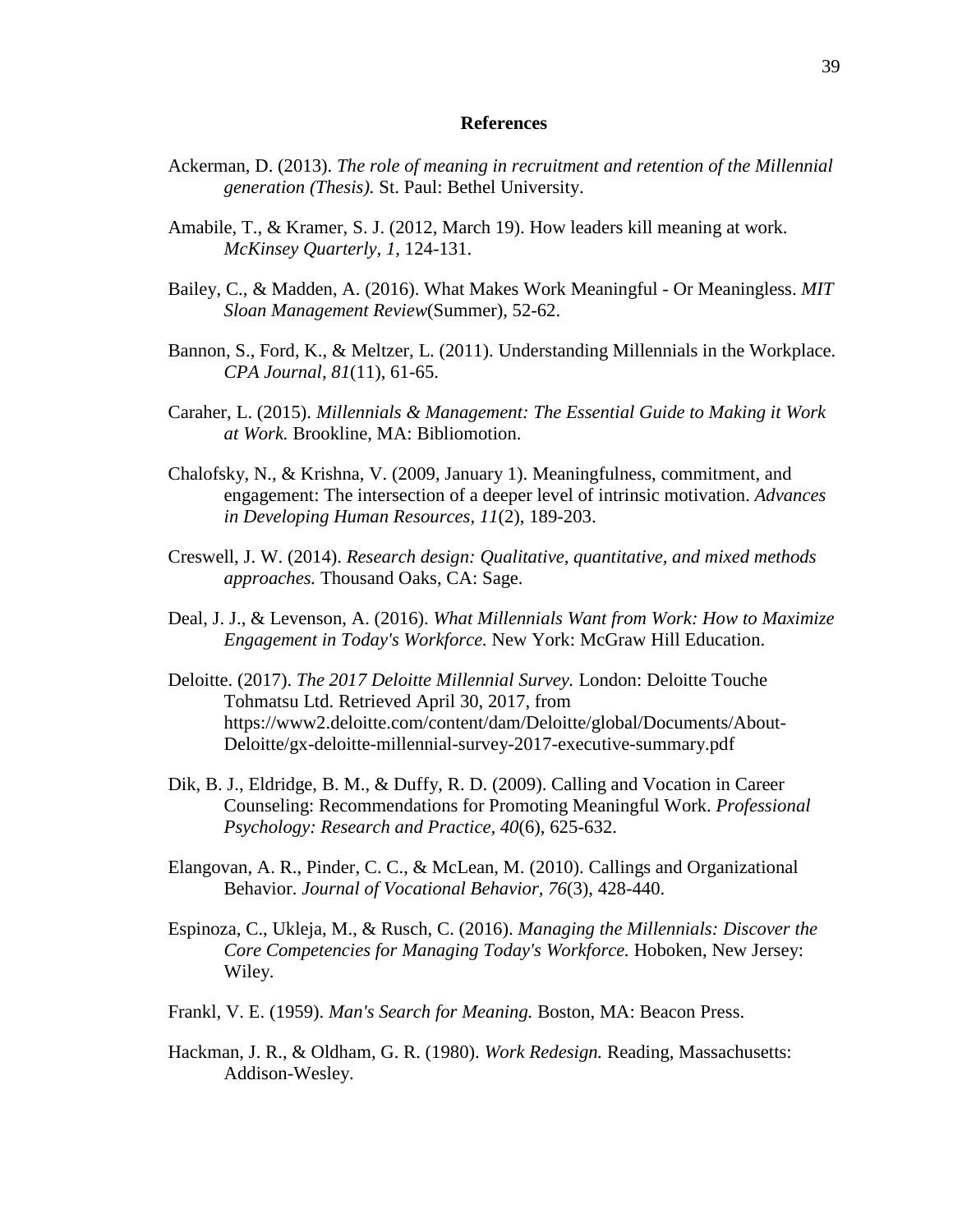- Kahn, W. A. (1990). Psychological Conditions of Personal Engagement and Disengagement at Work. *Academy of Management Jounal, 33*(4), 692-724.
- May, D. R., Gilson, R. L., & Harter, L. M. (2004). The Psychological Conditions of Meaningfulness, Safety and Availability and the Engagement of the Human Spirit at Work. *Journal of Occupational and Organizational Psychology, 77*(1), 11-37.
- Pratt, M. G., & Ashforth, E. (2003). Fostering meaningfulness in working and at work. In K. S. Cameron, J. E. Dutton, & R. E. Quinn (Eds.), *Positive organizational scholarship* (pp. 309-327). San Francisco, CA: Berrett-Koehler.
- Pratt, M. G., Rockmann, K. W., & Kaufmann, J. B. (2006). Constructing Professional Identity: The Role of Work and Identity Learning Cycles in the Customization of Identity Among Medical Residents. *The Academy of Management Journal, 49*(2), 235-262.
- PwC. (2011). *Millennials at work: Reshaping the workplace.* New York: PwC.
- Rikleen, L. S. (2014). *You Raised Us - Now Work With Us: Millennials, Career Success, and Building Strong Workplace Teams.* Chicago: American Bar Association.
- Roberson, L. (1990). Prediction of Job Satisfaction from Characteristics of Personal Work Goals. *Journal of Organizational Behavior, 11*(1), 29-41.
- Rosso, B. D., Dekas, K. H., & Wrzesniewski, A. (2010). On the meaning of work: A theoretical integration and review. *Research In Organizational Behavior, 30*(January), 91-127. doi:10.1016/j.riob.2010.09.001
- SBA. (2016, June). *SBA Advocacy*. Retrieved February 11, 2017, from SBA Advocacy Web site: https://www.sba.gov/sites/default/files/advocacy/SB-FAQ-2016\_WEB.pdf
- SBA. (2017). *Small Business Trends*. Retrieved February 11, 2017, from U.S. Small Business Administration Web site: https://www.sba.gov/managingbusiness/running-business/energy-efficiency/sustainable-business-practices/smallbusiness-trends
- Spreitzer, G. M. (1996). Social Structural Characteristics of Psychoogical Empowerment. *The Academy of Management Journal, 39*(2), 483-504.
- Ulrich, D., & Ulrich, W. (2010). *The Why of Work: How Great Leaders Build Abundant Organizations the Win.* New York: McGraw-Hill.
- Wrzesniewski, A. (2003). Finding Positive Meaning in Work. In K. S. Cameron, J. E. Dutton, & R. E. Quinn (Eds.), *Positive Organizational Scholarship* (pp. 296-308). San Francisco: Berrett-Koehler.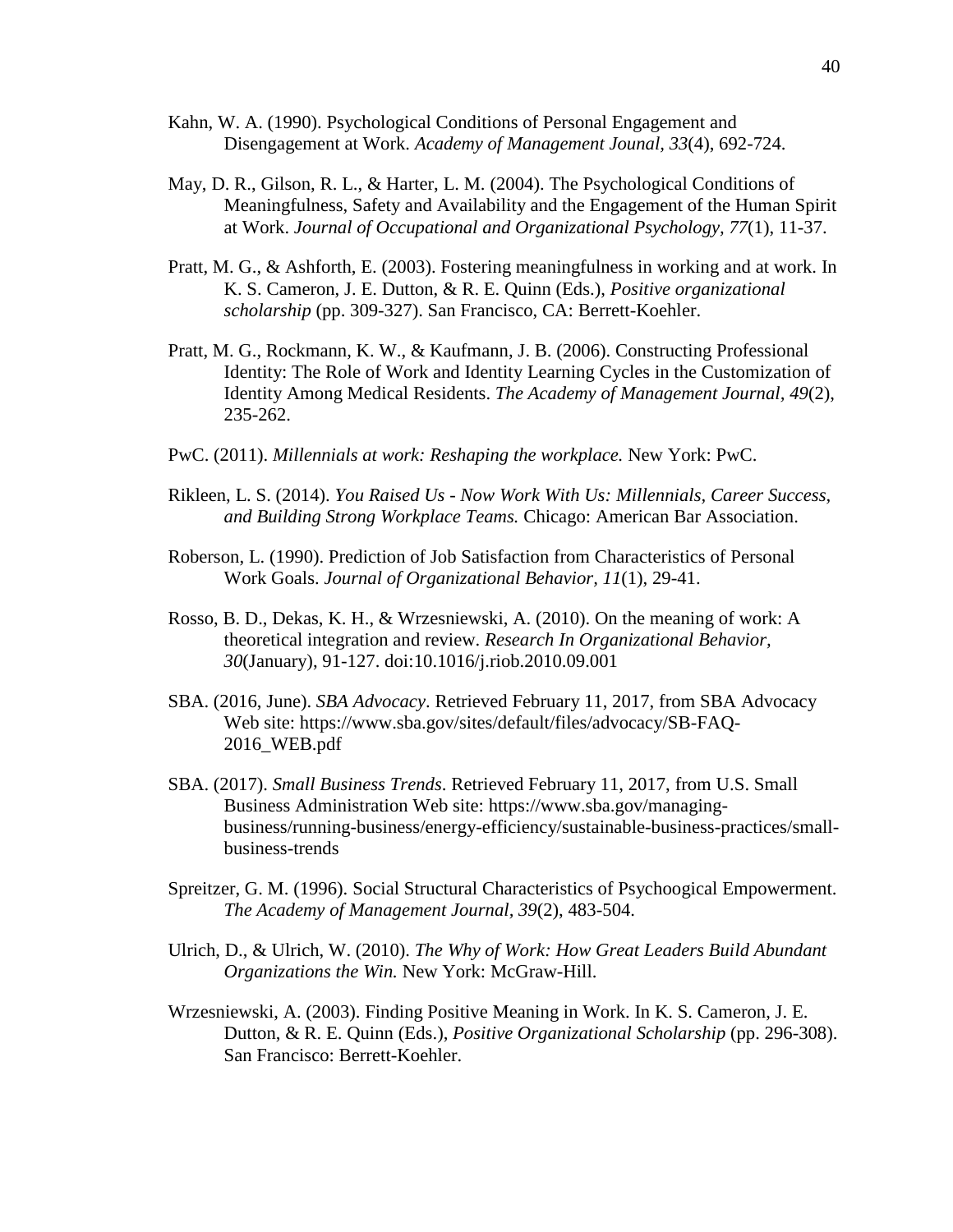- Wrzesniewski, A., Dutton, J. E., & Debebe, G. (2003). Interpersonal sensemaking and the meaning of work. *Research In Organizational Behavior, 25*(January), 93-135.
- Wrzesniewski, A., McCauley, C., Rozin, P., & Schwartz, B. (1997). Jobs, Careers, and Callings: People's Relations to Their Work. *Journal of Research in Personality, 31*, 21-33.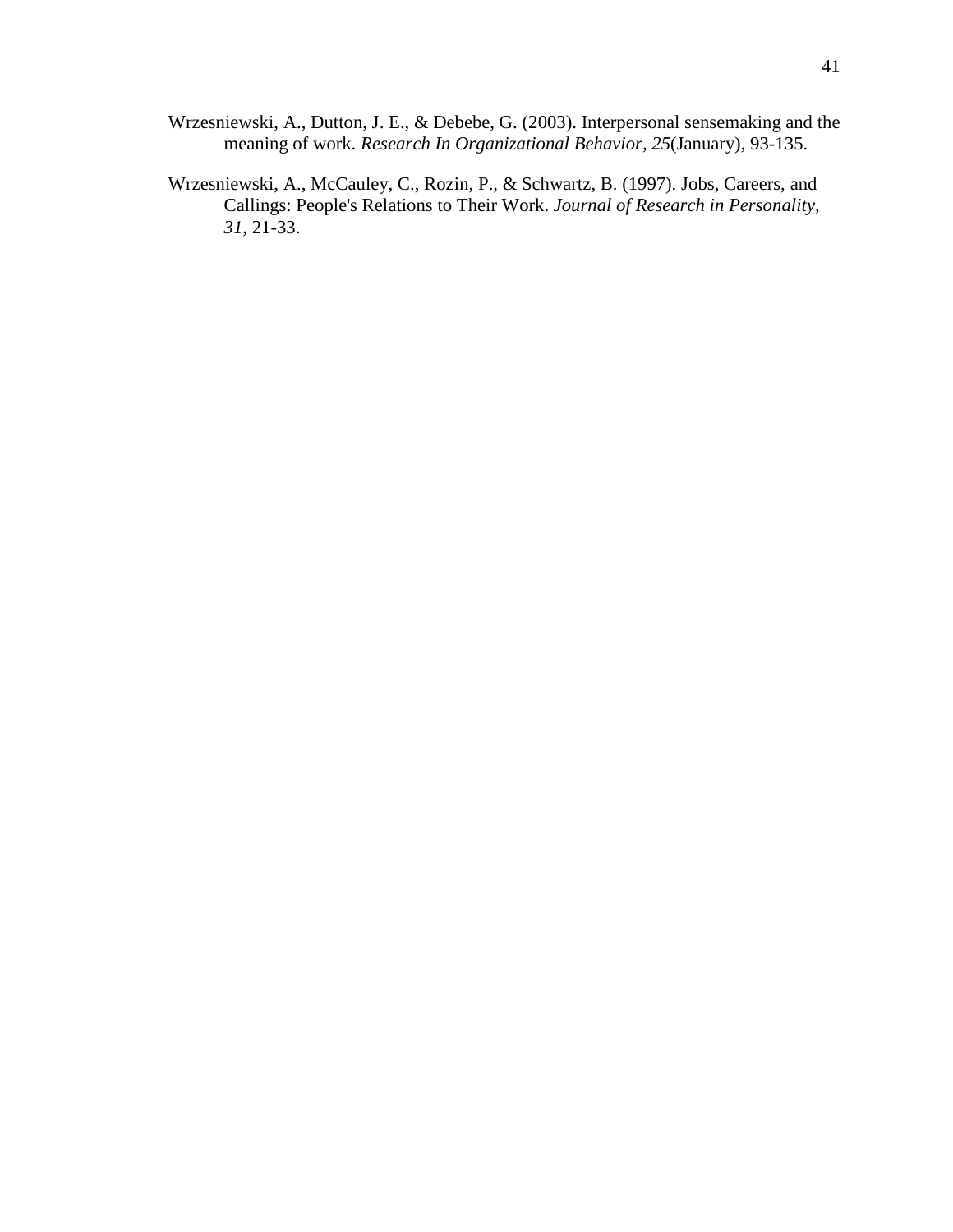**Appendix A: Interview Protocol Sample**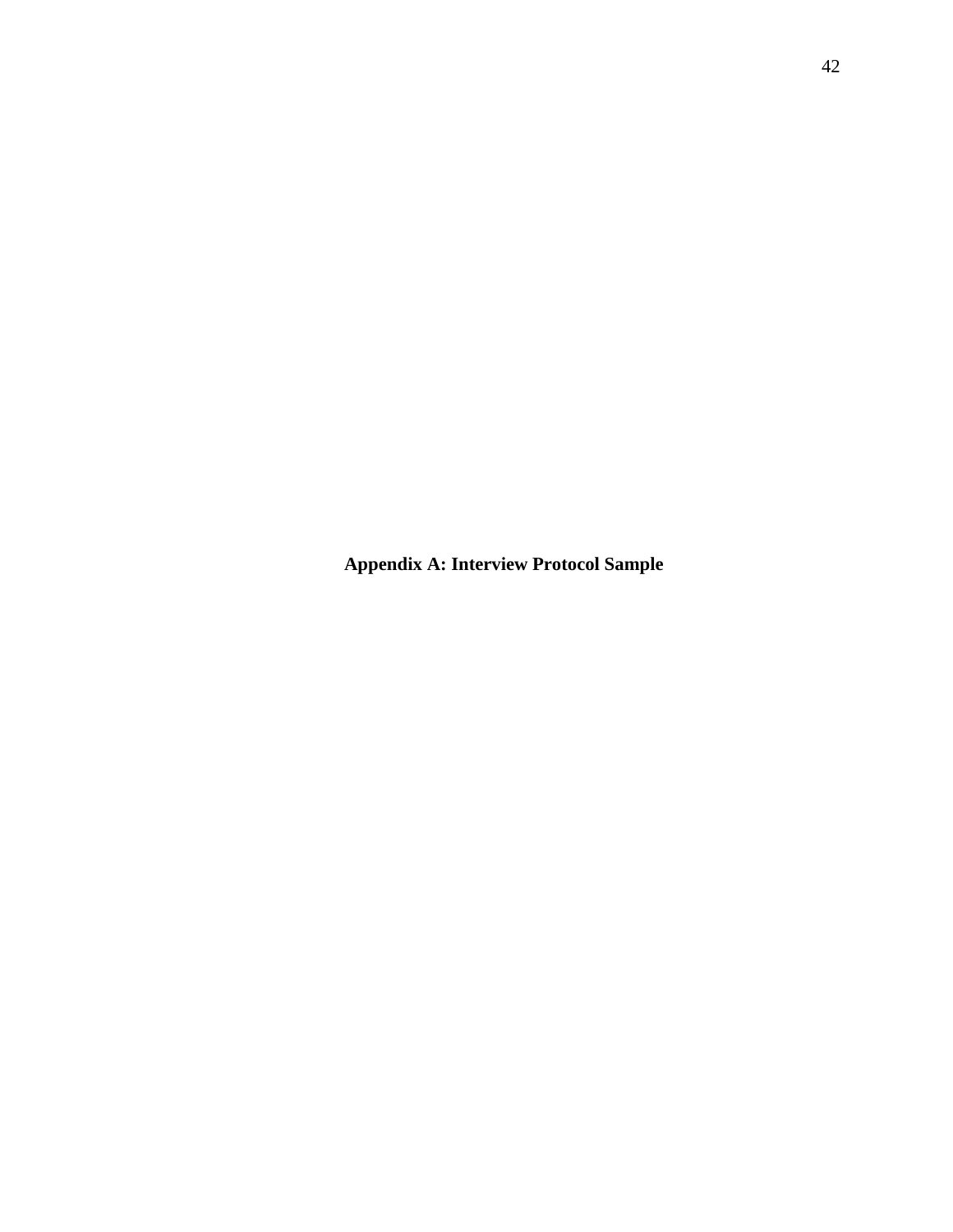### **Appendix A: Interview Protocol Sample**

<span id="page-51-0"></span>Hi, \_\_\_\_\_\_,

The Millennial Generation is an important segment of our workforce - that's you! For my master's thesis, I'm conducting research on Millennials and their thoughts about meaningfulness at work. Would you be willing to let me interview you for my project? It should require only 20 minutes or so. The aim of this study is to explore how Millennials find meaningfulness at work and to what extent leaders create an environment of meaningfulness.

(Manager's name) is aware of this research project. S/he did not object to your participation. Participation in this study is entirely voluntary. You have the right to withdraw from the study or refuse to answer any question for any reason. Your responses will be kept confidential and your name will not be associated to the content of any final summary.

If you are willing to be interviewed, please let me know when you are available next week. Your involvement and input would be of great value! Here are my interview questions:

- 1) How do you find meaningfulness at work? Can you give an example of that?
- 2) Recall a time when your work felt meaningless. Something happened that made you feel there was no point in coming to work. Describe that. What was management's stance in this situation?
- 3) Recall a time when you found your work particularly meaningful. Something happened that made you feel glad you were at work doing what you do. Describe that. Was there anything management did to foster that meaningfulness?

If you have any questions, let me know. Thanks, Talk soon!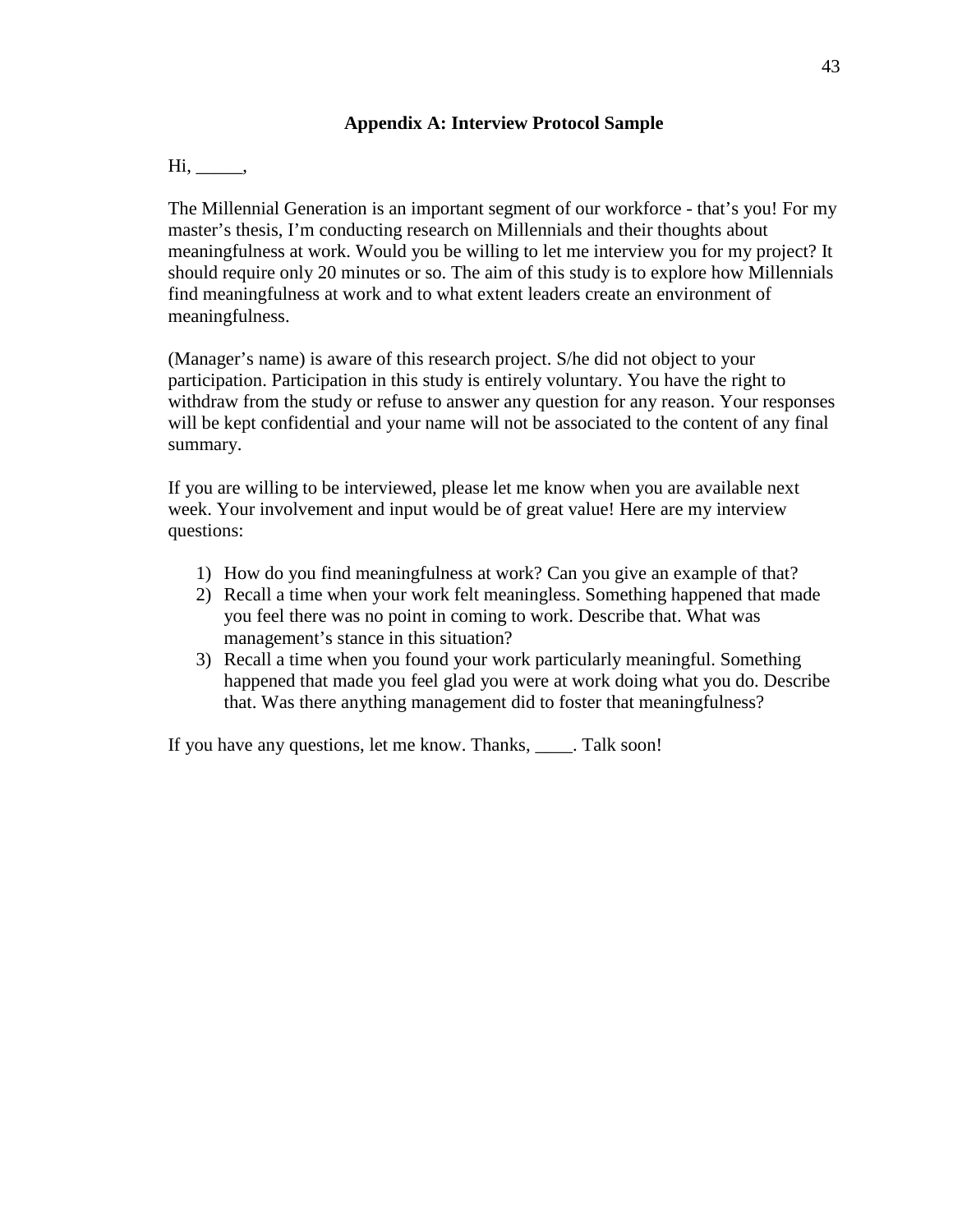**Appendix B: Question 1 Responses**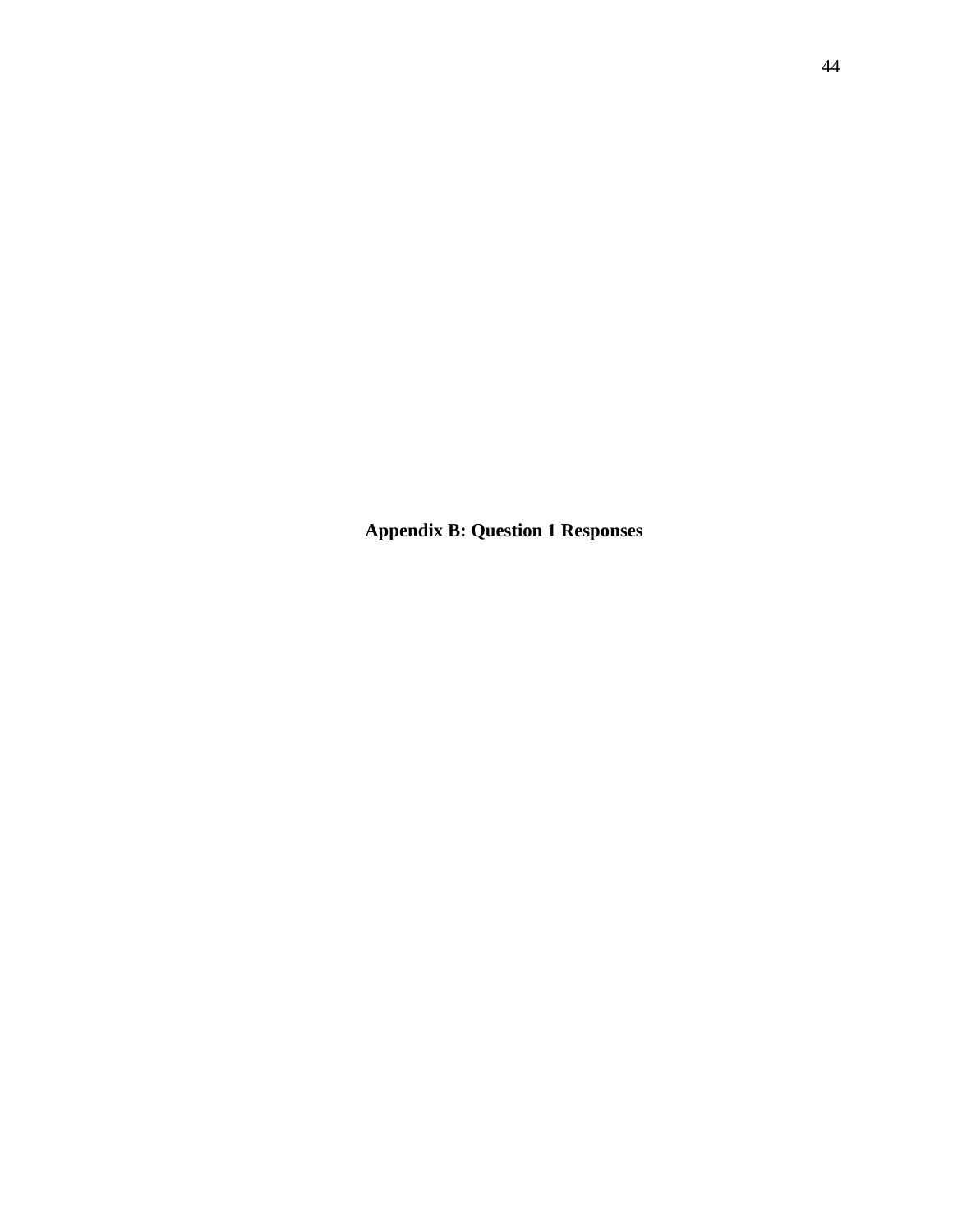<span id="page-53-0"></span>

| Question 1: How do you find meaningfulness at work?                                                                                                                                                                                                                                                                                  | Participant    |
|--------------------------------------------------------------------------------------------------------------------------------------------------------------------------------------------------------------------------------------------------------------------------------------------------------------------------------------|----------------|
| It's meaningful when it's challenging because to me, it says I'm putting<br>forth effort and so I feel that I'm truly earning what I am being paid.                                                                                                                                                                                  | 1              |
| [I]t's important to just have a good attitude and remember to look for<br>opportunities., but also while you're looking for opportunities to be sure<br>that you're delivering what you agreed                                                                                                                                       | 1              |
| Community is really important to me as an individual                                                                                                                                                                                                                                                                                 | 1              |
| [I]t's really important to me that my contributions benefit everyone<br>involved                                                                                                                                                                                                                                                     | 1              |
| Not only to be better because of it, but to recognize that it is my intention<br>to help nourish and grow and offer support.                                                                                                                                                                                                         | 1              |
| I felt like I could really come over here and help how I like to help and get<br>my hands on lots of things, get that experience that I want, but grow<br>happily. There isn't any resistance to my growth.                                                                                                                          | 1              |
| The one thing I usually look for when I'm delving into jobs and want to<br>really feel connected and be doing meaningful work is honesty.                                                                                                                                                                                            | $\overline{2}$ |
| I seek out jobs where we all have a job to do and we can communicate<br>openly and freely about this and all kind of contribute to the same goal.                                                                                                                                                                                    | $\overline{2}$ |
| [T] hat down-to-earth, that honesty, and that ability, that rapport to work<br>with the people around you. My manager is very open and honest with me<br>about things and is willing to have that conversation, is willing to tell me if<br>I'm being incorrect about something, and is willing to help me get that<br>more correct. | $\overline{2}$ |
| How much I enjoy work and how much impact I'm making for the<br>company. If I'm enjoying work and I can make a difference, make things<br>productive, make things go faster, smoother, then I'm okay with work.                                                                                                                      | 3              |
| I like seeing my efforts being rewarded by the outcome of what I'm doing<br>for the company as a wholeMost important is I want to enjoy myself too<br>while doing [work].                                                                                                                                                            | 3              |

# **Appendix B: Question 1 Responses**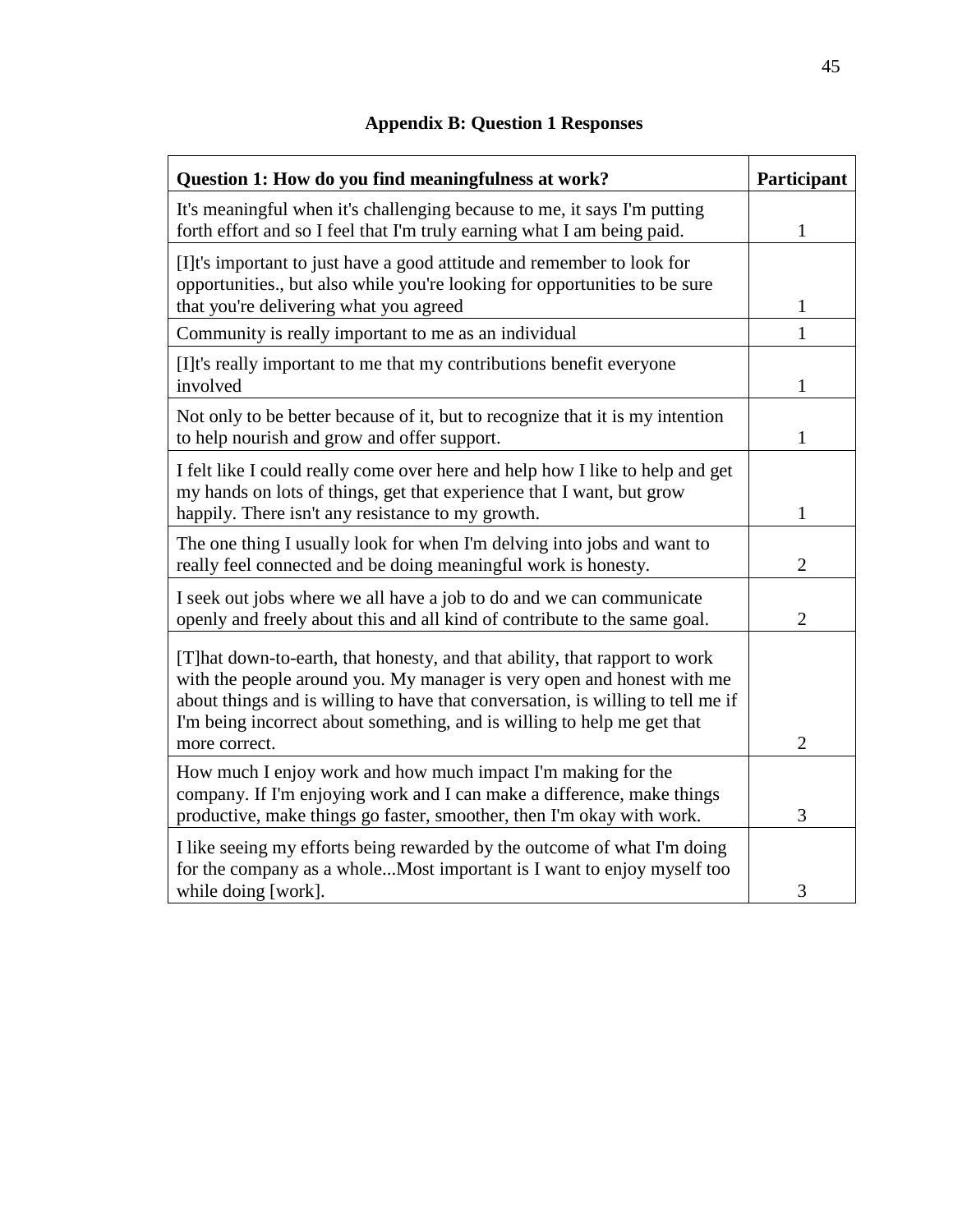| Nothing from upper management. My immediate supervisor was like, "Oh,<br>good job," which was nice. Sometimes compliments are good, too. You<br>can't expect your boss to reward you for everything. It's your job to do<br>stuff. You don't want to get into that mindset, or I don't want to get into the<br>mindset that every good deed comes with a reward. To me, that's why if<br>you enjoy your job and you find stuff you do that you accomplish, you get<br>fulfillment out of it and that should be good enough. Eventually, the good<br>things will happen if you stay with the company long enough. If they<br>appreciate you, you'll see good things. It will show eventually, and if it<br>doesn't after at least 10 years, it's time to go unless you really enjoy your<br>job. Sometimes it's not all about the money. You can't expect, like I said, a<br>reward for everything. If they acknowledge it and whatever, which I got; |                |
|------------------------------------------------------------------------------------------------------------------------------------------------------------------------------------------------------------------------------------------------------------------------------------------------------------------------------------------------------------------------------------------------------------------------------------------------------------------------------------------------------------------------------------------------------------------------------------------------------------------------------------------------------------------------------------------------------------------------------------------------------------------------------------------------------------------------------------------------------------------------------------------------------------------------------------------------------|----------------|
| he said, "Good job," at least he knows what I did. I guess that's it.                                                                                                                                                                                                                                                                                                                                                                                                                                                                                                                                                                                                                                                                                                                                                                                                                                                                                | 3<br>3         |
| [M] aking an impact is meaningful.<br>Being recognized for good work is meaningful.                                                                                                                                                                                                                                                                                                                                                                                                                                                                                                                                                                                                                                                                                                                                                                                                                                                                  | 3              |
| I like the direction of the company, too. We're kind of environmental or<br>we're blowing up [hazardous] bombs, but we're doing good for the<br>community as well. I like the mission or the way the company is heading.<br>It was a goal in general. To me, I feel proud when I say I work here. I like<br>what the company's doing, too, so that's fulfilling to me. I can say I'm<br>proud of my job, or my company. I'm not ashamed                                                                                                                                                                                                                                                                                                                                                                                                                                                                                                              | 3              |
| Either my workplace relationships are going really well or I've achieved<br>something personally that I've been trying to get off my to-do list. Or I've<br>done something, I've achieved it, and somebody recognizes me for it.                                                                                                                                                                                                                                                                                                                                                                                                                                                                                                                                                                                                                                                                                                                     | $\overline{4}$ |
| [Y] ou get to do things together. So it could be a birthday cake lunch, it<br>could be maybe you share a meal every once in a while. scheduling social<br>events is a lot more meaningful if management is supportive of that and<br>you're left at a bit of a loss if you don't feel like you've gotten their support<br>but that they haven't tacitly told you, "No, don't do it".                                                                                                                                                                                                                                                                                                                                                                                                                                                                                                                                                                 | $\overline{4}$ |
| I enjoy being a millennial. I think that we're special people and I think that<br>we get a bad rap for being so enthusiastic about work-life balance, but I<br>think that millennials value time with friends and family and that's a trait<br>that is not so bad. I think that's a good thing.                                                                                                                                                                                                                                                                                                                                                                                                                                                                                                                                                                                                                                                      | 4              |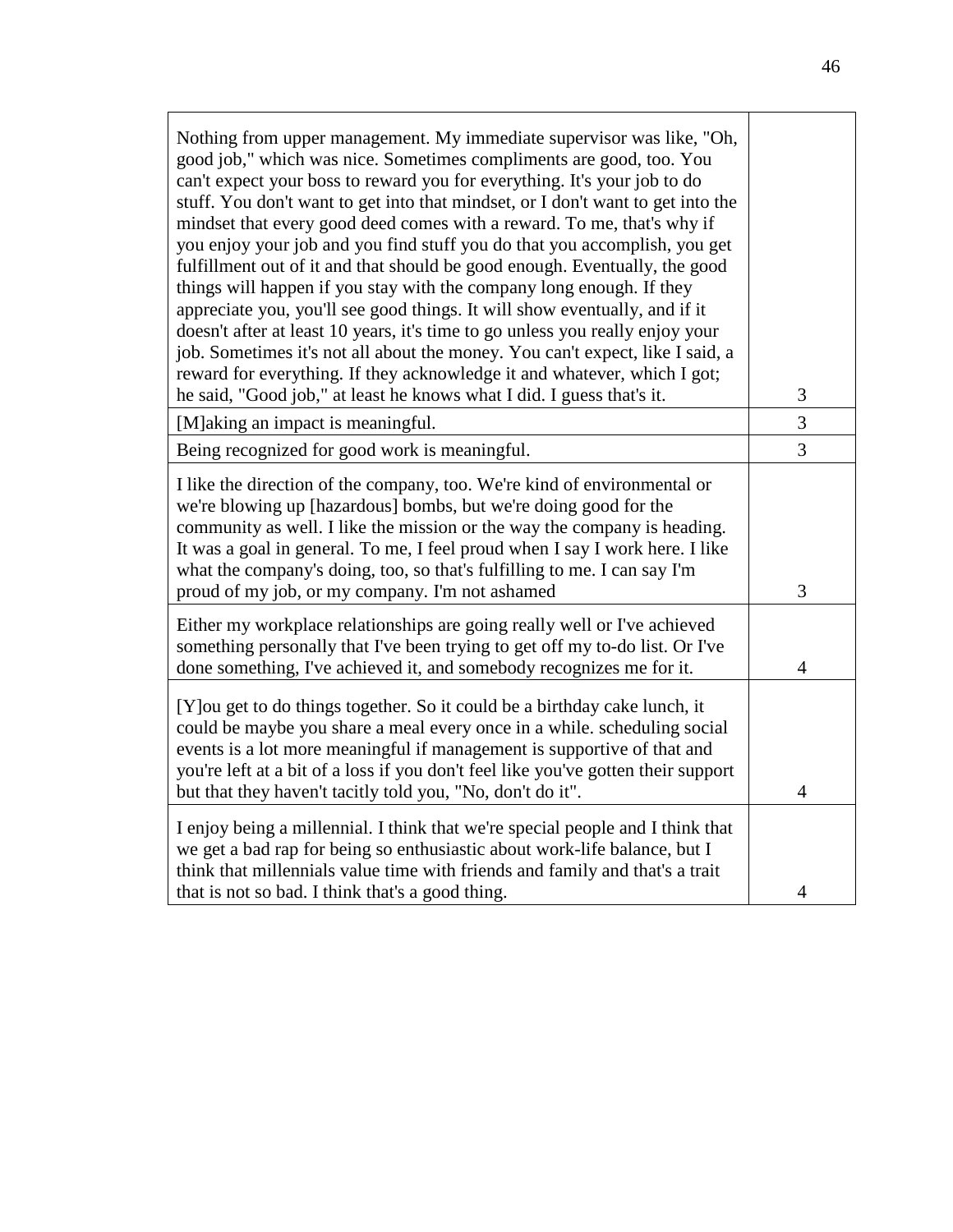| The things that I've found meaningful in work is, I think being able to take<br>pride in my work, doing a good job to my standards, and then also seeing<br>that recognized by my coworkers and by management, that's very helpful.<br>Also, my relationships with my coworkers is a really big thing, because<br>without that, looking back at my past jobs, the best jobs have been the ones<br>where I've had a good relationship with my team. So, I think those are the |   |
|------------------------------------------------------------------------------------------------------------------------------------------------------------------------------------------------------------------------------------------------------------------------------------------------------------------------------------------------------------------------------------------------------------------------------------------------------------------------------|---|
| things. Oh, and also seeing actual results of my work or what the company<br>is doing. Like here, knowing that we're cleaning up bombs, building<br>buildings, helping the environment, that's all helped to make my work here<br>meaningful.                                                                                                                                                                                                                                | 5 |
| I was doing something that was going to not necessarily benefit me myself,<br>but benefit the future generations. That was very meaningful.                                                                                                                                                                                                                                                                                                                                  | 6 |
| [W] hat benefits the company? What's going to make the company more<br>efficient? What's going to make things easier for people, and being excited<br>to work with people, learn new things from people. I think that's quite<br>meaningful. I'm excited to see what's going to happen that day, see what<br>new tasks I may get assigned because for me, it isn't the same thing every<br>single day.                                                                       | 6 |
| I think working with people, having that good relationship with somebody.<br>That's meaningful to me, to be able to support the company in that way,<br>too.                                                                                                                                                                                                                                                                                                                 | 6 |
| Honestly, it's very hard for me to find times when I felt things are<br>meaningless. I always try to find the meaning in everything like the things<br>that I do. I've always felt that I'm doing something whether it's small or<br>whether it's doing a lot. There's always been some meaning.                                                                                                                                                                             | 6 |
| I like going above and beyond and finding, taking the initiative to do more<br>than what's required.                                                                                                                                                                                                                                                                                                                                                                         | 6 |
| I try to negotiate and find ways to make things a little bit better and easier<br>for myself. Why do something rote when you can make it faster, make it<br>quicker and engage more people with it?                                                                                                                                                                                                                                                                          | 6 |
| I try to do it so that I leave it better than when I found it.                                                                                                                                                                                                                                                                                                                                                                                                               | 6 |
| When you touch something at work or do something, get involved with<br>something or a project, I always want to improve it in some way. That's<br>really meaningful to me.                                                                                                                                                                                                                                                                                                   | 6 |
| To be a good resource for people. I think that means a lot to me. That<br>means a lot because that means that I can be there to support and bring                                                                                                                                                                                                                                                                                                                            |   |
| value to other people besides myself.                                                                                                                                                                                                                                                                                                                                                                                                                                        | 6 |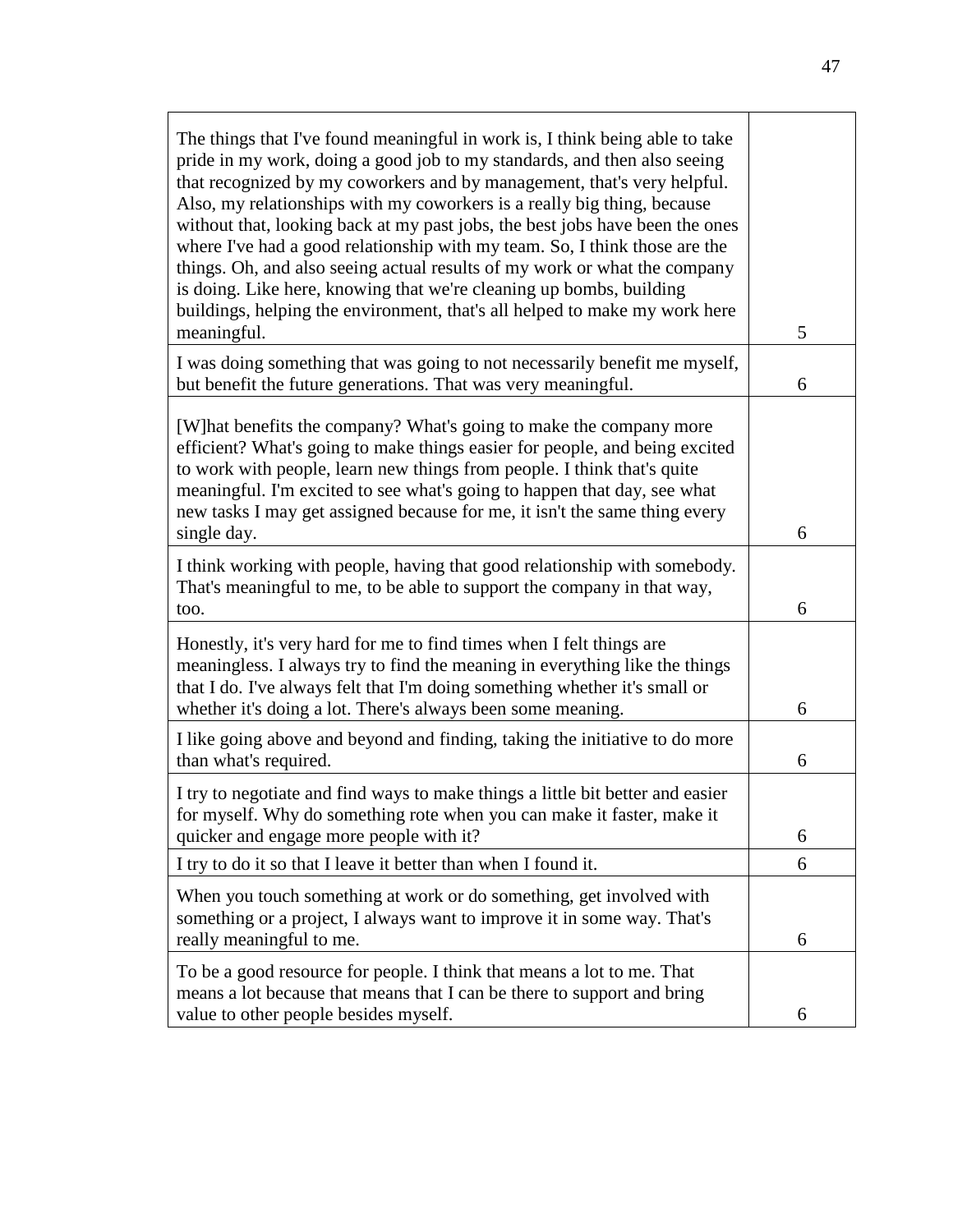| For me, it's learning. I love learning and learning more every day about<br>what I do and how to make myself better, but that's just more personal<br>rather than for at work. I think, I hope that it rolls over into the work that I                        |   |
|---------------------------------------------------------------------------------------------------------------------------------------------------------------------------------------------------------------------------------------------------------------|---|
| do.                                                                                                                                                                                                                                                           | 6 |
| I've definitely learned a lot from certain colleagues and I think it's helped<br>me grow as a person.                                                                                                                                                         | 7 |
|                                                                                                                                                                                                                                                               |   |
| I've learned a lot and gained a lot of experience and felt accomplishment                                                                                                                                                                                     |   |
| [U]sing the knowledge I acquired and going to college, getting my<br>Bachelor's Degree that makes it meaningful.                                                                                                                                              | 8 |
| [G] etting paid also makes work meaningful; I had the opportunity to go<br>through the ranks and make even more money. More money than you did<br>when you initially started with the company. Having that opportunity helps<br>to make work more meaningful. | 8 |
|                                                                                                                                                                                                                                                               |   |
| [M]ake it more meaningful is most people just being generally polite to<br>one another; if people were just nicer to one another, that would be make                                                                                                          |   |
| the workplace environment more meaningful                                                                                                                                                                                                                     | 8 |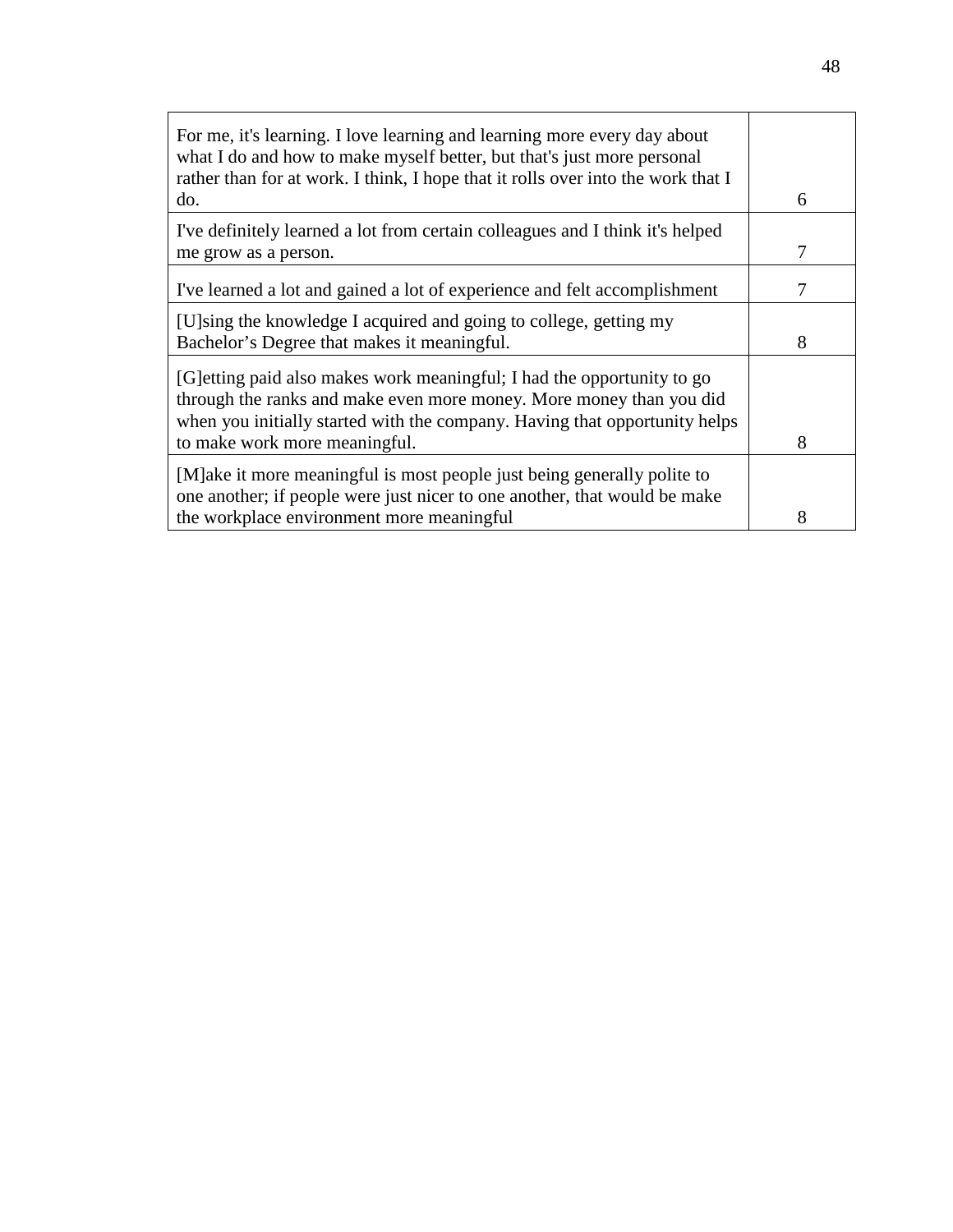**Appendix C: Question 2 Responses**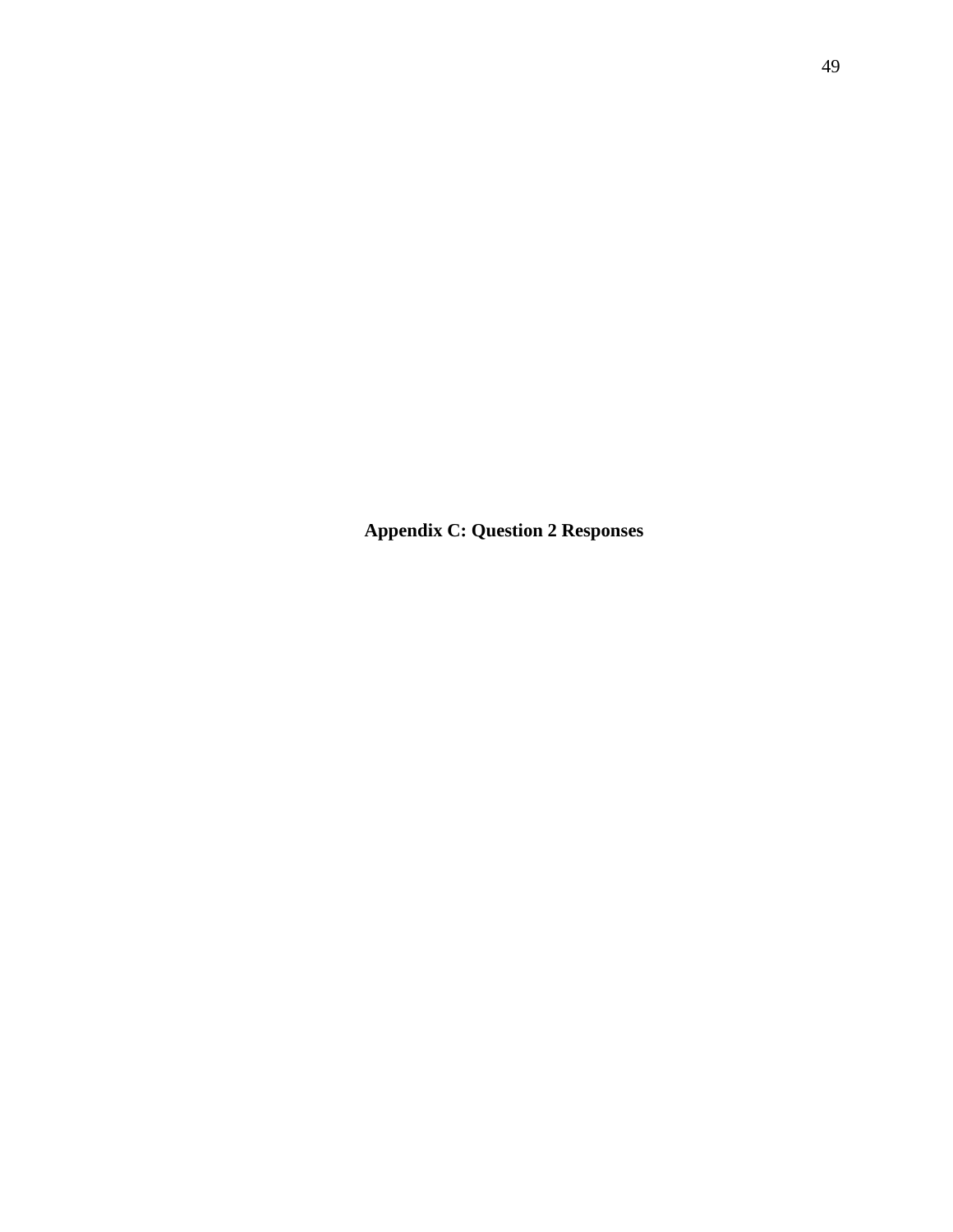# **Appendix C: Question 2 Responses**

<span id="page-58-0"></span>

| Recall a time when your work felt meaningless. Something happened<br>that made you feel there was no point in coming to work. Describe<br>that. What was management's stance in this situation?                                                                                                                                                                                                                                                                                                                                                                                                          | Participant    |
|----------------------------------------------------------------------------------------------------------------------------------------------------------------------------------------------------------------------------------------------------------------------------------------------------------------------------------------------------------------------------------------------------------------------------------------------------------------------------------------------------------------------------------------------------------------------------------------------------------|----------------|
| [Management] didn't want to utilize me[as] a higher-level accountant. I<br>want to be working in accounting, they wanted to fill my duties with other<br>things that weren't related to accounting. I didn't thinkwork was fulfilling<br>my personal need to grow professionally.                                                                                                                                                                                                                                                                                                                        | 1              |
| [I]f I feel like I can't contribute to the overall health of the company to<br>make sure the company is healthy in a way that I would run a company and<br>feel comfortable working at, then it's not for me if I can't help with that.                                                                                                                                                                                                                                                                                                                                                                  | 1              |
| I can't just do one thing. I need more. My brain needs more food.                                                                                                                                                                                                                                                                                                                                                                                                                                                                                                                                        | 1              |
| I sometimes feel it's difficult to really be myself in a work setting because I<br>don't want to step on somebody's toes accidentallyI haven't been in a lot<br>of places where I can really be authentic. There's kind of a balance<br>between when you're being asked and a time when you can suggest                                                                                                                                                                                                                                                                                                  |                |
| something. You kind of wait for an opportunity.                                                                                                                                                                                                                                                                                                                                                                                                                                                                                                                                                          | 1              |
| My job didn't come through for me on a [performance] review and a [small]<br>raise].                                                                                                                                                                                                                                                                                                                                                                                                                                                                                                                     | $\overline{2}$ |
| [I]f my performance wasn't great, then they probably should have told me<br>that when my performance stopped being so greatin my mind I was<br>going above and beyond and, honestly, keeping that place floating.                                                                                                                                                                                                                                                                                                                                                                                        | $\overline{2}$ |
| Being called in the middle of the night to take care of an issue that has<br>nothing to do with my department.                                                                                                                                                                                                                                                                                                                                                                                                                                                                                           | 3              |
| Being asked to do work that is not my department.                                                                                                                                                                                                                                                                                                                                                                                                                                                                                                                                                        | 3              |
| You don't want to be associated with companies like [a big bank] which<br>has a bad reputation for screwing employees and customers over.                                                                                                                                                                                                                                                                                                                                                                                                                                                                | 3              |
| [W]hen I'm working on something and the energy that I put into it isn't<br>observed by other people.                                                                                                                                                                                                                                                                                                                                                                                                                                                                                                     |                |
| [When others are] trying to find blame when there's an honest and earnest<br>situation that I'm working through, that's when I feel like my work is<br>meaningless. I do put a lot of trust into the relationships that I'm building<br>and I want to be known for being honest and trustworthy and reliable.<br>when I don't get that in return, when it's not reciprocated, that's when I feel<br>like my workplace relationships are not as good as I thought that they<br>would be. I'm not receiving any recognition for the energy that I'm putting<br>in and I'm not receiving what I want to do. | 4              |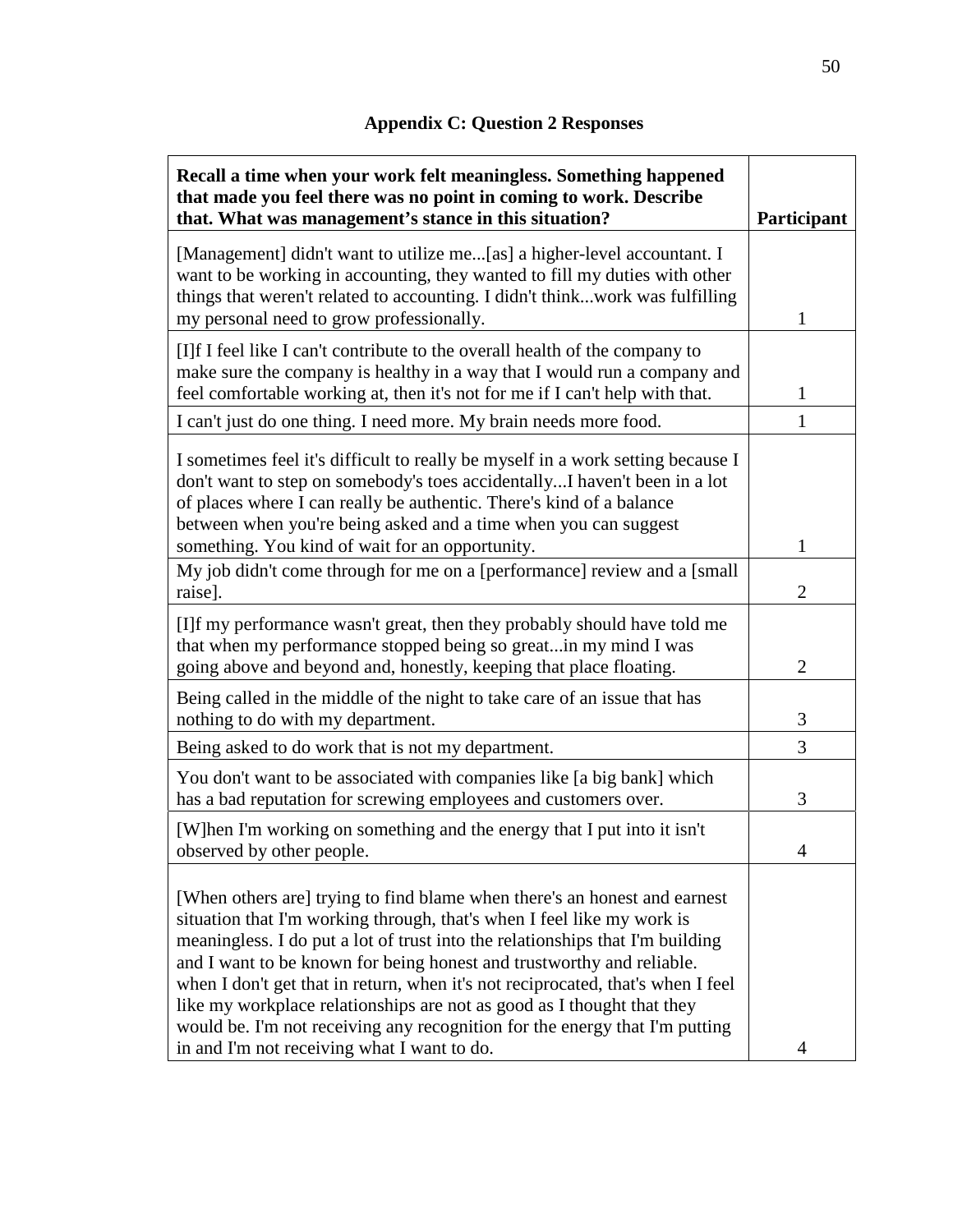| I feel really disappointed when people talk about me behind my back. I'm a<br>grown woman. I can certainly handle constructive criticism, absolutely,<br>that's part of life and I'm prepared for that. So when I hear certain things<br>about [me] it could range anywhere from my schedule, or if my door was<br>open or closed, or even, more recently, about the timeliness of my replies.<br>When I don't hear it firsthand it bothers me in that I want to exemplify<br>what I think a good HR person is and that is, somebody who is<br>approachable, somebody that you can't easily offend, who can handle a lot<br>of problems with grace. That's generally when I feel the worst at work is<br>when people don't give me feedback to my face. | $\overline{4}$ |
|---------------------------------------------------------------------------------------------------------------------------------------------------------------------------------------------------------------------------------------------------------------------------------------------------------------------------------------------------------------------------------------------------------------------------------------------------------------------------------------------------------------------------------------------------------------------------------------------------------------------------------------------------------------------------------------------------------------------------------------------------------|----------------|
| I was confined to my little space. I didn't get the opportunity to go and look<br>around, and people would ask me for help and I had no idea where to<br>direct them to. And the people there, I just didn't really get along with<br>everybody. Everyone was nice enough, but just didn't have that connection.<br>So, yeah, there was nothing there to make me want to keep working there.<br>Lack of caring from management. they kind of saw us as temporary<br>workers, so it wasn't really [that] they invested lot of time and effort into<br>us.                                                                                                                                                                                                | 5              |
| [W]hen management or supervisors constrict me and not allow me to<br>exceed the regular day-to-day tasks.                                                                                                                                                                                                                                                                                                                                                                                                                                                                                                                                                                                                                                               | 6              |
| I think that [would] probably be the toughest times, I guess, when I find<br>maybe not less meaning but less excited-ness about what I was doing. It's<br>when the manager would be like, "Okay, just get this done. Do it this way,"<br>and not look outside the box, which that's like what I do when I look at<br>things to make things easier.                                                                                                                                                                                                                                                                                                                                                                                                      | 6              |
| [A] lot of tasks and the deadlines all in one day and just so much going on<br>that it was very overwhelming and it didn't even make sense to be there<br>because there's just too much for one person to do. I didn't feel like I had<br>the support that I needed. I guess just support from a team of people, that<br>we all should have been working together on certain things.                                                                                                                                                                                                                                                                                                                                                                    | 7              |
| I would say the monotony of the work sometimes.                                                                                                                                                                                                                                                                                                                                                                                                                                                                                                                                                                                                                                                                                                         | 8              |
| Having a [trainer] who was not good at teaching brought down the level of<br>meaningfulness. How do you not know what that is? You're supposed to be<br>my teacher. And so when it came to that, it brought down the<br>meaningfulness of certain tasks because they don't even know what they're                                                                                                                                                                                                                                                                                                                                                                                                                                                       |                |
| talking about.                                                                                                                                                                                                                                                                                                                                                                                                                                                                                                                                                                                                                                                                                                                                          | 8              |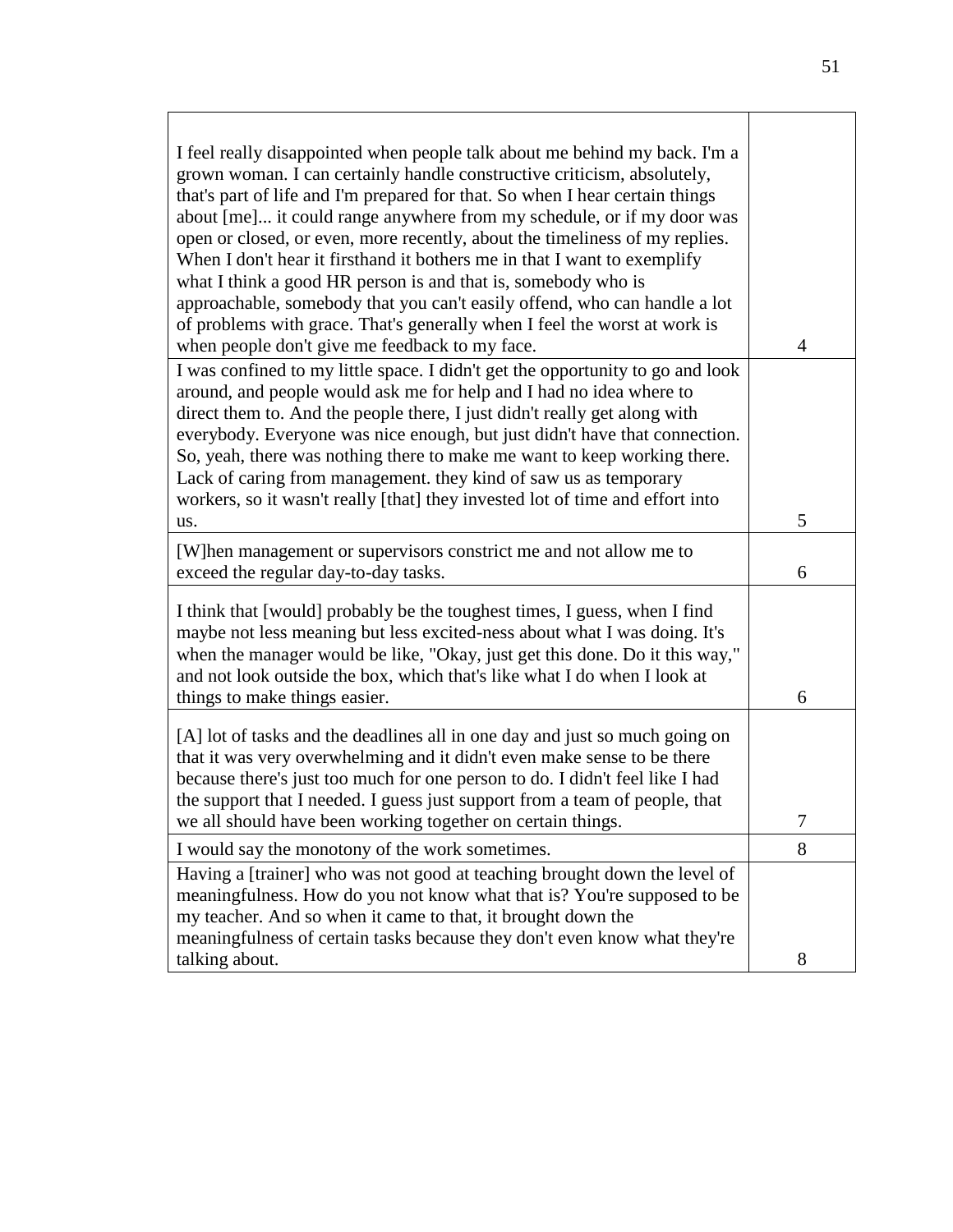**Appendix D: Question 3 Responses**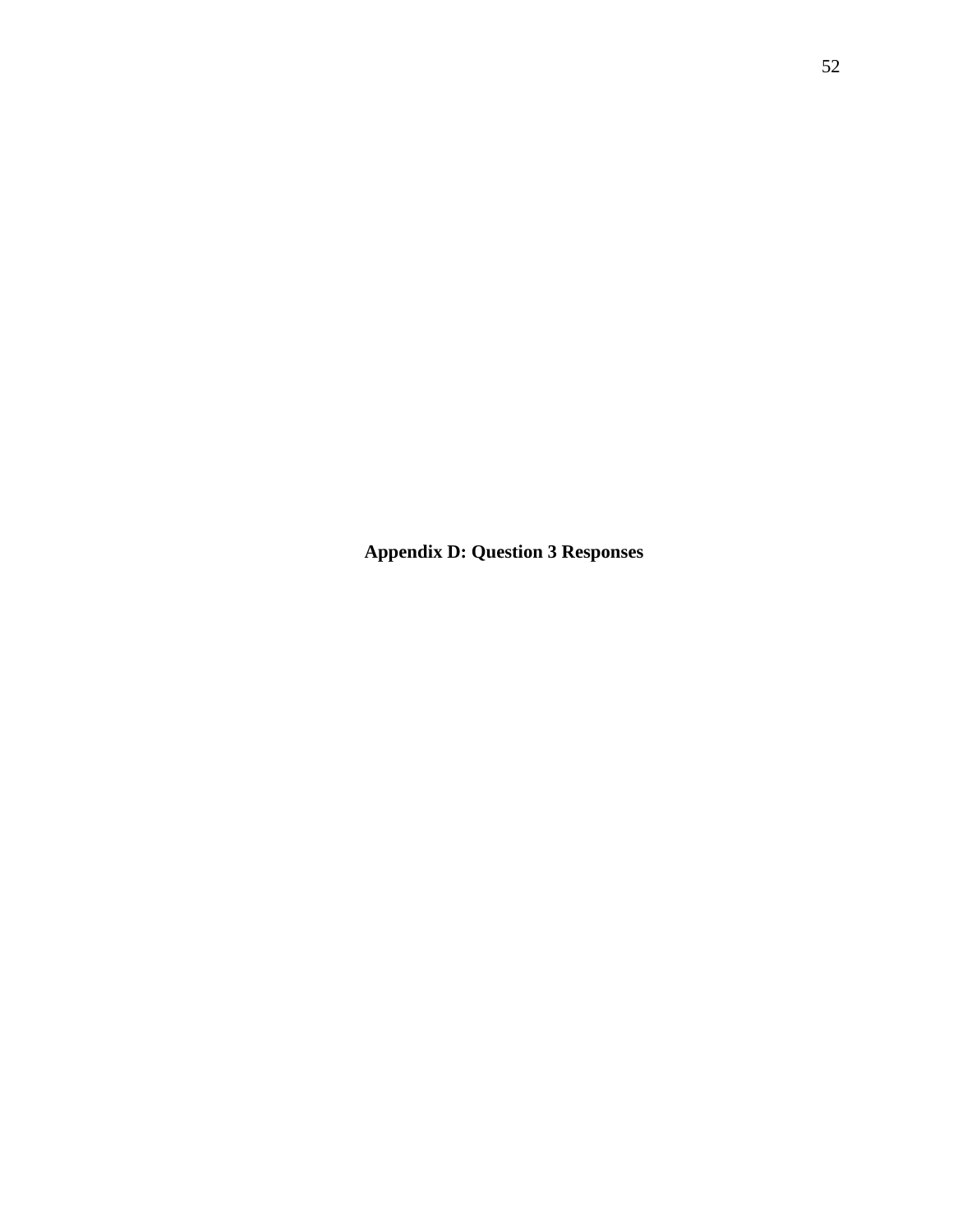<span id="page-61-0"></span>

| Question 3: Recall a time when you found your work<br>particularly meaningful. Something happened that made you<br>feel glad you were at work doing what you do. Describe that.                                                                                                                                                                                                                                                                                                                                                                        |                |
|--------------------------------------------------------------------------------------------------------------------------------------------------------------------------------------------------------------------------------------------------------------------------------------------------------------------------------------------------------------------------------------------------------------------------------------------------------------------------------------------------------------------------------------------------------|----------------|
| Was there anything management did to foster that<br>meaningfulness?                                                                                                                                                                                                                                                                                                                                                                                                                                                                                    | Participant    |
| It makes me feel really good to anticipate the need and be able to<br>help the needs of the company.                                                                                                                                                                                                                                                                                                                                                                                                                                                   | $\mathbf{1}$   |
| [T]o actually solve some of the problems and then have everybody<br>else be happy that the problems are solved, that makes me happy.                                                                                                                                                                                                                                                                                                                                                                                                                   | 1              |
| self-validation. All the things that I've been wanting to do with<br>myself as a professional, I'm finally doing them.                                                                                                                                                                                                                                                                                                                                                                                                                                 | 1              |
| getting kudos all the time for it.                                                                                                                                                                                                                                                                                                                                                                                                                                                                                                                     | $\mathbf{1}$   |
| [E]verybody is starting to communicate much better.                                                                                                                                                                                                                                                                                                                                                                                                                                                                                                    | $\mathbf{1}$   |
| And I went to my boss and he legitimately heard me out and said,<br>"You know, I'm going to see how this plays out. Thanks for your<br>feedback." He watched for a few weeks, just to see it for himself,<br>and did see it for himself, and he took action on it. And it really, I<br>don't think I've ever had that happen before at any of my various<br>jobs, where my opinion was heard to that extent, then externally<br>validated, and then came back to me. My boss thanked me for my<br>insight for that, and that made me feel really good. | $\overline{2}$ |
| [O]nce I was going over our cellphone bill and I saw a charge<br>which looked suspicious. I called our rep in accounting, the<br>vendors. I was able to get refunded like \$30,000 back. I had a direct<br>impact on getting the money back. For me, I guess since I initiated<br>that investigation on my own, I guess it feels a lot better. I don't<br>know, more like self-fulfillment I guess. Yeah, just feels good.                                                                                                                             | 3              |
| I got a salary adjustment which shows that they cared about the<br>work I did by giving me an increase. It shows that they value your<br>work. Once in a great blue moon, you get a bonus. It may not be<br>much, but that shows that they care too. They know your work is<br>being appreciated.                                                                                                                                                                                                                                                      | 3              |

# **Appendix D: Question 3 Responses**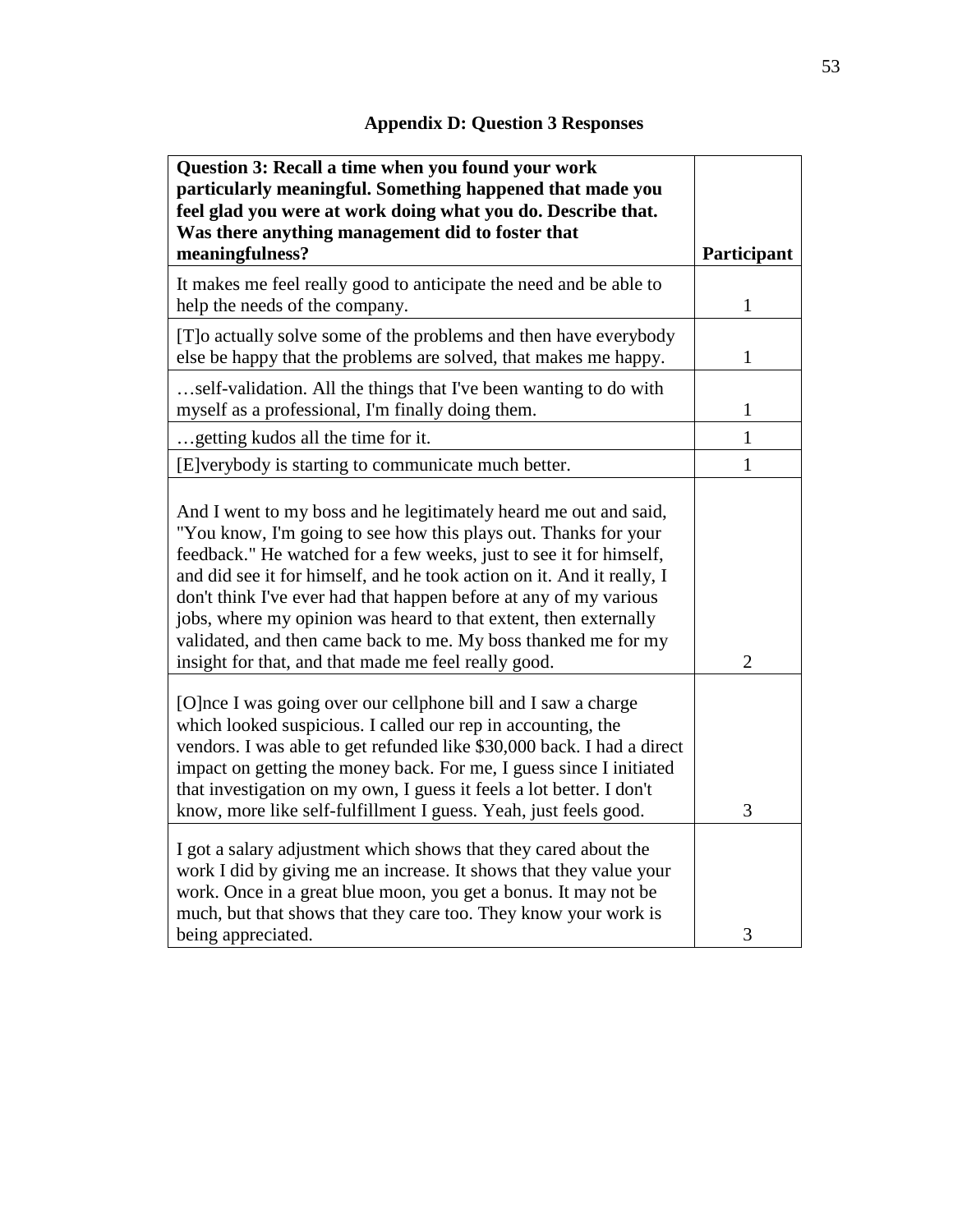| Open enrollment was hitting all of my meaningfulness goals so I<br>was seeing people face-to-face, making sure that they know that I'm<br>available, really nurturing those workplace relationships that are<br>important to me. I was knocking things off my list. I was physically<br>getting papers back and crossing them off. It felt really good to<br>achieve. A lot of people sent me emails like, "It was nice to see<br>you. You did a great job. Thanks so much." So just little pats on the<br>back kind of satiated my recognition needs and all in all it was<br>really good time.                                                                                                                                                                                                                                                                                                                                                                                                                                                                                                                                                                                                                                                                                               | 4 |
|------------------------------------------------------------------------------------------------------------------------------------------------------------------------------------------------------------------------------------------------------------------------------------------------------------------------------------------------------------------------------------------------------------------------------------------------------------------------------------------------------------------------------------------------------------------------------------------------------------------------------------------------------------------------------------------------------------------------------------------------------------------------------------------------------------------------------------------------------------------------------------------------------------------------------------------------------------------------------------------------------------------------------------------------------------------------------------------------------------------------------------------------------------------------------------------------------------------------------------------------------------------------------------------------|---|
| [W] e were helping these really amazing students. They had these<br>disabilities, but none of them had this victim attitude. They were<br>all, you know, their disabilities helped them to be stronger and want<br>to strive for more. So, being able to help them through their courses<br>and just through daily life being on campus, seeing that was really<br>amazing, number one. The team was also amazing. We all had the<br>same kind of mindset and attitude. So, I think we all got along<br>really well. Everyone was very positive. They had training all set<br>up really well, they got enough staff to keep everybody employed<br>to the amount that they wanted to be, and also to be there to support<br>the disabled students. So, all around it was just a really great<br>atmosphere to be in. We felt like we were making a difference, and<br>it was just all this positive reinforcement in all aspects. The leader, I<br>think that was what made it really awesome. I think her dedication<br>to the cause, and also the gratitude that she felt for everyone, was<br>something that we could always see and feel from her. We made<br>things happen because we saw that, we wanted to be better and to<br>meet her standards, I think. I think that's what she did. | 5 |
| [E] veryone is wonderful and supportive. So, yeah, it's that same<br>type of feeling where you can see the people, especially the<br>managers, they're here because this is what they do and you can tell<br>that it's what they enjoy. Seeing them put in long hours and fighting<br>for their people and their projects is really good to see. I really like<br>hearing about all of the projects There have been a few managers<br>who have taken the time to really get to know me and check in on<br>me, and I really appreciate that they've done that.                                                                                                                                                                                                                                                                                                                                                                                                                                                                                                                                                                                                                                                                                                                                  | 5 |
| [I]t's been really nice to have a team with such a great attitude.<br>Where we can all work together and laugh about how crazy<br>whatever we're working on is, but still, we can count on each other<br>to do our parts and to get things done.                                                                                                                                                                                                                                                                                                                                                                                                                                                                                                                                                                                                                                                                                                                                                                                                                                                                                                                                                                                                                                               | 5 |
| Joe. That just brought to mind. He always expresses his gratitude to<br>everybody. Even though he's the president and the mastermind<br>behind everything, he's still very humble.                                                                                                                                                                                                                                                                                                                                                                                                                                                                                                                                                                                                                                                                                                                                                                                                                                                                                                                                                                                                                                                                                                             | 5 |